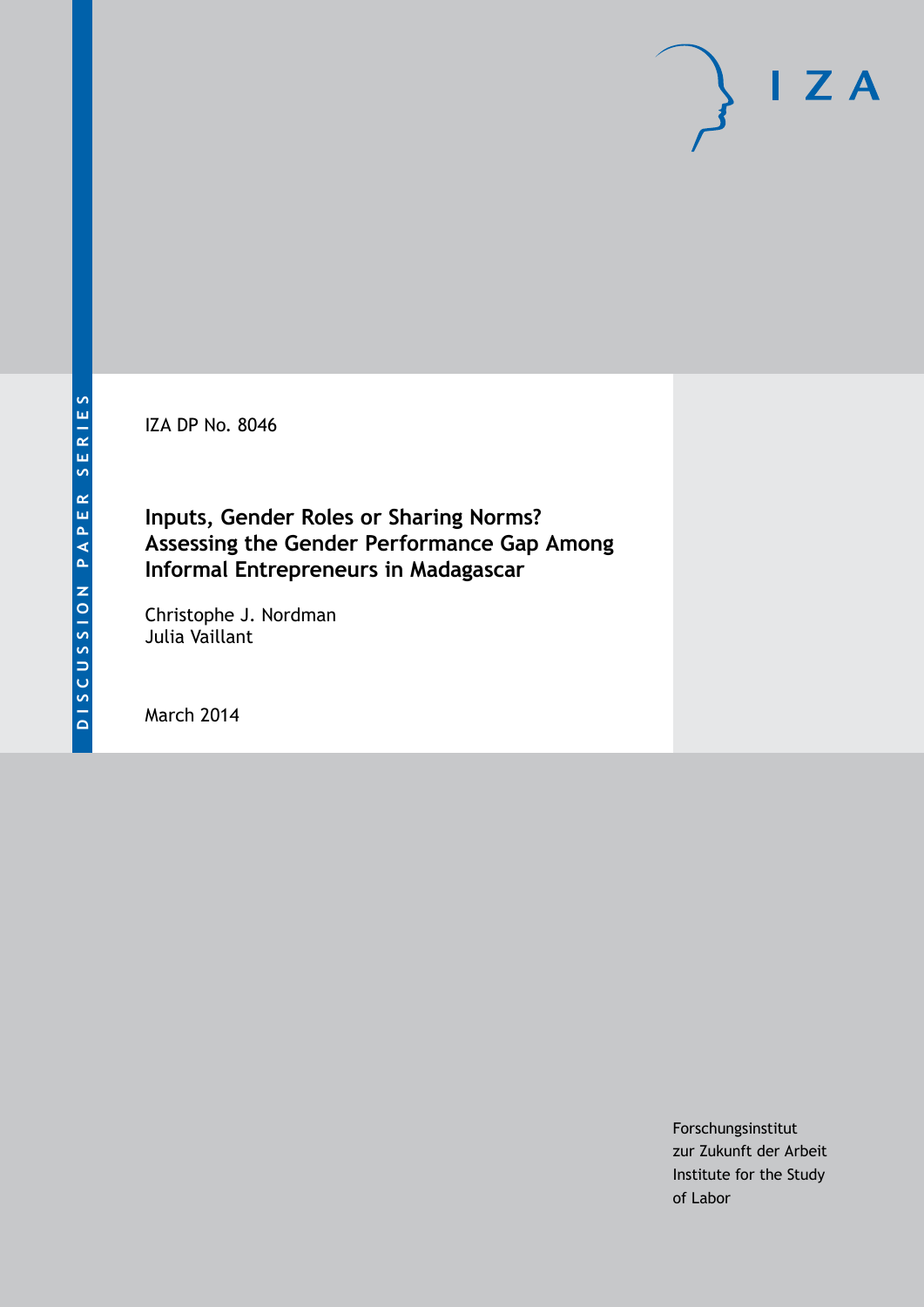# **Inputs, Gender Roles or Sharing Norms? Assessing the Gender Performance Gap Among Informal Entrepreneurs in Madagascar**

## **Christophe J. Nordman**

*IRD, DIAL and IZA*

### **Julia Vaillant**

*World Bank and DIAL*

Discussion Paper No. 8046 March 2014

IZA

P.O. Box 7240 53072 Bonn **Germany** 

Phone: +49-228-3894-0 Fax: +49-228-3894-180 E-mail: [iza@iza.org](mailto:iza@iza.org)

Any opinions expressed here are those of the author(s) and not those of IZA. Research published in this series may include views on policy, but the institute itself takes no institutional policy positions. The IZA research network is committed to the IZA Guiding Principles of Research Integrity.

The Institute for the Study of Labor (IZA) in Bonn is a local and virtual international research center and a place of communication between science, politics and business. IZA is an independent nonprofit organization supported by Deutsche Post Foundation. The center is associated with the University of Bonn and offers a stimulating research environment through its international network, workshops and conferences, data service, project support, research visits and doctoral program. IZA engages in (i) original and internationally competitive research in all fields of labor economics, (ii) development of policy concepts, and (iii) dissemination of research results and concepts to the interested public.

<span id="page-1-0"></span>IZA Discussion Papers often represent preliminary work and are circulated to encourage discussion. Citation of such a paper should account for its provisional character. A revised version may be available directly from the author.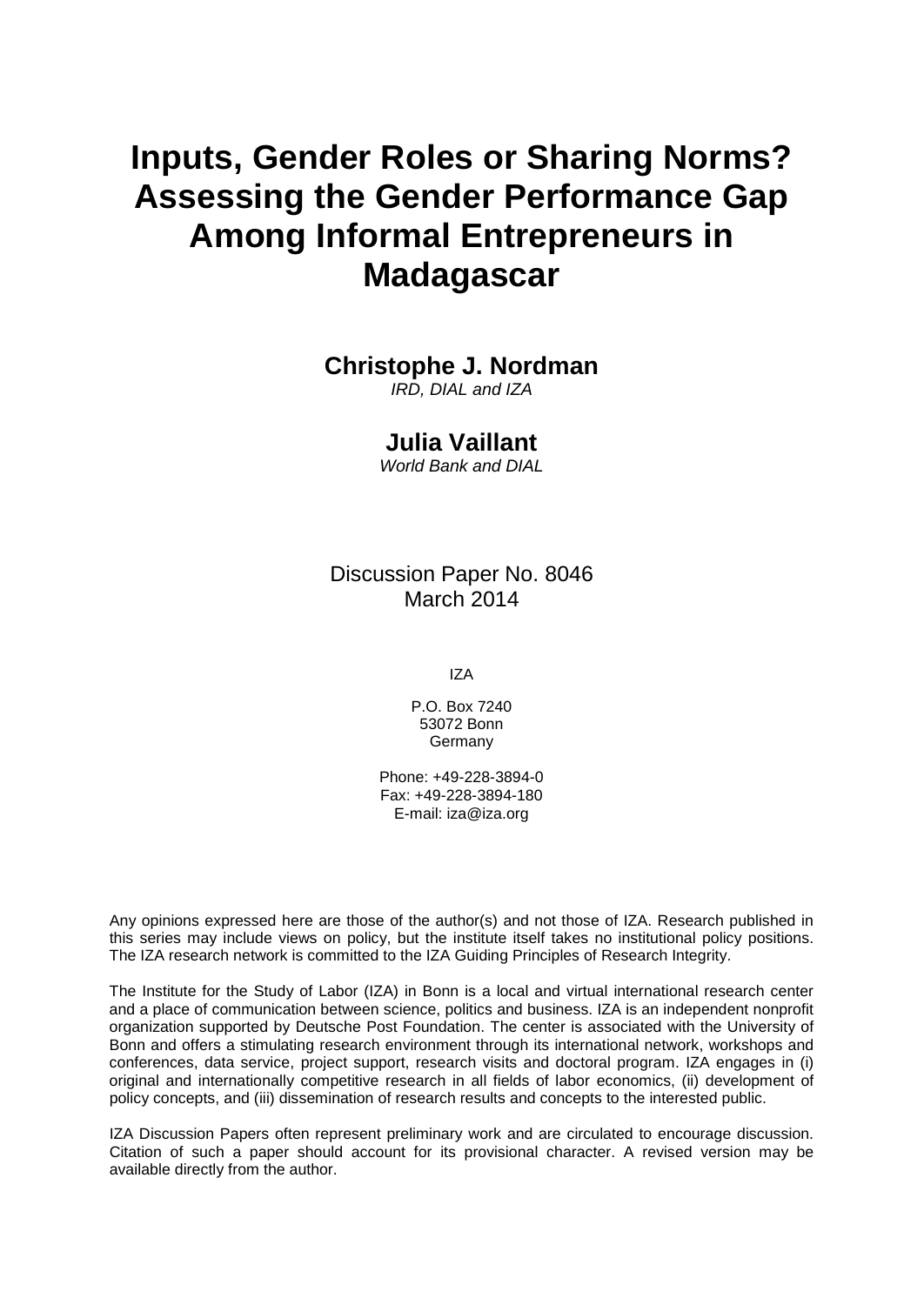IZA Discussion Paper No. 8046 March 2014

## **ABSTRACT**

## **Inputs, Gender Roles or Sharing Norms? Assessing the Gender Performance Gap Among Informal Entrepreneurs in Madagascar[\\*](#page-1-0)**

We use a representative sample of informal entrepreneurs in Madagascar to add new evidence on the magnitude of the gender performance gap. After controlling for business and entrepreneur characteristics, female-owned businesses exhibit a value added 28 percent lower than their male counterparts. Correcting for endogenous selection into informal selfemployment raises the gap by 5 percentage points. We then investigate the role of sharing norms and gender-differentiated allocation of time within the household in the gender performance gap, by estimating their effect on the technical inefficiency of female and male entrepreneurs. Only male entrepreneurs seem subject to pressure to redistribute from the distant network. Our findings are consistent with situations where women working at home would essentially feel negatively the burden of their own community due to intense social norms and obligations in their workplace but also of domestic chores and responsibilities. We find evidence of females self-selecting themselves into industries in which they can combine market-oriented and domestic activities.

JEL Classification: D13, D61, O12, J16

Keywords: gender, entrepreneurship, informal sector, sharing norms, household composition, Madagascar

Corresponding author:

Julia Vaillant The World Bank 1818 H Street, NW Washington, DC 20433 USA E-mail: [jvaillant@worldbank.org](mailto:jvaillant@worldbank.org)

The authors thank Flore Gubert, Marc Raffinot, Francois-Charles Wolff, participants at the CSAE Conference 2012 in Oxford, at the *Journées Internationales du Développement* of Gretha/Gres 2012 in Bordeaux, at the 10th Midwest International Economic Development Conference 2013 in Madison, and at the XXIXth *Journées de l'Association Tiers-Monde* 2013 in Créteil for helpful comments and suggestions on earlier drafts. We are also indebted to William H. Greene for fruitful support in the use of his software NLOGIT 5.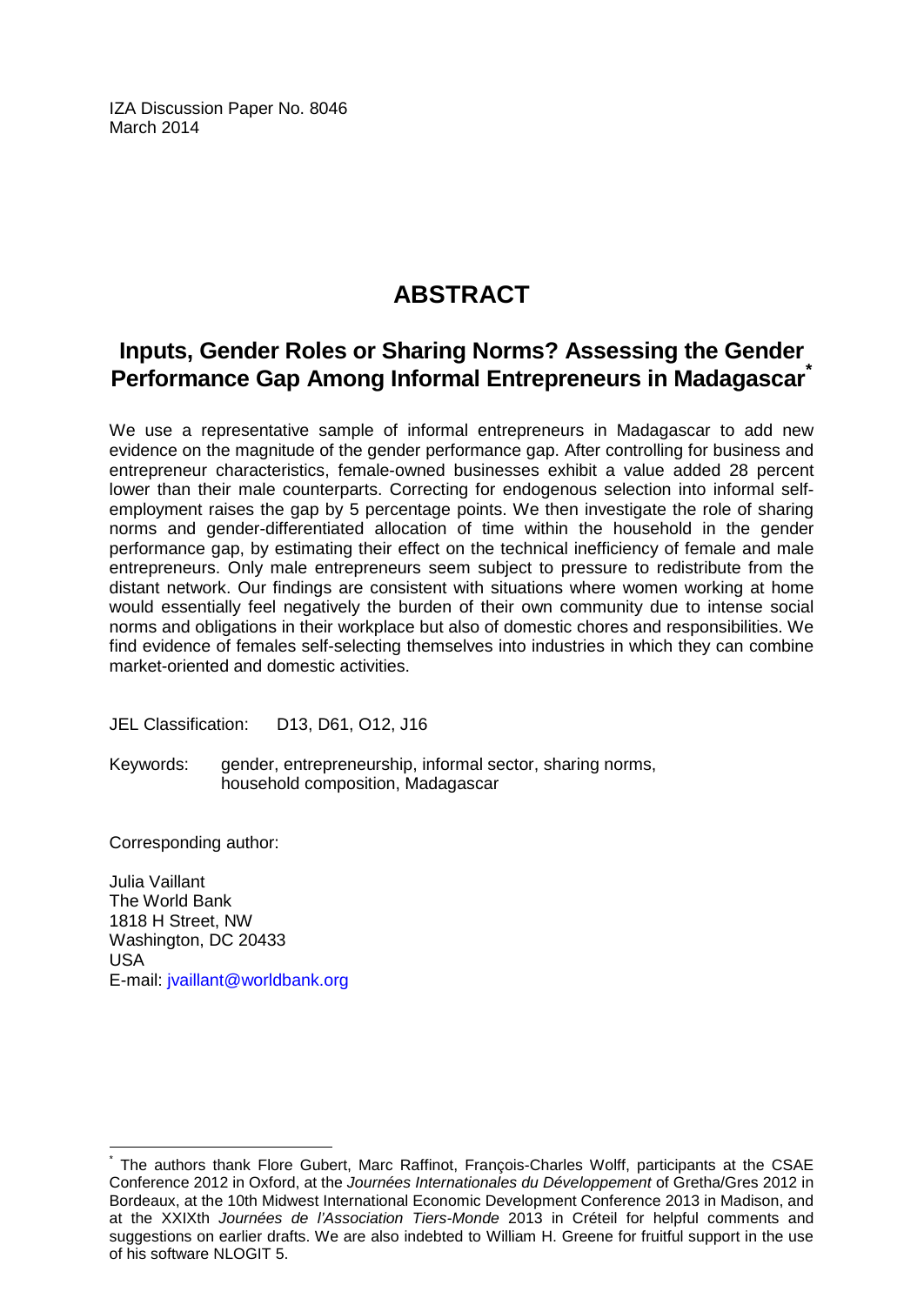#### I. **INTRODUCTION**

In developing countries, women are disproportionately concentrated in low productivity activities, selfemployment, and the informal sector. Many recent studies suggest that female-owned enterprises grow more slowly and exhibit lower profit and productivity levels than male-owned ones (Aterido and Hallward-Driemeier, 2011; Bardasi et al., 2011; De Mel et al., 2009; Mead and Liedholm, 1998; Nichter and Goldmark, 2009). A recent series of randomized controlled trials granting in-kind and cash transfers to male and female micro-entrepreneurs provide evidence on gender-differentiated returns to capital. In Sri Lanka the grant generates no increase in the profit of female-run businesses, unlike that of male-run ones (De Mel et al., 2008). Positive returns to capital for both men and women are found in Ghana, but for the latter the effect is significant only in the category of firms with initial profits above the median (Fafchamps et al., 2011). Performance differences can be explained by gender gaps in various dimensions, including women's generally lower level of human capital, lower stock of physical capital, higher concentration in low-performing activities, and also their lower ability to access and use financial services (Aterido et al., 2011; Mead and Liedholm, 1998; Bardasi et al., 2011).

So far, there has been limited work on business performance and returns to production factors differentiated by gender in the broad population of micro-entrepreneurs in Sub-Saharan Africa, and in particular in Madagascar, the setting of the present study. Even less is known about the reasons why women's incomes do not increase as much as those of men when they work as many hours and invest as much in their activity as their male counterparts.

Most empirical studies on the gender earnings gap in developing countries have looked at individual wages in the formal sector, ignoring thereby other possible sources of gender inequalities, in particular those occurring in informal self-employment, the largest category of workers in Sub-Saharan Africa. Using the latest waves of the Malagasy Enquêtes Prioritaires auprès des Ménages (EPM), Nordman et al. (2010) find that there is a rather small average gender earnings gap in Madagascar but that it is much higher in the non-farm self-employment sector. This differential is partly explained by a very unequal distribution of micro-firm attributes between female and male entrepreneurs, suggesting that access to physical capital may be an important source of earnings differential. For seven West African cities, Nordman et al. (2011) suggest that differences in sector allocation (public, formal private or informal sectors) contribute, on average, to one third of the gender earnings gaps measured on the broad population of workers. In fact, they also show that gender gaps are particularly wide in the informal sector, especially among the self-employed, for which a large part of the gap is explained by the characteristics of the micro-firm. In a recent study in Sub-Saharan Africa, Aterido et al. (2011) find that women are in fact not disadvantaged in terms of access to finance when key characteristics of the firm and the entrepreneur are controlled for. However, the available empirical evidence shows that part of the gender performance gap remains even after controlling for the industry, the human capital of the entrepreneur and the level of physical capital of the firm.

Against this background, the purpose of this contribution is twofold. Firstly, we add new evidence on the magnitude of the gender performance gap for informal entrepreneurs in the case of Madagascar, taking into account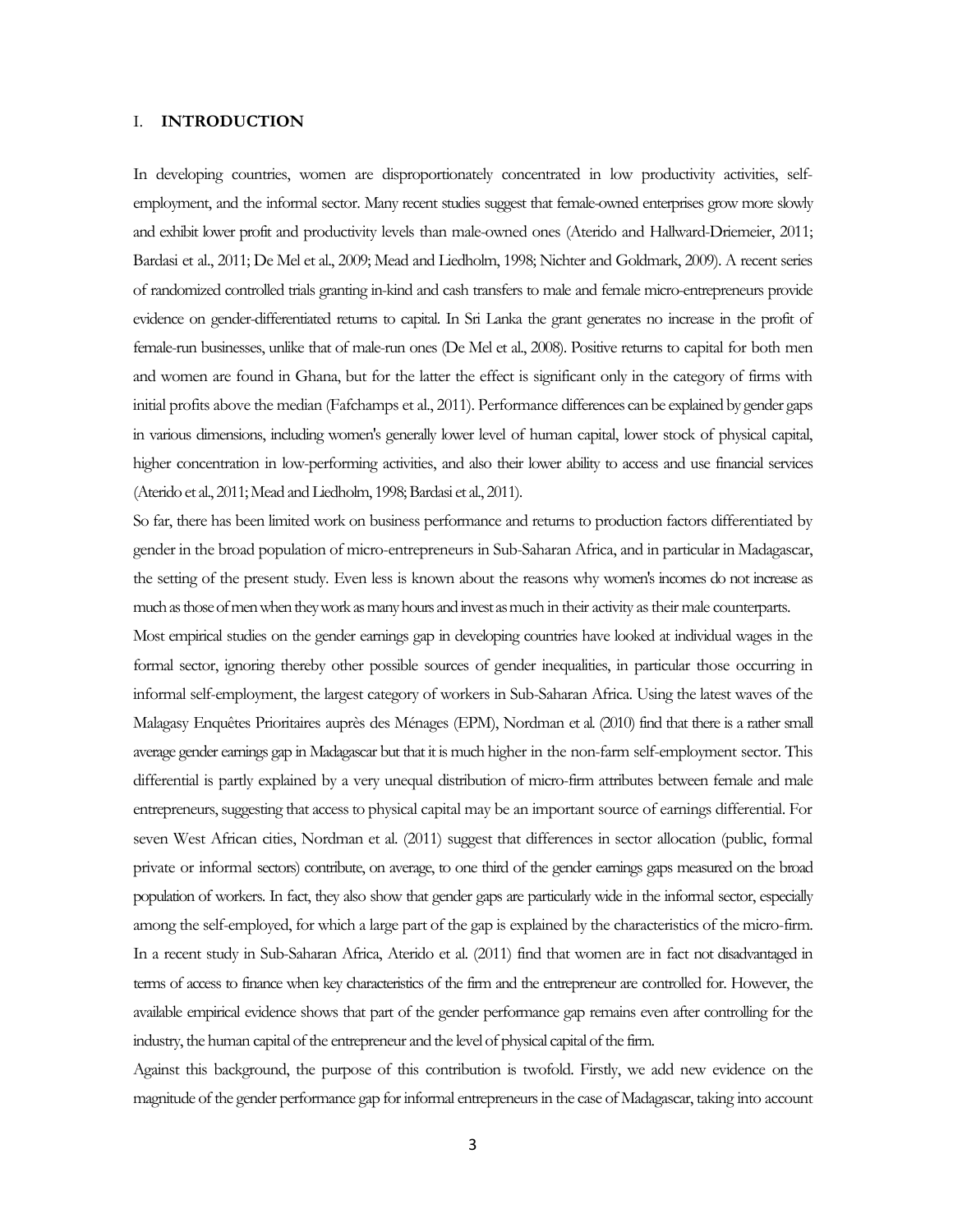possible distributional and labor market selection effects. We use decompositions to assess the share of the gap that cannot be explained by differences in observable characteristics of the firm or the entrepreneur. Secondly, we explore the potential role that sharing norms and gender-specific allocation of time within the household play in this inequality. These factors may be responsible for technical inefficiencies in production, explaining why women under-perform.

The first hypothesis studied is the existence of adverse effects caused by redistributive pressure from the family and the kin group. In Madagascar, the prevailing solidarity system is called *fihavanana*. This word captures many dimensions: it suggests a moral obligation to consider others as relatives, translates into benevolent gestures, fraternity, mutual respect, cordiality, search of consensus, solidarity and sharing, in particular in difficult moments. An essential part of the *fihavanana* is the *famangiana*, or solidarity calls, to comfort or congratulate in case of happy (weddings, births) or unhappy events (deaths), and often include a monetary gift (Randrianja and Ellis, 2009; Razafindratsima, 2005; Wachsberger, 2009). The *fihavanana* is considered a specific Malagasy "way of life" and its importance is such that it is written in the preamble of the Constitution of Madagascar.1 Many studies have found that family and kinship ties can be a vehicle for social contracts of mutual insurance in a context where markets for these goods and services do not exist. Fafchamps and Minten (2002) show for instance strong positive effects of social network capital on the performance of agricultural traders in Madagascar. However, family and kinship ties may become an important obstacle in the process of firm development if members of the kin system that achieve economic success are confronted with sharing obligations by less successful fellows (see e.g. Platteau, 2000; Hoff and Sen, 2006; Luke and Munshi, 2006; Grimm et al., 2013). This may imply remitting money, finding urban jobs or hosting them in the city home. Such prospects could adversely affect the incentives of an entrepreneur to pursue and develop his/her economic activity. A direct effect may also arise if part of the goods or services produced has to be shared, reducing thus the profit for a given level of inputs.

Given the central role of the *fihavanana*, studying the impact of sharing and solidarity norms in Madagascar seems particularly relevant. In this paper, we examine whether the pressure to redistribute is higher for women. Grimm et al. (2013), using similar data collected among informal firms in West Africa, find that looser ties with the family and kin group members who remained in the village of origin of migrant entrepreneurs are associated with higher capital and labor inputs, in particular for women.<sup>2</sup>

The second set of explanations examined is the impact of gender differentiated allocation of tasks within the household. Cultural norms defining the respective roles of women and men within the household and society

 $\overline{\phantom{a}}$ 

<sup>1</sup> It has been argued that interpersonal solidarity is in fact limited to the close family and neighbors and that the *fihavanana* viewed as a collective feeling of solidarity is a political discourse rather than a reality. Going further into this debate is beyond our scope, but it does signal the importance of solidarity in the Malagasy society, either as an observed or an imaginary practice (Wachsberger, 2009).

<span id="page-4-1"></span><span id="page-4-0"></span> $2$  In this study, family and kinship ties refer to any form of blood relationship. We also make use of the term social networks, which encompasses family and kinship ties, and more broadly community and ethnic ties. Family ties are the most proximate type of relationship while kinship ties are more distant and are characterized by socially recognized relationships based on supposed as well as actual genealogical ties (La Ferrara, 2007; Grimm et al., 2013).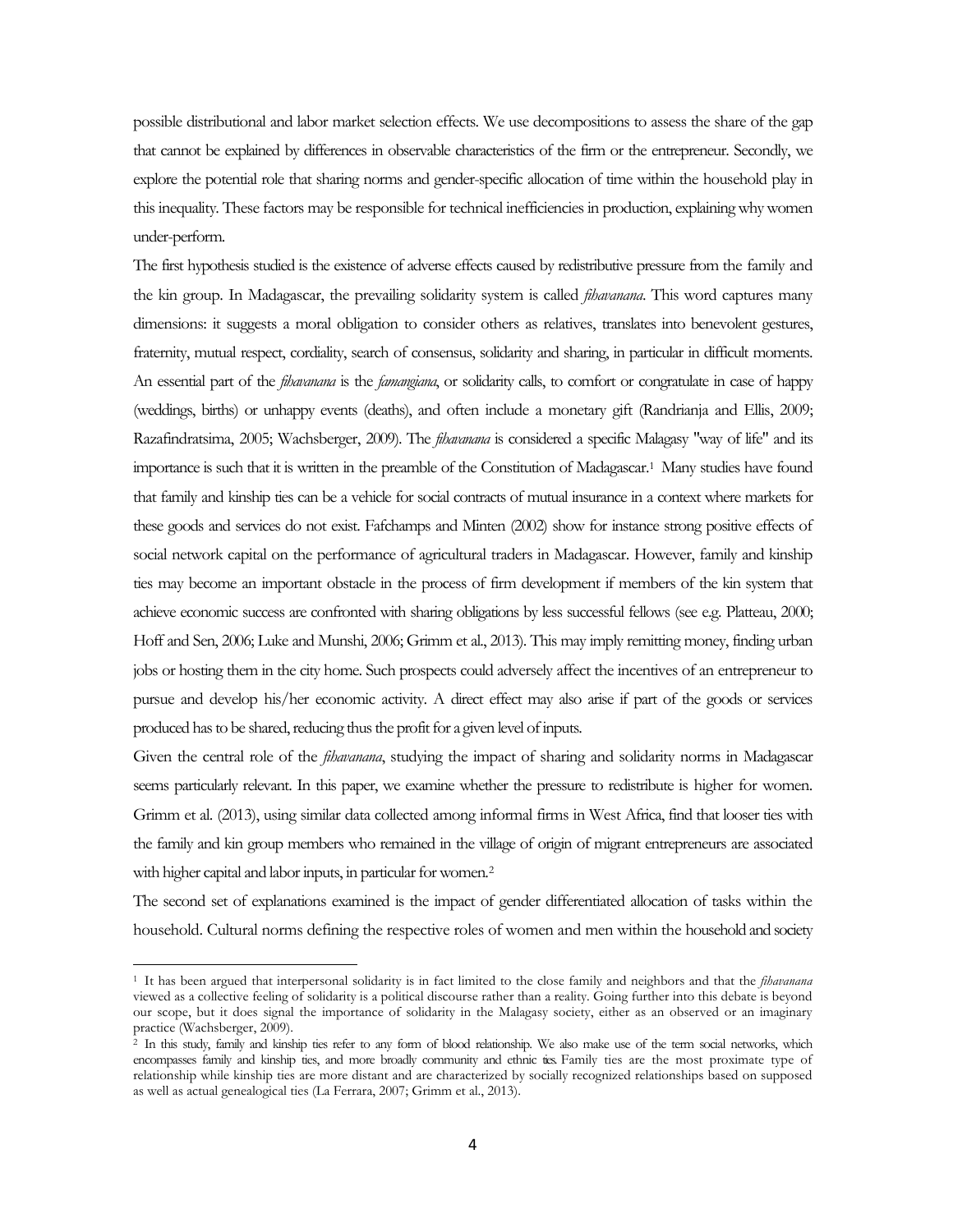may explain why female-run businesses tend to stay small and more subsistence-oriented. As traditionally the primary caretakers of children and responsible for domestic chores, women could choose self-employment because it offers flexible work arrangements. Gender-specific spending priorities also define the amount reinvested in the business, as females are known to devote a higher share of their earnings to the welfare of children (Grasmuck and Espinal, 2000; Duflo, 2003; Duflo and Udry, 2004). Fafchamps et al. (2011) find for Ghana that cash grants seem to be spent on household expenses and transfers rather than invested in the business. It has also been argued that women run their businesses in a subsistence-oriented manner to complement their husbands' income (Kevane and Wydick, 2001; Nichter and Goldmark, 2009). Women spend more time performing domestic tasks which can divert part of their most productive time away from market-oriented activities. We investigate whether gender differentiated allocation of time within the household can cause women to allocate their time sub-optimally to their firm.

Many women operate their business in their homes because it enables them to combine work and family activities. Besides, in some countries, home-based activities are often the only opportunity for women to generate income as the prevailing cultural norms prevent them from exercising an activity outside or far away from the home. Home-based activities carry several disadvantages, such as being far from input markets and clients (Ypeij, 2000), or rendering the firm resources visible and available to other family members, who may call on these resources if needed (Mead and Liedholm, 1998; Grasmuck and Espinal, 2000). As argued by De Mel et al. (2009), inefficiencies arising from a lack of cooperation within the household may be responsible for the lower returns to capital in women-run businesses found in Sri Lanka. They find evidence consistent with the spouse capturing part of the profit or working capital of the business. So far there has been limited empirical evidence on the impact of the location of the activity on the performance of these home-based "invisible entrepreneurs", partly due to the lack of proper data. In this study we use survey data representative of the informal sector in Antananarivo, which include a large share of home-based activities.

We use the 1-2-3 Surveys data collected among informal entrepreneurs in Antananarivo in 1995, 1998, 2001 and 2004, which are repeated cross-sections. This dataset and the variables used to proxy sharing norms and allocation of time within the household are presented in the next section. In Section 3, we measure the magnitude of the gender performance gap for informal entrepreneurs. To this end, we estimate production functions to assess gender differences in performance and factor returns. In a second set of regressions, we divide the sample into female- and male-owned informal firms, and run quantile regressions for each of these sub-samples to look at possible distributional effects. We also decompose the gender performance gap based on the previous regressions, to assess the extent to which the gap can be explained by differences in observable characteristics of female- and male-owned businesses and their respective owners. In Section 4, we study the impact of sharing norms and allocation of time within the household on the technical efficiency of informal businesses, defined as the distance between the actual output and the frontier of output, given the firm's and entrepreneur's characteristics. We make the hypothesis that these effects are gender-specific and to this end, we estimate stochastic frontier production functions and the determinants of inefficiency separately for female- and male-owned enterprises.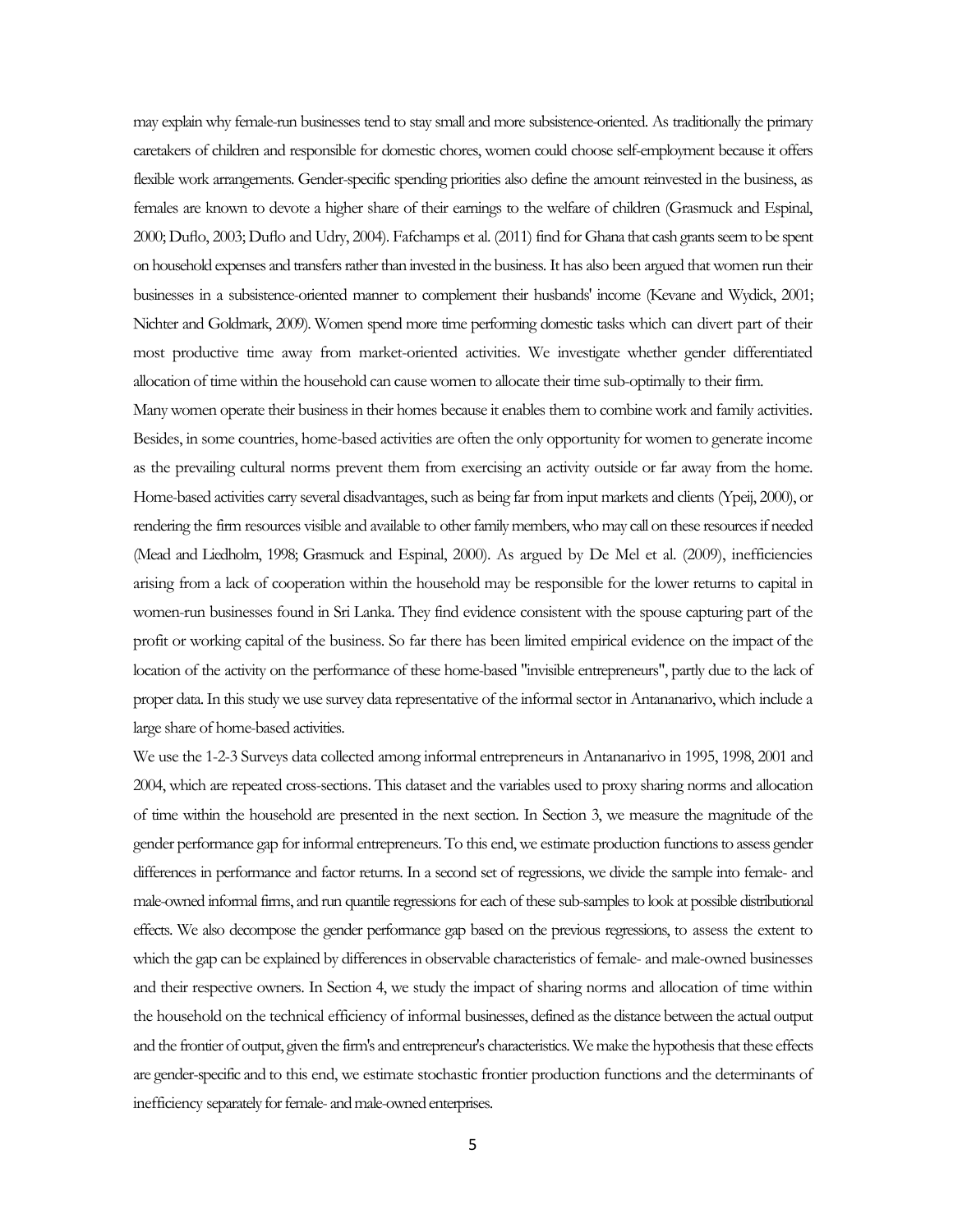#### II. **DATA AND VARIABLES**

#### (a) Dataset and control variables

We use data from the *1-2-3 Surveys*, collected in Antananarivo between 1995 and 2004 (Rakotomanana et al., 2003; Razafindrakoto et al., 2009). These surveys were specifically designed to collect information among representative samples of informal firms. Phase 1 is a labor force survey, conducted every year since 1995, among 3,000 households. Principal and secondary activities of every member aged 10 years and over are recorded, including the type and status of the enterprise in which they work (formal/informal), making the establishment of a list of all informal firms headed by any member of a household possible (whether it is the main or the secondary activity). This list serves as the sampling frame for Phase 2, in which around 1,000 businesses randomly drawn from the Phase 1 listing are surveyed. The stratification scheme, by industry (nine) and type of firms (with or without wage workers), as well as an oversampling of the most atypical kind of firms (e.g. big manufacturing enterprises) make sure that the full heterogeneity of the informal sector is captured. Finally, Phase 3 is a household expenditure survey which interviews another representative sub-sample of households drawn from Phase 10. In this paper we mainly use data from Phase 2, which collects information on the characteristics of firms, such as the number and characteristics of all workers (including family helps), investment, expenditures for intermediate inputs, fees and taxes, sales and profits. Phase 2 has been conducted every three years since the start of the *1-2-3 Surveys*. Hence, we can use data on a representative sample of approximately 4,000 informal firms surveyed in 1995, 1998, 2001 or 2004. We calculate the value added of each firm as the difference between sales and intermediary consumption. Intermediary consumption includes raw material and inventory purchases, rent and utilities, and other expenses. Value added thus includes capital income, all labor income (thus including the implicit cost of domestic unpaid work) and entrepreneurial profits. Capital is the total stock of capital measured at its actual replacement value.<sup>[3](#page-4-1)</sup> Let us now discuss how household characteristics are dealt with in the analysis. A large set of household variables is available in the data. To include the most meaningful variables and avoid collinearity problems in the econometric analysis, we first run a principal component analysis (PCA) over the following set of variables to define axes which summarize the household data and can be included in the regressions: number of female and male members by age category, size, dependency ratio, level of education (mean, variance, gap between head and spouse), mean potential experience, ethnic group, quality of housing and other wealth indicators, migratory status and the portfolio of activities of household members. We make use of the first five generated PCA axes as substitutes for household variables in the efficiency regressions in Section 4. By construction, these axes have indeed the advantage of being orthogonal to each other, therefore circumventing potential multicollinearity issues which might be important in the case of

<span id="page-6-0"></span><sup>3</sup> Both value added and capital are deflated using the Consumer Price Index (CPI).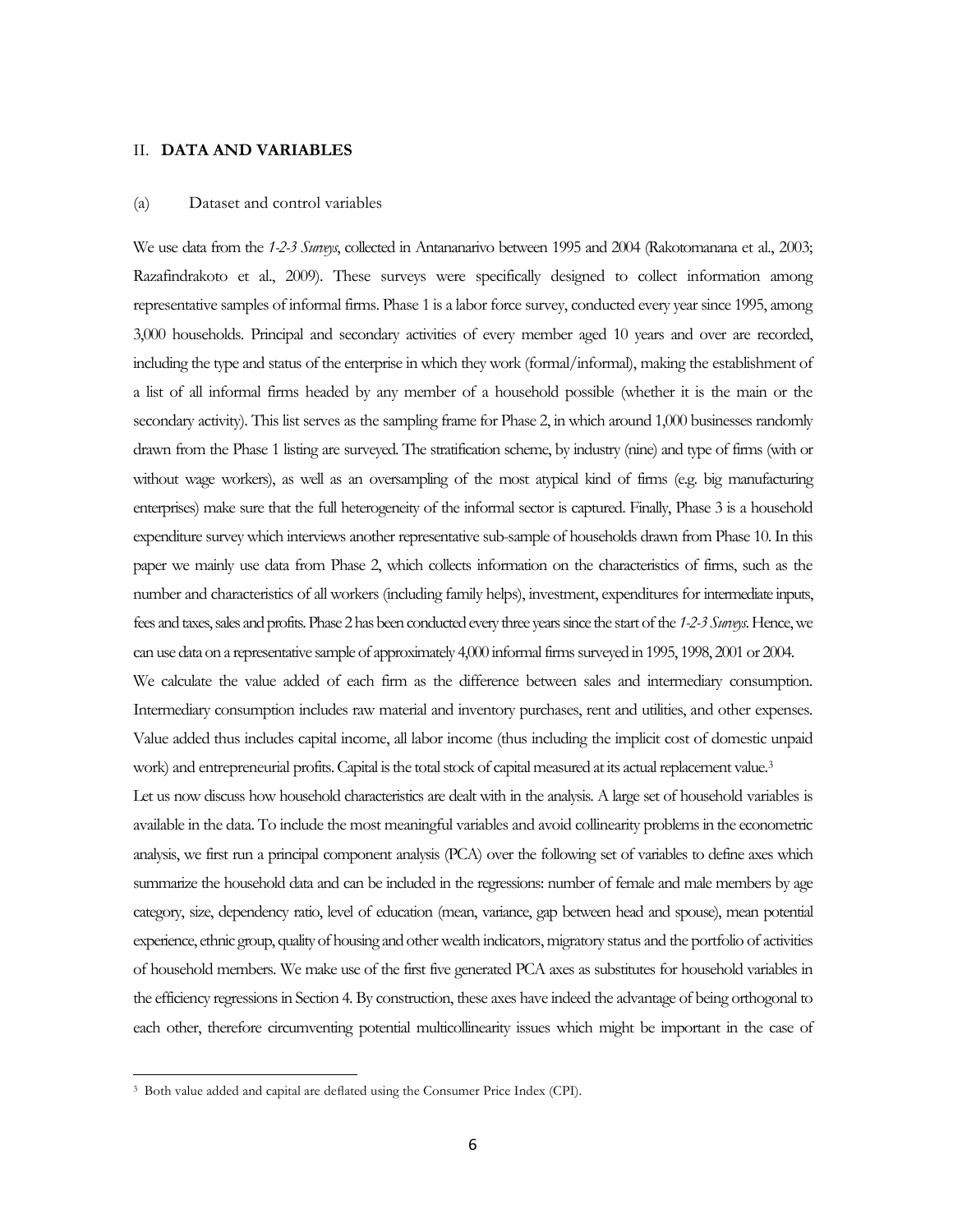household characteristics. The pairwise correlation coefficients of the household characteristics are then used for the interpretation of the computed factors[.4](#page-6-0)

#### (b) Sharing norm proxies

In this paper we test the gender-differentiated effect of two different sets of variables on the efficiency of firms. The first set relates to the impact of sharing norms on the efficiency of the entrepreneur's activity. As argued in the introduction, the pressure from the family and the kin group to redistribute profits from one's activity can has adverse incentive effects on the efficiency of the firm, that is, it might encourage the owner to allocate factors suboptimally to production or lower his/her level of effort.

A first important proxy of social networks is the share of the population from the same ethnic group in the neighborhood in which a household resides. The census sampling zones ("segments") were used to define the neighborhood. This share is computed using the household questionnaire of the Phase 1 survey using population weights such that it exactly reflects the true share in the total population of the segment. As argued by Grimm et al. (2013), who also retain this approach, this measure of ethnic concentration is an indicator of the potential intensity of family and kinship ties, and more broadly community ties within the local network. The Merina are by far the most numerous ethnic group, representing almost 90 percent of the total population of Antananarivo and the second most important ethnic group is the Betsileo (4.5 percent).[5](#page-7-0) Ethnic concentration is high but whether it is likely to act in favor of social pressure, or the reverse, is not clear. For instance, members of very small ethnic communities being surrounded by large ethnic groups are likely to attach more importance to social ties and hence maintain and/or reinforce them.

Secondly, we use a measure of the distance to the district of origin as a proxy for the potential intensity of kinship ties within the distant network. We assume that the further away a person lives from his/her district of origin, the more difficult it is for the family to observe the entrepreneur's activity and thus exert redistributive pressure. Phase 1 includes a question on whether the individual has always been living in Antananarivo and, if not, what district in the country does he/she come from. For this variable, we relied on two proxies: the geographical distance calculated in kilometers (computed from Antananarivo to the district of origin using geographical maps) and the travel time to this district. The latter proved to be more efficient in approaching a (time and monetary) cost to keep in

 $\overline{\phantom{a}}$ 

<sup>4</sup> To save space, results of the PCA are available from the authors upon request.

<span id="page-7-1"></span><span id="page-7-0"></span><sup>5</sup> The survey used follows a commonly used categorization of the Malagasy population into 18 ethnic groups. The reality of this classification has been contested by historians who argue that it is a colonial invention, the result of "tribal" or "racial" views that prevailed among colonial ethnographers in the 1920s and 1930s. The resulting Merina versus côtiers (coastal people) opposition could have been used as a divide-and-rule colonial strategy. We use this classification because it is the most commonly adopted today and therefore the one for which data are available. The reader should keep in mind that the social organization of Madagascar is extremely complex, beyond the 18 ethnic groups. For example, there is a kind of "caste" system, inherited from the kingdoms existing prior to colonization, with many subdivisions, which can very roughly be grouped into three categories: the andriana (nobles), the hova (freemen) and the mainty (slaves) (Roubaud, 2000; Ramamonjisoa, 2002; Randrianja and Ellis, 2009; Jütersonke and Kartas, 2010).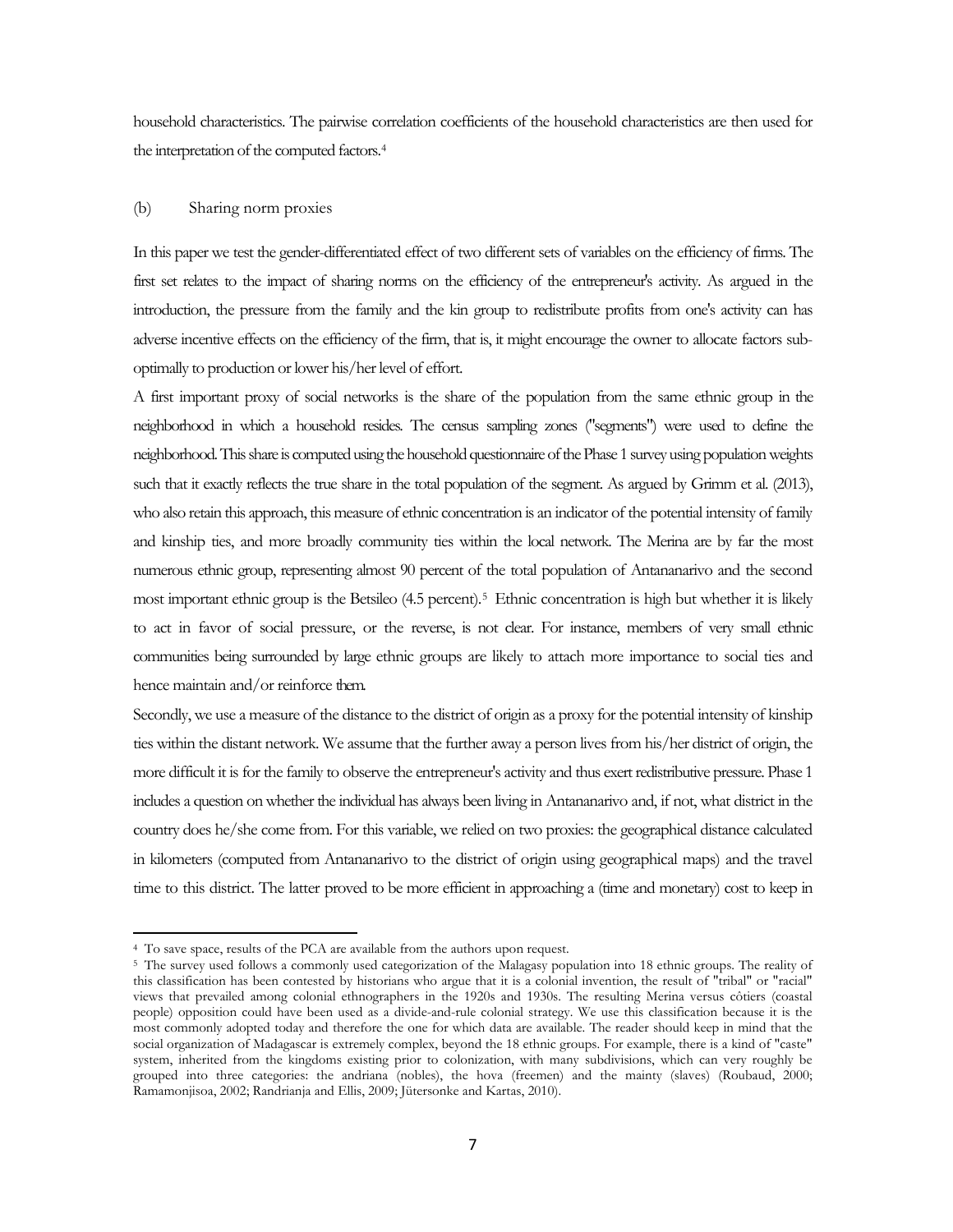touch with the remote family, in a context where roads could be in very different states.<sup>[6](#page-7-1)</sup> The travel time variable is included in quadratic form to take into account non-linearities in its effect. For non-migrant entrepreneurs, it is equal to zero. The sample used in the efficiency analysis counts 791 migrants, roughly 27 percent of all observations. Estimating the efficiency model on the sub-sample of migrants yielded robust results.

Thirdly, we build a variable indicating whether the entrepreneur provided free services to the community in the previous week. We hypothesize that this is a measure of links between an entrepreneur and his/her community, and he/she might be engaged in some sort of reciprocity agreement with members of his/her community. This is done thanks to a question on time use in the previous week included in the labor force survey (Phase 1), which asks for the number of hours spent performing various tasks, such as providing free services to the community, performing domestic tasks, building the house or studying.

These three variables are believed to be proxies of the redistributive pressure that an entrepreneur may potentially feel. A more direct measure of such pressure could be monetary or in-kind transfers given and received by the entrepreneur. However this poses a data problem, as transfers are available in Phase 3 of the *1-2-3 Surveys*, which is only carried out on a small sub-sample of informal businesses surveyed in Phase 2. In addition, transfers are clearly endogenous as they are a share of a household's income which itself depends on the IPU's value added. Therefore including transfers directly into production functions could potentially bias the estimates. It can be of interest, however, to check whether our proxies of redistributive pressure are indeed correlated with monetary transfers given and received by an entrepreneur. Using Phase 3 matched with Phase 2 data, we regressed transfers (in log and in Malagasy Francs) given and received on our redistributive pressure proxies. Controlling for total expenditures and household characteristics, we found that each of our proxies was significantly correlated with transfers in at least one of the models.[7](#page-8-0) Similar proxies proved to be correlated with transfers in several other studies on social networks (Comola and Fafchamps, 2010; Nguyen and Nordman, 2012; Grimm et al., 2013).

#### (c) Time allocation within the household

 $\overline{\phantom{a}}$ 

The second set of variables pertains to the role the household plays in the productive process. Gender norms in the allocation of tasks within the household may have an important impact on the efficiency of the firm.

The question on time use detailed above is used to obtain a variable measuring the number of hours spent by the entrepreneur in the previous week doing domestic tasks. The time devoted to going to the market and fetching wood and water, a separate category in the questionnaire, is added to domestic tasks to obtain a more complete measure of domestic time use[.8](#page-8-1) We hypothesize that spending a high number of hours on household chores is energy

<sup>6</sup> To calculate an (approximate) travel time, we multiplied the average automobile speed with the distance, taking into account the various types of roads (asphalt, dirt, river crossing, etc.) encountered to adapt the speed used.

<span id="page-8-1"></span><span id="page-8-0"></span>Regressions available from the authors upon request to save space.

<span id="page-8-2"></span><sup>8</sup> Unfortunately, the questionnaire used in 1995 did not include this second category, but only domestic tasks. Therefore, as the sample size is large enough, we will exclude the year 1995 from the analysis of the determinants of efficiency in Section 4.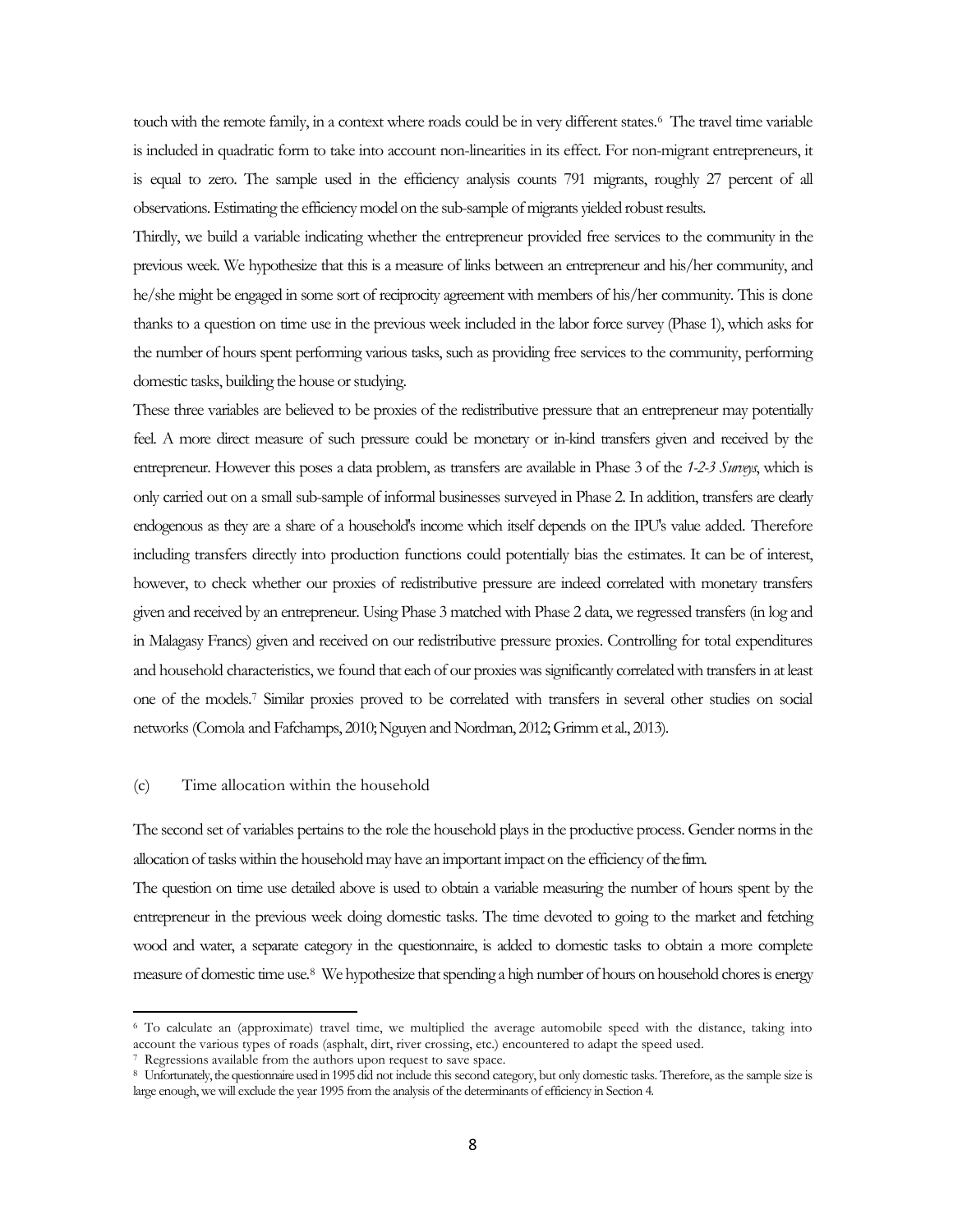consuming and interferes with the productive activity of the entrepreneur. This should be particularly true for women who devote the most time to these domestic activities.

The composition of the household in terms of active and inactive members may also have a gender- differentiated impact on entrepreneurs. The amount of hours they spend on their activity can be limited by the presence in the household of little children in need of constant care and attention, usually provided by the mother. The performance of the activity itself may be less efficient if the entrepreneur is interrupted often by the need to look after children. Having elderly and perhaps dependent individuals in the household can play a similar adverse role. We create two variables using the household questionnaire of the Phase 1 survey: the number of children aged four years old and younger in the household, and the number of household members aged 65 and older, excluding the entrepreneur and his/her spouse.

The effect of the composition of the household might also relate to the redistributive pressure hypothesis. For example, it is possible that the entrepreneur feels a pressure to share with other members of the household who are not working, in this case, the elderly. Another type of solidarity mechanism, child fostering, is often used by poorer, often rural households, who send their children to live with urban relatives (Mahieu, 1990). A negative effect of the presence of several young children in a household on the efficiency of production could then reflect another effect of sharing norms. Lastly, the labor force module in Phase 2 (firm-level questionnaire) provides information on the composition of the workforce in the firm, including the relationship of each worker to the owner of the firm. We include a variable measuring the share of family labor in total labor, equal to the ratio of the number of hours worked by family workers over the total number of hours worked in the firm.

#### (d) Description of female- and male-owned firms

The data show that the value added of female-owned firms is lower than that of male-owned firms (Table 1). This is true for every year and across the entire distribution of value added. However there are changes over time. An analysis of the dynamics of the gap and the respective roles of differences in characteristics and differences in returns along the distribution is provided in Section 3.3

Table 1 shows the mean average characteristics of IPUs, their owners, and their respective households, by sex of the entrepreneur. In terms of factor endowments, female-owned firms operate with much less physical capital than maleowned firms: their stock of capital being on average less than half that of their male counterparts. The level of labor, measured by the number of hours worked in the previous month is also inferior, especially the number of hours worked by family members and hired workers. The labor input of the owner is lower for females but of comparable magnitude.

A number of firm characteristics seem to be gender specific. The distribution of firms across sectors of activity is more concentrated for female entrepreneurs than for males. Two sectors only (out of nine) concentrate half of the female entrepreneurs in the sample: textile and trade of primary goods. Women are virtually absent from the construction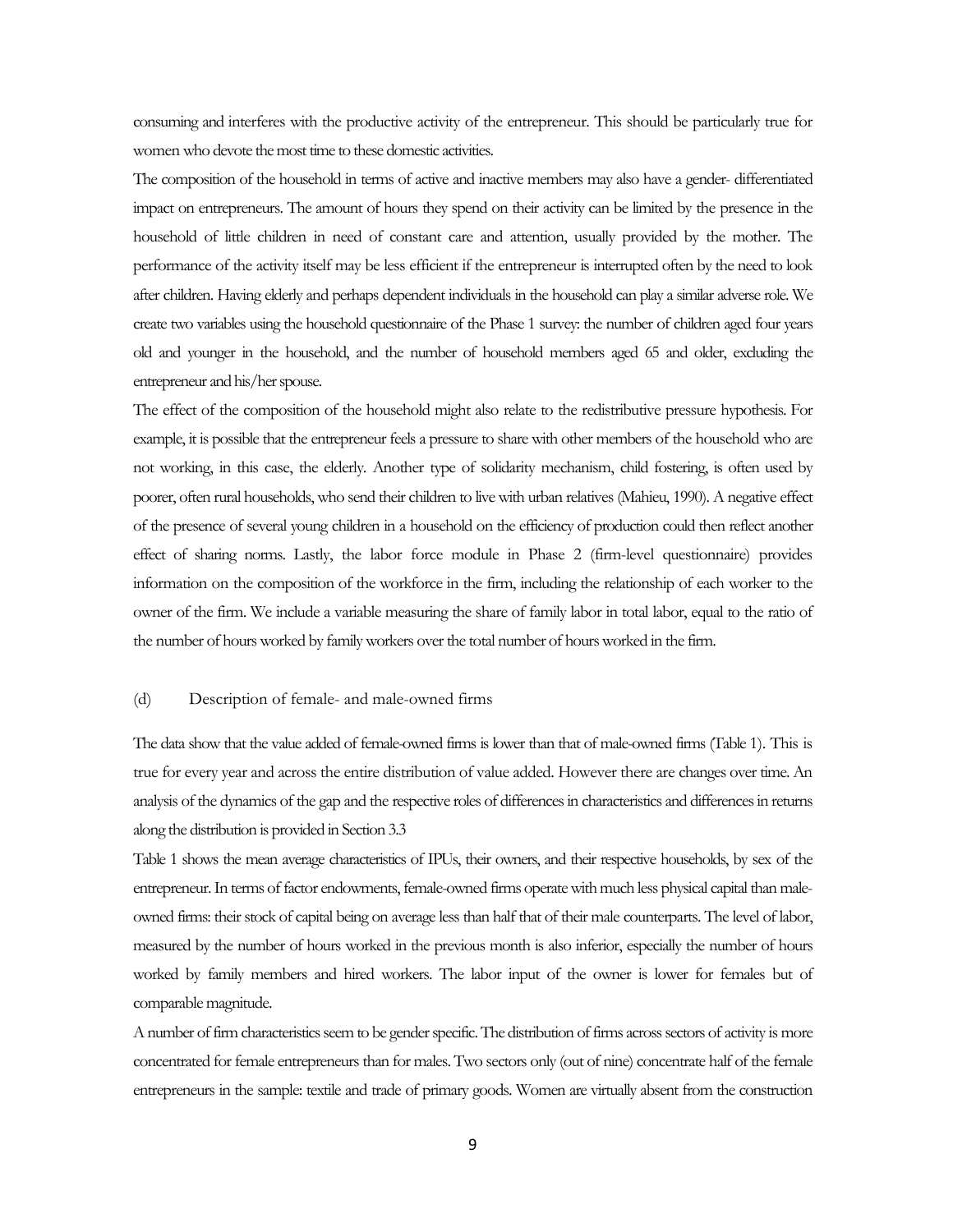and transport sectors, which are predominantly male activities. Female-owned firms are smaller on average, and more frequently operated solely by the owner. With a lower percentage of labor provided by family workers, and their partner working less frequently in the firm (if married), female entrepreneurs seem to benefit less from the help of their family to operate their activity than their male counterparts. On the other hand, their activity is more embedded in the household as it is located in the home of the entrepreneur for a third of female firms, against 17 percent of male firms.

The schooling achievement of female and male entrepreneurs is similar, although female entrepreneurs have less frequently completed high school or started higher education. Female owners are also slightly younger and their experience, measured by the number of years the entrepreneur has practiced her main activity, is 1.5 years lower for females than for males. The marital status of the entrepreneur is also gender specific, as more male entrepreneurs are married than females. In the same vein, female entrepreneurs belong to households with a lower dependency ratio<sup>9</sup> than males, and with a smaller number of children under five years old. As expected, female entrepreneurs devote far more hours to domestic tasks, fetching wood and water or going to the market than males. For example, women spent 13.6 hours performing domestic tasks in the week prior to the interview, whereas men had spent only 3.7 hours.

Female entrepreneurs belong more frequently to households in which there is a member (who is not the owner of the considered IPU) working in the public sector or in the private formal sector. This suggests that informal firms owned by women act as a way of diversifying sources of income in households in which there is already a steady source of income.

#### III. **MEASUREMENT OF THE GENDER PERFORMANCE GAP**

#### (a) Effect of gender on value added and factor returns

#### (i) Econometric model

l

We first estimate production functions to assess the existence and magnitude of gender differences in firm performance and factor returns. Let  $Y_j$  be the monthly value added of IPU j. We estimate the following Cobb-Douglas production function:

$$
ln Y_j = Imputs\beta_t + Owner\beta_2 + IDU\beta_3 + Year\beta_4 + \varepsilon_j
$$
 (1)

where *Inputs<sub>j</sub>* is a vector of input variables (1, *lnK<sub>j</sub>*, *lnLo<sub>j</sub>*, *lnLf<sub>j</sub>*, *lnLh<sub>j</sub>*, *D*). K<sub>j</sub> stands for physical capital of informal business *j*. To take into account the heterogeneity in the type of workers, labor is split into the number of hours

<span id="page-10-0"></span><sup>9</sup> The dependency ratio is defined as the number of inactive over the number of active individuals in the household.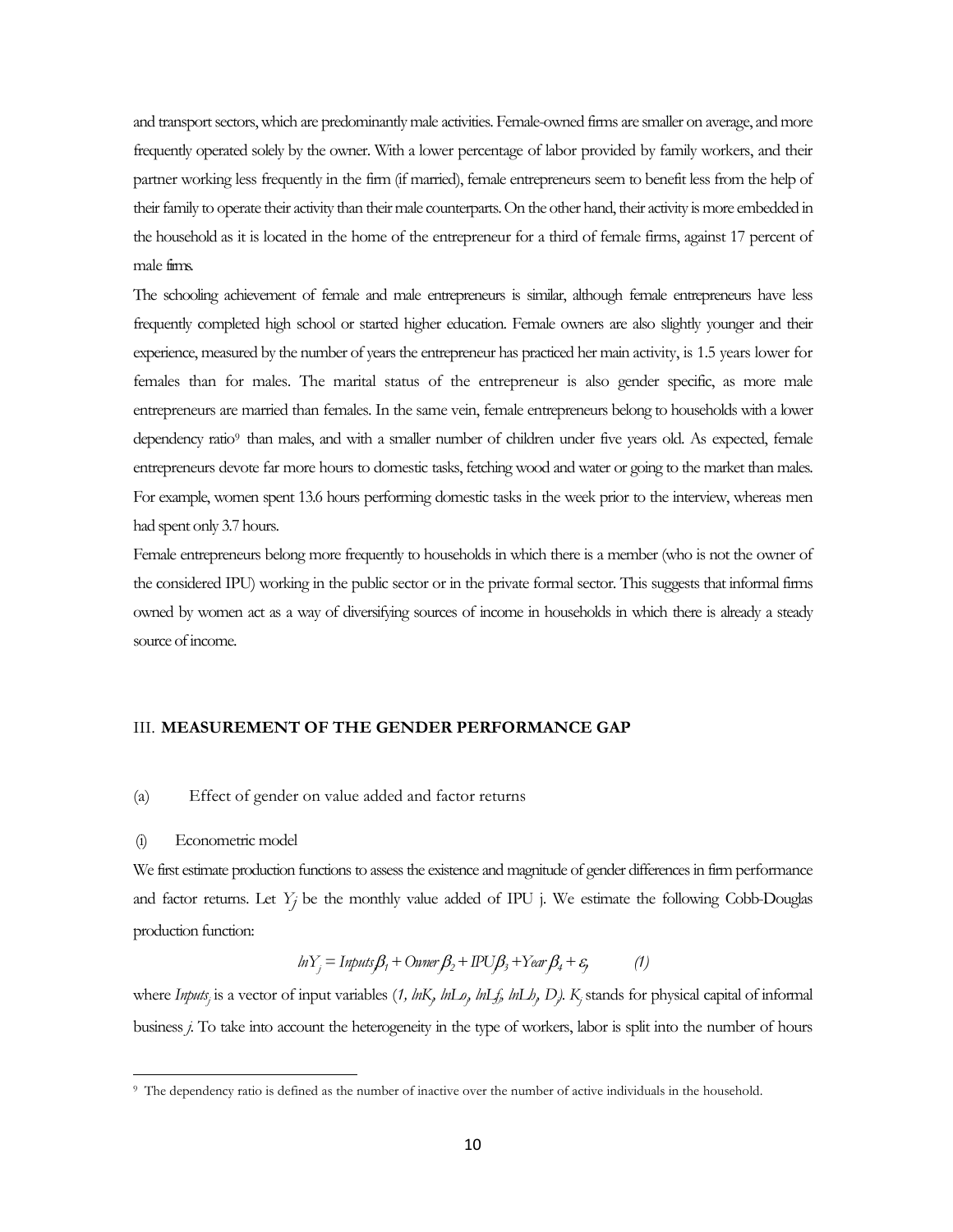worked monthly by the owner *(Lo<sub>j</sub>)*, family workers *(Lf)*, and hired workers *(Lh)*. Family workers have a family relationship with the IPU owner and are precisely identified thanks to the firm level questionnaire (Phase 2). A number of IPUs do not use all types of labor or capital, but excluding them from the regression or replacing the log value with an arbitrarily small positive value can bias the estimates. To avoid such a bias, for a given input that is not used by the IPU, we follow Battese (1997) and set the log-value of the input to zero, while controlling with dummy variables equal to one if the level of the input is positive (*Dj* vector). *Ownerj* is a vector of characteristics of the owner of IPU *j,* including his/her sex, education, experience, age, age squared and marital status. *IPUj* is a vector of characteristics of the IPU, namely, the time in business and eight sector of activity dummies. *Yearj* is a vector of year dummies. We first estimate equation (1) without and with the entrepreneur's human capital variables.

In order to check the sensitivity of the estimated determinants of firm performance to the presence of unobservables at the household level, we then add household fixed effects. The drawback of this method is that we have to reduce the sample to the group of firms belonging to households for which data are available on more than one firm (25 percent of the initial sample). This is why we use this technique in only one set of regressions so as to avoid reducing drastically the sample size in the rest of the analysis. By pooling the data across sexes, we constrain the effects of the determinants of firm performance to be identical for males and females. We relax this assumption and check whether these factor returns differ across gender by estimating production functions with a set of interactions with the gender dummy.

Let us now discuss a few econometric problems common to the estimation of production functions. Although the available data limit what can be done to correct some of these issues, we attempt to present how they might bias the coefficients in the production function and how we circumvent these issues when possible. A first problem is the simultaneity of the level of observed inputs and output. Labor and capital are chosen by the entrepreneur and may be correlated with an unobserved productivity shock or an unobserved input, such as the managerial ability of the owner (Ackerberg et al., 2007; Aguirregabiria, 2009). The estimated coefficients of the input variables can therefore be biased upwards, in particular labor which is more flexible than capital and thus more easily adjusted following a shock. In the same vein, an upward bias will be caused by reverse causality between the level of profit and capital. There a several ways to correct for this bias, such as instrumenting with input prices or using panel data[.10](#page-10-0) With the cross-sectional data at hand, we can only use the fact that we have several firms belonging to the same household to control for part of the ability bias. This would mitigate part of the bias under the assumption that entrepreneurs belonging to the same household are more similar to each other than those belonging to separate households.

<span id="page-11-0"></span>A second common problem in the estimation of production functions is endogenous exit which introduces a selection bias. In a cross-section, as we move up the distribution of firm age, the only firms we observe are

<sup>&</sup>lt;sup>10</sup> See Aguirregabiria (2009) for a discussion of the various ways to correct the simultaneity bias.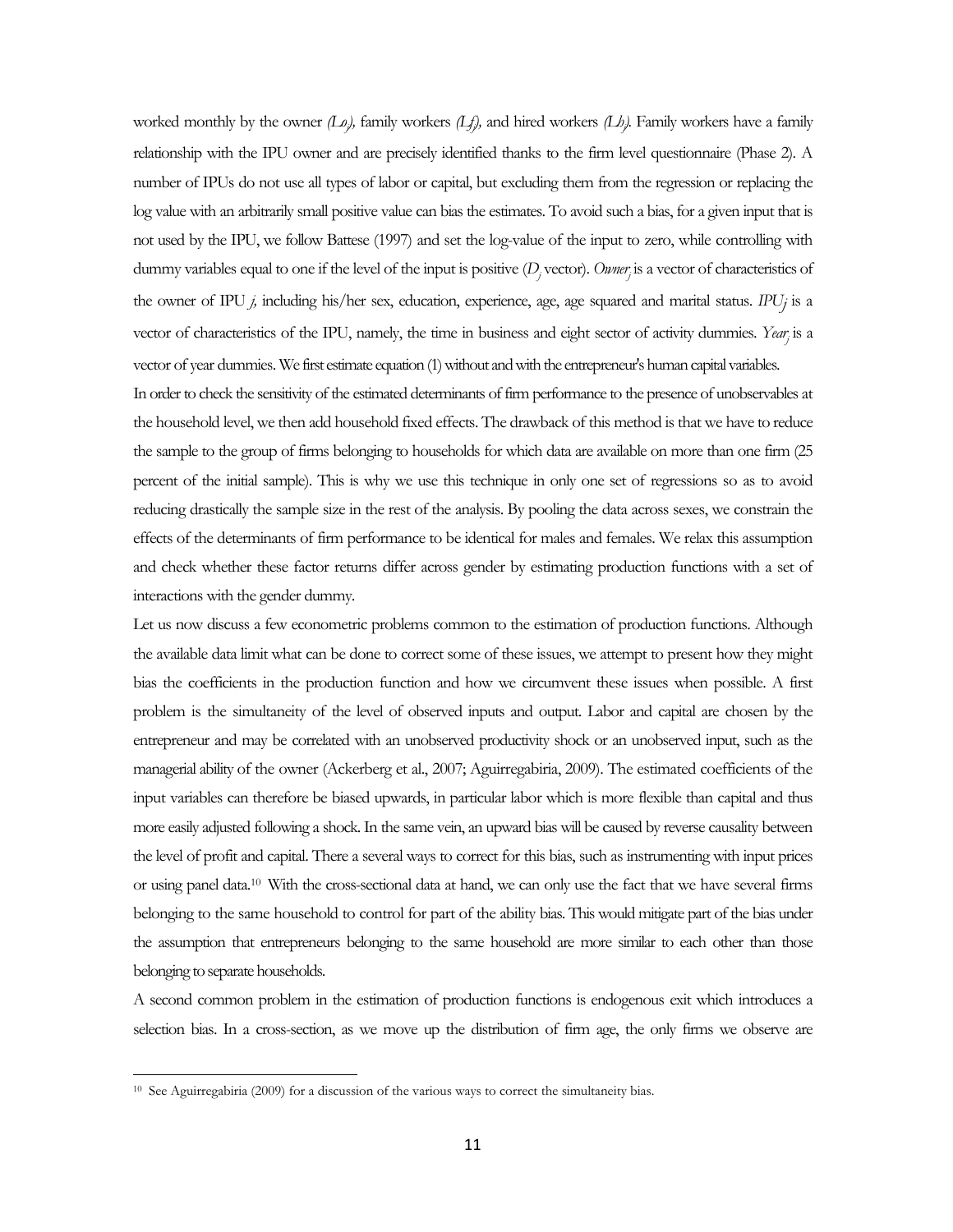survivors. As smaller firms are known to be more vulnerable than larger ones, surviving small firms are likely to be selected and have high levels of outputs. This would tend to bias downwards the capital stock coefficient (Ackerberg et al., 2007; Aguirregabiria, 2009). As female-owned firms are smaller, grow slower, and are less likely to survive the year than male-owned firms, the positive selection is likely to be more pronounced for surviving female-owned businesses. If this is the case, the downward bias on the capital coefficient will be stronger for females than for males and the gap in estimated returns is likely to be an upper bound estimate of the real gap. Finally, estimating production functions using selected populations of entrepreneurs raises concerns over possible sample selection biases. Strictly speaking, there are two sources of selectivity involved. One arises from the fact that the value added of the self-employed is only observed when they earned an income and their activity was profitable, which is not the case of everyone. The second comes from the selective decision to engage in self-employment in the informal sector rather than in other employment states. One of the ways to account for sample selectivity related to labor market participation and sector choice is to use a generalization of Heckman's procedure (Lee, 1983) that takes into account the possible effect on earnings of endogenous selection in different employment states. In the first stage, multinomial logit models are used to compute the correction terms from the predicted probabilities of individual *i*being in employment state *j*: out of employment (inactivity and unemployment), formal wage employment, informal wage employment, informal self-employment. The generalized forms of the inverse Mill's ratios are then introduced into the value added equation for each employment state *j* and yield consistent estimators of the determinants of value added. Lee's method has been criticized, for it relies upon a strong assumption regarding the joint distribution of error terms of the equations of interest (Bourguignon, Fournier and Gurgand, 2007). However, the we tried existing alternative methods, such as Dubin and McFadden's or Dahl's, which did not provide very different results. Therefore we chose Lee's correction method which has the advantage of providing an easier interpretation of the correction terms.[11](#page-11-0)

In Heckman's and Lee's procedures, identification is achieved using exclusion restrictions, i.e. by the inclusion of additional regressors in the first stage selection equations. To correct for endogenous selection of individuals into informal self-employment, we use Phase 1 of the *1-2-3 Surveys* (labor force survey), which provides a representative sample of individuals that are inactive or unemployed, formal sector wage workers, informal sector wage workers or informal self-employed. The first stage of the selection model is thus a multinomial logit modeling the probability of being in these various employment states (the reference category being the out of employment individuals). The exclusion

<span id="page-12-0"></span><sup>11</sup> Another potential problem is that the multinomial logit may suffer from the Independence of Irrelevant Alternatives assumption (IIA), which in most cases is questionable. However, Bourguignon et al. (2007) argue that selection bias correction based on the multinomial logit model is a ''reasonable alternative to multinomial normal models when the focus is on estimating an outcome over selected populations rather than on estimating the selection process itself. This seems even true when the IIA hypothesis is severely at odds". Since we are interested in results in the second stage regression, this allows us to be confident regarding the choice of a multinomial logit.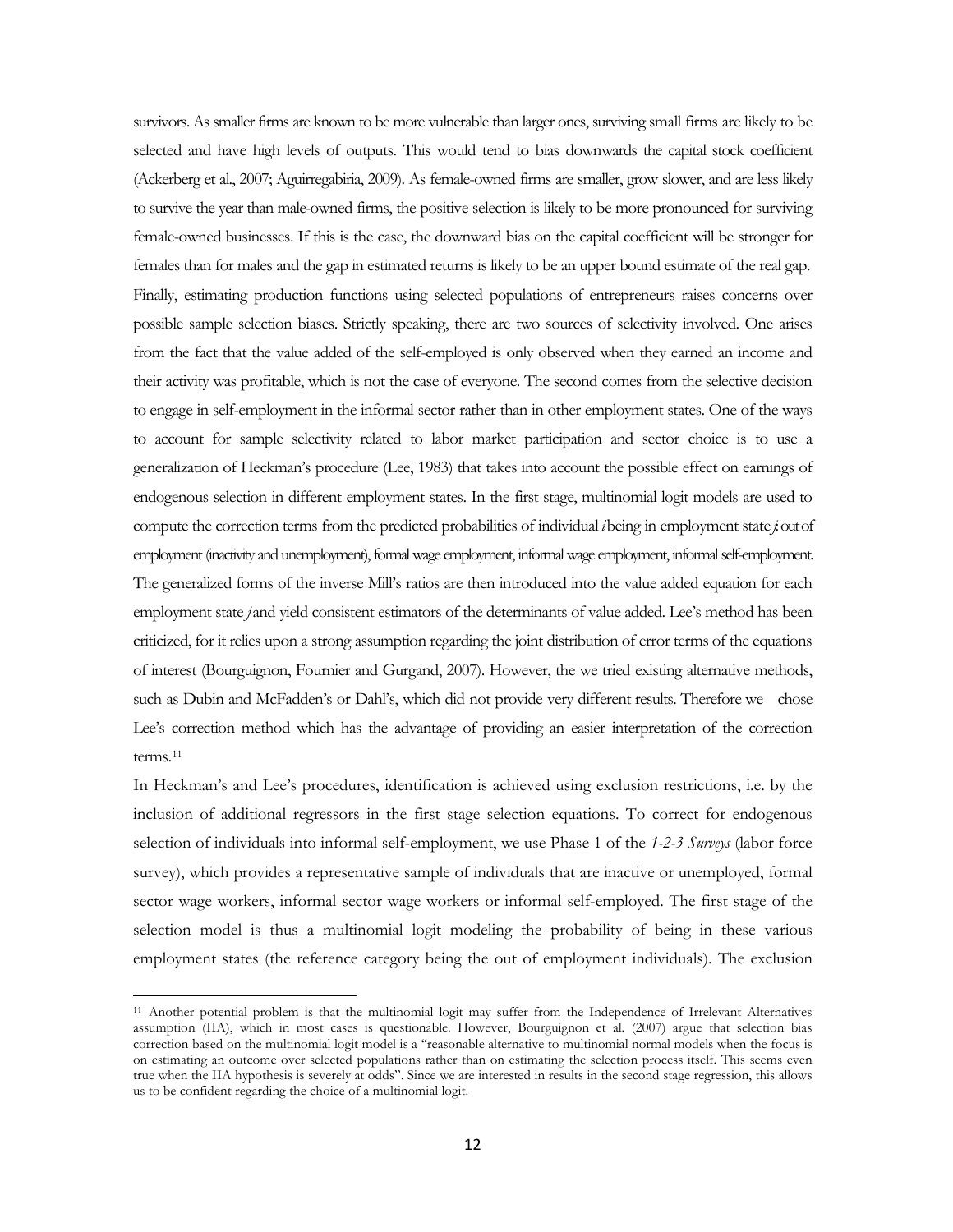restriction we use is the status in employment of the father of the individual, whether he was a wage worker, an informal self-employed (no wage workers) or an informal enterprise owner (with wage workers. The idea is that these variables could impact the allocation of workers into the various employment states, due for instance to one's inclination to take up the same type of activity as that of their father, thanks to social norms, inheritance rules, and/or family tradition. There is however no clear reason to believe that, in Madagascar, the father's occupation at an early age of his child would provide the latter's business with any direct economic advantage later on (although it might do at the business' startup). Pasquier-Doumer (2013) finds in West-African capitals that informal entrepreneurs are not advantaged in terms of performance when their father is also informally self-employed, except when his activity is in the same sector. To make sure therefore that our identifying variables are exogenous, we interact the father's employment state with a variable indicating if the father's activity was agriculture or not. As all the informal entrepreneurs in our sample are non-agricultural (by sampling) this ensures that having a self-employed father in agriculture is exogenous to the performance of the studied IPU. We tested the appropriateness of this identification strategy using Wald tests of joint significance of the identifying variables in the first stage. These tests of joint significance of the instruments never rejected the null at the 1 percent level. This was even more so when the father's occupations were interacted with a dummy indicating his previous agricultural attachment, hence a possible previous migration episode of the family and/or the young entrepreneur from a rural area to the capital city.

Bearing in mind the methodological controversies surrounding the choice of identifying variables in general, we also report results from uncorrected production functions when possible. This will also help provide comparability with existing studies.

#### (ii) Results

l

<span id="page-13-0"></span>Results are shown in Table 2. The first two columns of Table 2 show that labor and physical capital are positively and significantly associated with value added. Splitting the labor factor into three components (owner, family and hired workers) reveals that the owner's labor has slightly higher returns than hired labor, and that family labor is the least productive. To our knowledge, there are very little studies that have specifically addressed the nature and effect of family versus hired labor in firm performance. The small existing literature relates essentially to farm businesses. *A priori*, one might expect family and hired labor to play differently on business performance, because they may have different compositions of male and female, adult versus child, and skilled versus unskilled labor[.12](#page-12-0) In

<sup>&</sup>lt;sup>12</sup> In developing countries, females and children, for instance, may constitute a larger proportion of family than of hired labor. This would tend to drive down the marginal product of family relative to hired labor if the marginal productivity of women and children is lower than that of adult males (Deolalikar and Vijverberg, 1987). Besides, the skill differential between family and hired labor may also be an important source of heterogeneity in the productivity of workers.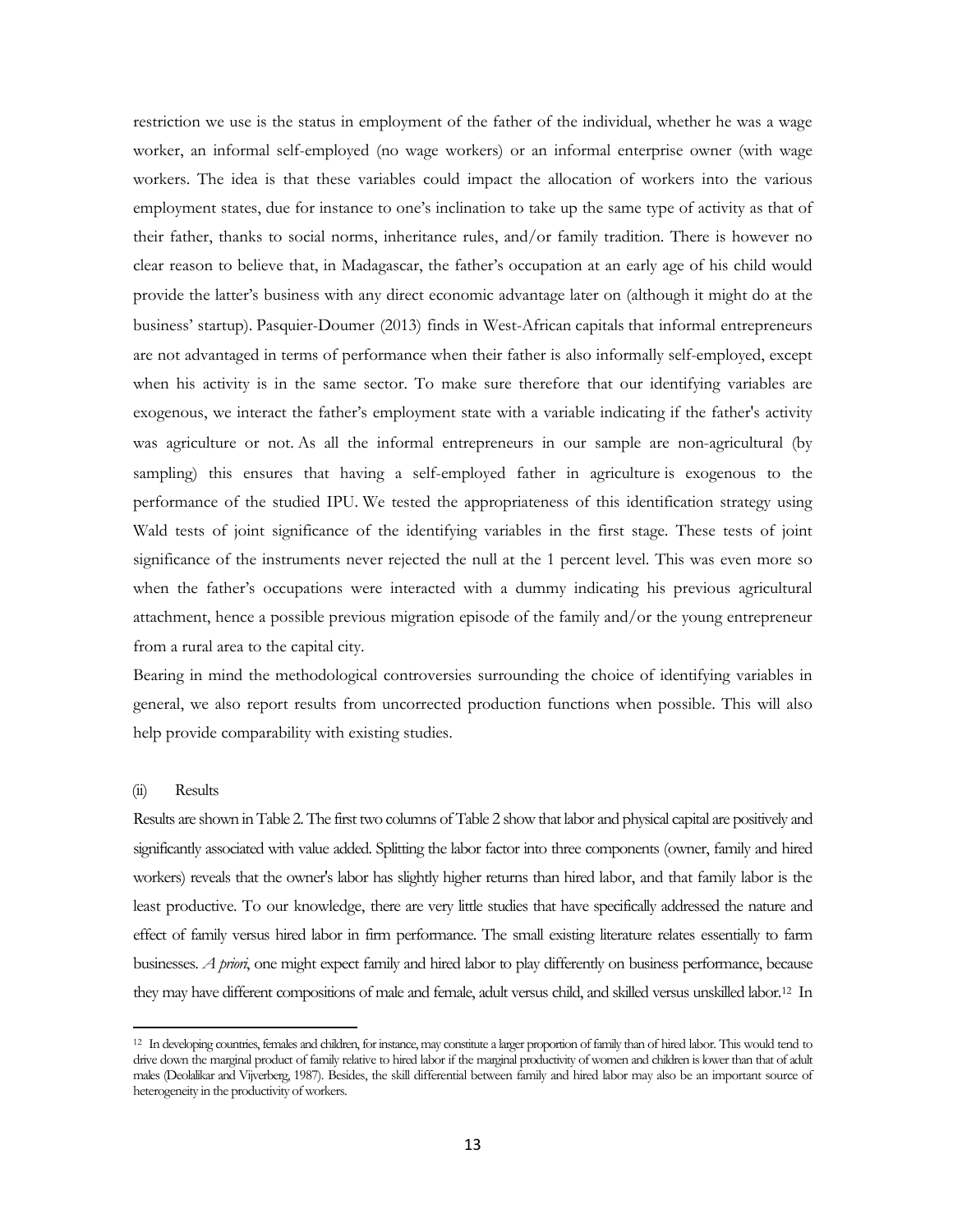addition, the composition of tasks performed by both types of labor should also be considered, and may contradict the common assumption that hired labor is necessarily more productive than family labor.<sup>[13](#page-13-0)</sup> Since family workers may perform management and supervisory duties (particularly the household head), their work may have larger effects on output than that of hired workers, who may only perform manual tasks. The performance of managerial and supervisory tasks by family members may then reduce the substitutability between family and hired labor. All this would explain why it is not clear that with family labor the entrepreneur would face supervision advantages, which were thought to come as family labor would share the benefits of work. Here, for Madagascar, we find that the hours of family labor are less productive than both the hired labor's and the entrepreneur's hours. This result is even reinforced once we control for unobservables at the household level using fixed effects (Column 4)[.14](#page-14-0)

Turning to our variable of interest, the sex dummy, we verify that firms owned by women perform less well than those owned by males, even after controlling for the level of inputs and the human capital of the entrepreneur. Column (2) shows a level of value added that is about 28 percent lower in female-owned firms than in male-owned firms. The decompositions of the raw gender value added gap in the next section will precisely tell us how much is actually explained by these observable characteristics and what proportion of this gap remains unexplained in our model[.15](#page-14-1)

The regression in Column (4) includes a household fixed effect and is run on the sample of 984 IPUs for which information on another business belonging to the same household is available. There are thus 464 households in this sample, among which 301 households have at least one business run by a man and one by a woman. Compared to the OLS regression shown in Column (3) which is run on the same sample, these results reveal much lower returns to capital within the household. Within-household capital returns hint at the level of efficiency of the allocation of capital among the various activities of the household. A Pareto-optimal allocation would imply zero returns to capital, because capital should be allocated where returns are positive, and returns being decreasing, this should equalize returns inside the household and bring them to zero[.16](#page-14-2) In our case, lower returns to capital found in the household fixed effect regression suggest a rather efficient intra-household allocation of capital. The effect of

<sup>13</sup>Moral hazard and their associated monitoring costs are mechanisms enlightening plausible greater productivity of family versus hired labor. Johnston and Le Roux (2007) report for instance that, for farmers, family labor can be more efficient than hired labor as it is assumed to be better incentivised and so will not shirk. The reason for superior incentives is that family labor will share the income generated by the farm as they may be "residual claimants to profits". Consequently, there will be shared incentives between entrepreneurs and workers (other household members) and so little need for additional supervision.

<span id="page-14-0"></span><sup>14</sup> Similarly, controlling for unobserved heterogeneity at the firm level with a panel for Vietnam, Nguyen and Nordman (2012) find evidence of greater elasticities of hired labor compared to family labor, in particular for informal businesses.

<span id="page-14-1"></span><sup>15</sup> The other regressors included generally have the expected sign: returns to the entrepreneur's formal education are positive and increasing with the level of education and the age of the firm has a positive effect once the entrepreneur's demographics are considered (Column 2). Lastly, the effect of the age of the owner is quadratic: increasing first until 31 years old, then decreasing. This is in accordance with the standard prediction of the human capital model stressing the existence of decreasing marginal returns to labor market experience.

<span id="page-14-2"></span><sup>&</sup>lt;sup>16</sup> Non-zero returns to capital within the household can also occur in the presence of risk and risk aversion or of nonlinearity in capital stocks (see Grimm et al., 2011).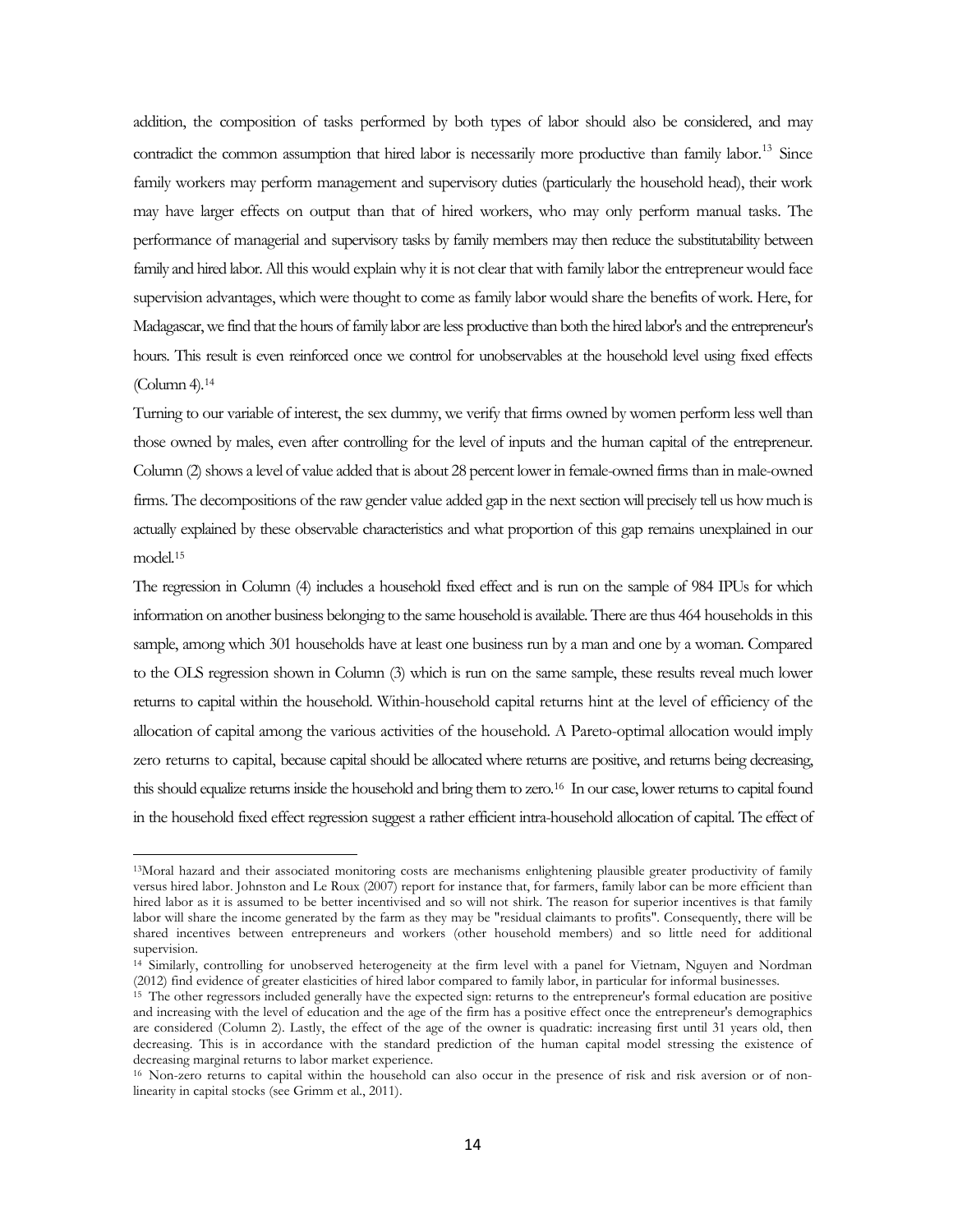the entrepreneur's education on the firm performance becomes non-significant, maybe due to the smaller variance of schooling achievement within a household (several firms belonging to a given household may have the same owner). As shown in Column (3), the female dummy has a much lower effect when a simple OLS regression is run on this sub-sample, which may be due to particular characteristics of this group of businesses. When the household fixed effect is added (Column 4), the gender gap increases and IPUs owned by females are still roughly 22 percent less productive than those owned by males of the same household. With inputs, sector and year held equal, the performance gap between a female and a male belonging to the same household is larger than the gap between a female and a male in two different households. Enterprises run by men may be favored over those run by female members of the household, but not necessarily in terms of access to resources, such as physical capital, as this result is holding all inputs equal. This result rather suggests that the effort put into the different activities is different, for example that productive time within the household is allocated to the advantage of the male-run enterprise rather than the female-run one. As mentioned in the introduction, wives often run a business to complement their husbands' income, and in a manner which enables them to combine domestic activities and marketoriented activities. Such effects may not be directly observed using production functions, because they impact the technical efficiency of the productive process, that is, whether inputs are combined in the most optimal way or not. We tackle this question in Section 4.

The regression in Column (5) includes interactions of the explanatory variables with the female ownership dummy. We find that returns to capital in female-owned firms are significantly lower than that of male-owned firms. However, the hours of labor of female entrepreneurs have a return that is non-significantly lower than that of males. The same result holds for family and hired labor, exhibiting returns that are non-significantly lower in female-owned firms. We go back to the issue of relative productivity of the various factors in the next section. Finally, the effect on value added of having completed middle school (compared to having no schooling) is higher for women than for men, while returns to primary and higher education are similar.<sup>[17](#page-14-2)</sup> We perform a Ftest of joint significance of the interacted terms which rejects the hypothesis that the crossed gender effects are jointly zero at the one percent level (see bottom of Table 2). This means that the analysis of the determinants of firm performance should be carried out separately for each sex.

Finally, we run a regression including the Lee's selectivity correction term (Column 6). The estimated coefficient of the selection term is significant at the 5 percent level with a negative sign. This means that the mechanism of allocation across the four employment states is not random and affects value added significantly. Informal self-employment participation is associated with unobserved characteristics that are negatively correlated to business performance. Would sample selectivity not be accounted for, OLS estimates could then yield biased estimates of the returns to the observed determinants of value added. Interestingly, however, the results show that this correction only affects the

 $\overline{\phantom{a}}$ 

<span id="page-15-0"></span><sup>17</sup> We thus confirm the finding of Nordman and Roubaud (2009) highlighting greater returns to education for women, using the same *1-2-3 Surveys* data for Madagascar in 1998, but extracting the information from the labor force module of the survey (Phase 1).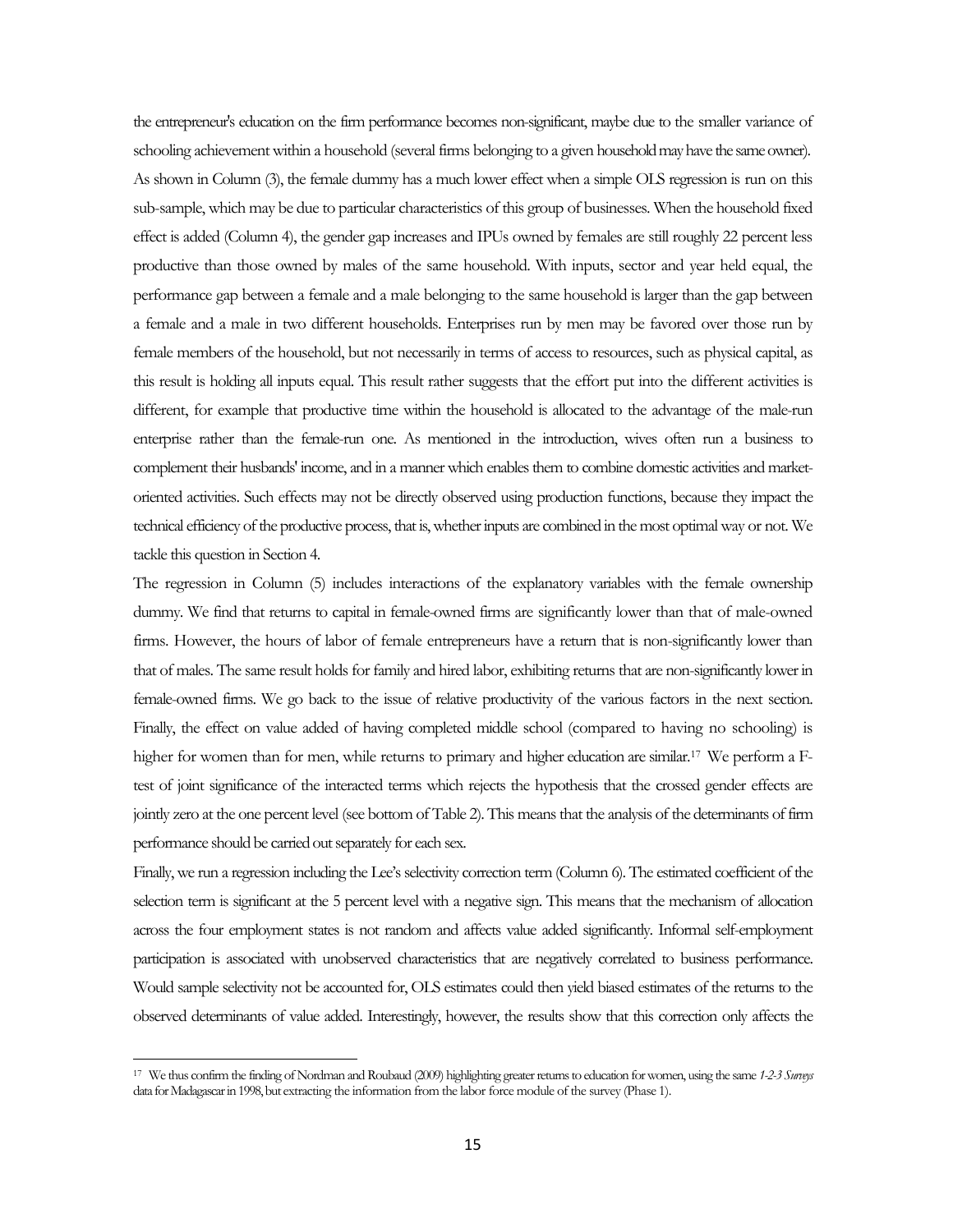coefficients of the owner's human capital, not those of the firm inputs. The returns to production factors, capital and labor in particular, are indeed essentially unchanged from Column (2) to Column (6). By contrast, the returns to the owner's age and education are clearly refined, showing that the returns were overestimated without introduction of the selectivity correction. For this reason, we shall pursue our analysis considering the selectivity-corrected production function in addition to OLS estimates.

#### (b) Distributional effects of gender on value added and factor returns

In a second set of regressions, we divide the sample into female- and male-owned informal businesses (Table 3). We also want to shed light on potential distributional effects of the determinants of firm performance and so rely on quantile regressions for each of these sub-samples. The goal is to evaluate whether differences in performance and returns between men and women are different along the conditional distribution of the value added (Tables 4 and 5). Here the selection bias is corrected for females and males separately, that is, the selection process (multinomial logit) is not assumed to be the same for women and men anymore. To correct for sample selection in the quantile regression, Buchinsky (1998) suggests using a non-parametric estimator of the selection term in the first stage. However, with our large sample sizes and number of covariates, we chose to follow Bollinger et al. (2011) and to include the (parametric) selection term computed from Lee's method described above as an additional regressor in the second stage.

Before we look at returns to factors, let us first briefly comment on the coefficients of the characteristics of the owner and the firm. The effect of having completed middle school compared to having no schooling is much higher for women than for men (Columns 1 and 3, Table 3), in particular when we correct for selectivity into informal self-employment (Columns 2 and 4). The effects of low levels of schooling for men even become nonsignificant with the introduction of the selectivity correction, while they remain relatively stable for women. This effects of low and middle levels of schooling for female entrepreneurs exist notably in the upper part of the conditional distribution of value added (Table 5[\)18,](#page-15-0) from the first conditional quartile for primary education, and from the conditional median for middle school. While higher education provides benefits to male entrepreneurs almost all along the conditional distribution of business performance (Table 4), the effect of higher education is larger in magnitude for their female counterparts, especially at the lowest and highest ends of the distribution of value added. Interestingly, the professional experience of the owner is neither significant for males nor for females all along the distribution. The marital status exhibits a gender specific effect above the fourth quartile, as being married has a positive impact on the valued added of males, but no significant effect for females. This seems to suggest that in well-performing firms run by men, they benefit from the help of their wife, either in

<span id="page-16-0"></span><sup>&</sup>lt;sup>18</sup> To save on space, we only report selectivity-corrected estimates for the quantile regressions.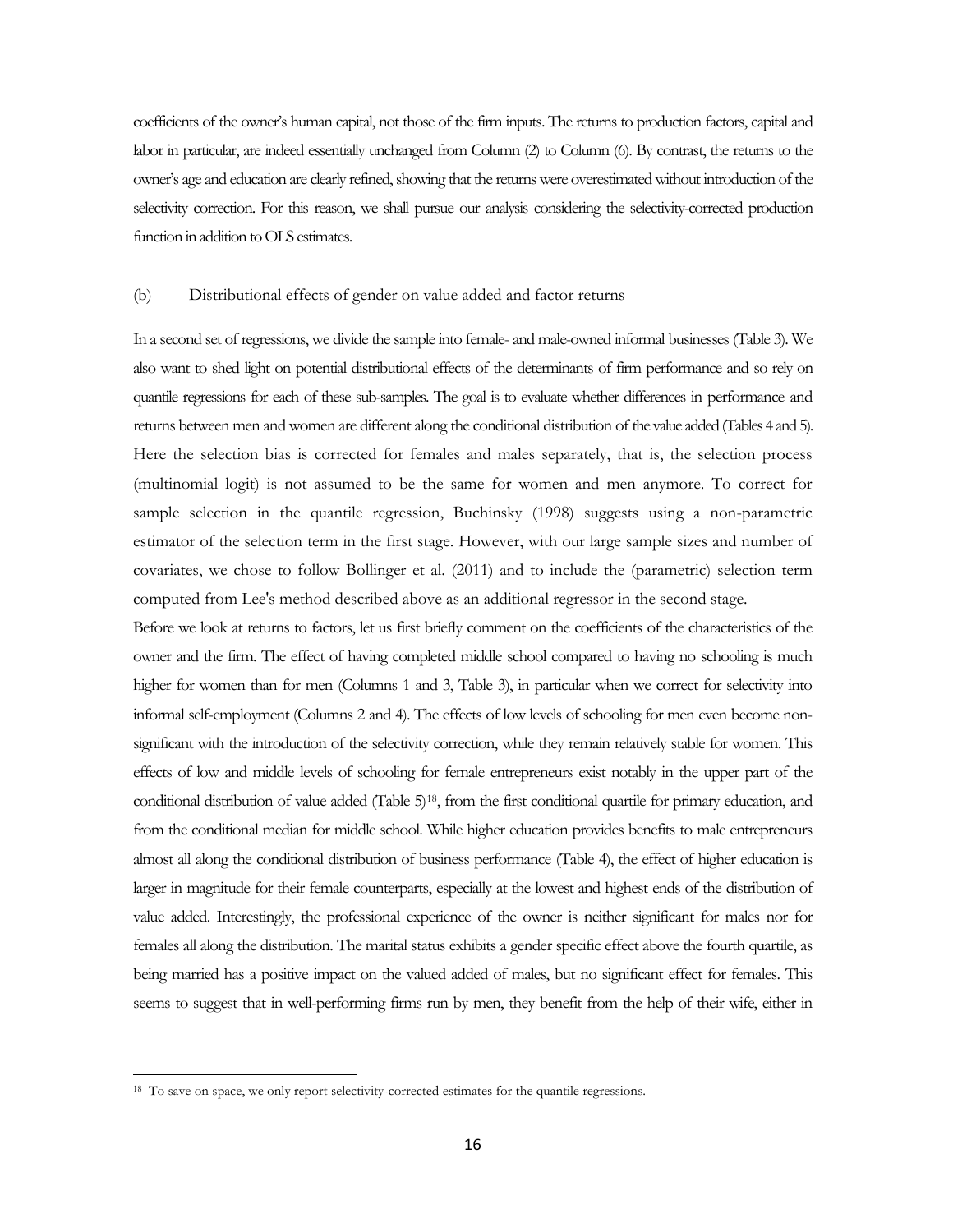running the firm or in performing domestic tasks that directly help the entrepreneur in his managing the business. Conversely, the presence of a husband does not help female entrepreneurs[.19](#page-16-0)

Turning now to returns to factors, we obtain increasing returns to capital for both males and females along the conditional distribution until about the median: from 11 percent around the first decile to about 16 percent at the median for men (respectively, roughly 8 percent to 11 percent for women). Then, the elasticities remain remarkably stable. All along the distribution, we confirm that the returns to capital are always lower for females than for males. By contrast, returns to labor of the owner are decreasing along the distribution for both women and men and these returns are always higher for females. For male entrepreneurs, family labor shows increasing returns and hired labor shows decreasing returns. In female-owned firms the picture is less clear. Hired labor has a much lower productivity than in male- owned firms, except in the highest decile, where it is significant and much higher than for males.

Looking only at returns to factors at various conditional quantiles may be misleading, as the intensity of each type of factor may be very different in male- and female-owned firms across the distribution. To get a better grasp of gender-specific effects in the substitutability between factors, we calculate the Technical Rate of Substitution (TRS), defined as the rate at which the use of one input *x*<sub>1</sub> has to increase to maintain the same level of output y when the other input  $x_2$  is decreased by one unit. The general formula for the TRS is:

$$
TRS_{1,2} = \frac{dy/_{dx_1}}{dy/_{dx_2}}
$$
 (2)

We calculate the TRS between capital and owner's labor at the mean, using results of the estimated production function defined by equation (1) and shown in Tables 3 to 5:

$$
TRS_{capital,owner \, labor} = \frac{\widehat{\beta_{1k}}}{\widehat{\beta_{1Lo}}} * \frac{\overline{L_o}}{\overline{K}}
$$
 (3)

 $\bar{\beta}_{1k}$  and  $\bar{\beta}_{1L0}$  are the estimated elasticities of value added with respect to capital and owner's labor,  $L_0$  is the mean number of hours of labor provided by the owner and  $\overline{K}$  is the average stock of capital in the sample. The TRS is calculated for male and female entrepreneurs separately, and is also given at the  $10^{\text{th}}$ ,  $25^{\text{th}}$ ,  $50^{\text{th}}$ ,  $75^{\text{th}}$  and  $90^{\text{th}}$  percentiles, using the estimated elasticities found in the selectivity-corrected quantile regressions for males and females respectively (Tables 4 and 5). The TRS between the owner's labor and family labor, owner's labor and hired labor, and family labor and hired labor are calculated analogously. Results are shown in Table 6.

Table 6 shows that while, at the mean, the TRS in male- and female-owned firms are roughly the same, there are strong distributional effects that are worth discussing. Let us first comment on the substitutability between the entrepreneur's labor and family labor. At the bottom of the distribution (first decile), a decrease in one hour of the entrepreneur's labor requires an increase in family labor of 24 minutes (0.22 hours) in female-owned firms, and

<span id="page-17-0"></span> $\overline{\phantom{a}}$ 

<sup>&</sup>lt;sup>19</sup> The age of female-owned firms has a significant, positive effect above the  $90<sup>h</sup>$  percentile, which may be the sign of endogenous exit, if larger firms survive longer than smaller firms. This would then tend to overestimate the effect of age on value added.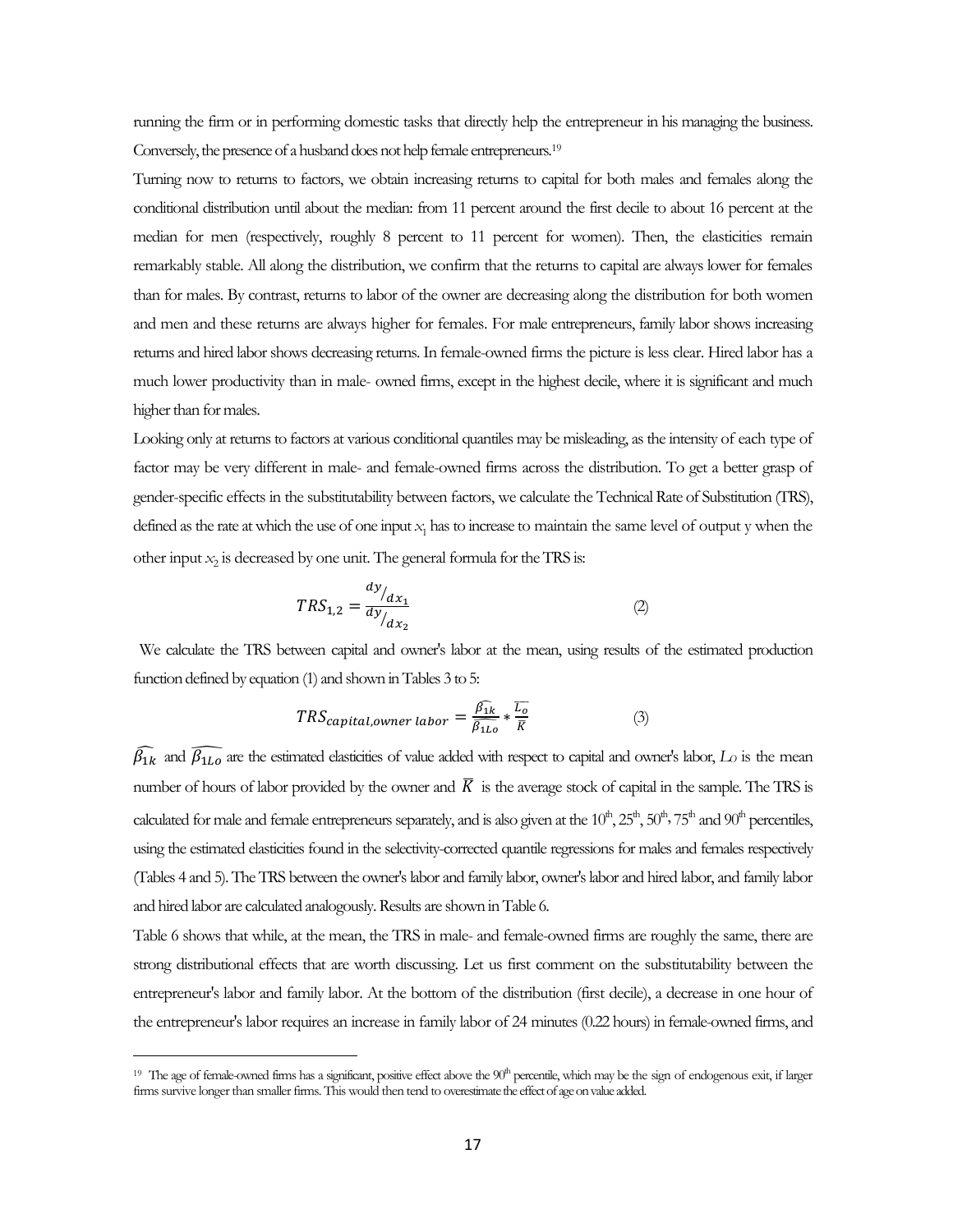roughly one hour in male-owned firms, to keep the level of output constant. Above the fourth quartile the effect is completely reversed, well-performing female entrepreneurs need three times as much family labor to compensate a decrease in their labor than male entrepreneurs do, and twice as much in the top decile of the distribution. This could be explained by gender specificities in the type of activity and entrepreneurship found at the bottom and the top of the distribution of value added. Low-performing female entrepreneurs (bottom quantiles) accomplish tasks requiring little skills, and they can easily be replaced by family workers. At the top of the distribution, they perform more complex tasks which require a more intensive use of family workers to compensate a decrease in their work. Conversely, in low-performing firms owned by males, their work is already rather specialized and less easily replaced by family laborers. One can think of "masculine" tasks such as construction, or pushing a heavy cart, less easily performed by women or children for example. Table 6 hints at a potential constraint to the growth and success of female-owned firms. As her firm grows bigger, the entrepreneur's own work becomes more and more necessary because she is less replaceable. However we know that women are time constrained by domestic tasks they have to perform (see for example Table 1).

The TRS of the owner's labor for hired labor is increasing along the distribution for both sexes, meaning that entrepreneurs may be constrained in their growth by insufficient labor input if labor markets are imperfect. However, male entrepreneurs may be able to compensate using family labor (if available), which is not the case of females. Family and hired labor are however less and less substitutable as we move up the distribution of conditional value added: family labor is less replaceable in well-performing firms. This may be because family workers often take up supervisory duties in large firms. Finally, capital is less easily replaced by the labor of the owner in maleowned firms, which could be due to a generally higher capitalistic intensity of their firms.[20](#page-17-0)

#### (c) Decomposition of the gender performance gap

 $\overline{\phantom{a}}$ 

After having highlighted genuine differences in the determinants of firm performance across gender, it is now necessary to estimate the extent to which the gender performance gap is due to differences in factor endowments, firm characteristics, entrepreneurs' human capital and demographics, versus differences between sexes in the returns to these attributes. This is the purpose of the Neumark and Machado-Mata decompositions presented in this section (Neumark, 1988; Machado and Mata, 2005). The decompositions, based on the previous regressions, tell us how much of the performance gap between female- and male-owned informal firms can be explained by differences in observable characteristics. The unexplained share of the decomposition corresponds to differences in returns to

<span id="page-18-0"></span><sup>20</sup> The quantile regressions and the TRS are calculated on the full sample which includes an important number of IPUs that do not use all four types of inputs, in particular family and hired labor, as 70 percent of the sample are pure self-employment IPUs. Although we control for this by adding dummy variables for zero inputs, it is worth checking the robustness of our results to a restriction of the sample to IPUs with more than one worker. As the size of the sample is quite small, we ran quantile regressions at the  $25<sup>th</sup>$ ,  $50<sup>th</sup>$  and  $75<sup>th</sup>$  percentiles and we merged family and hired labor into a single input. At the 25th and 75th percentiles, we still observe that the substitutability of the owner's labor is much lower in small female-owned enterprises than in larger ones, and the opposite pattern holds for male-owned IPUs (results not reported).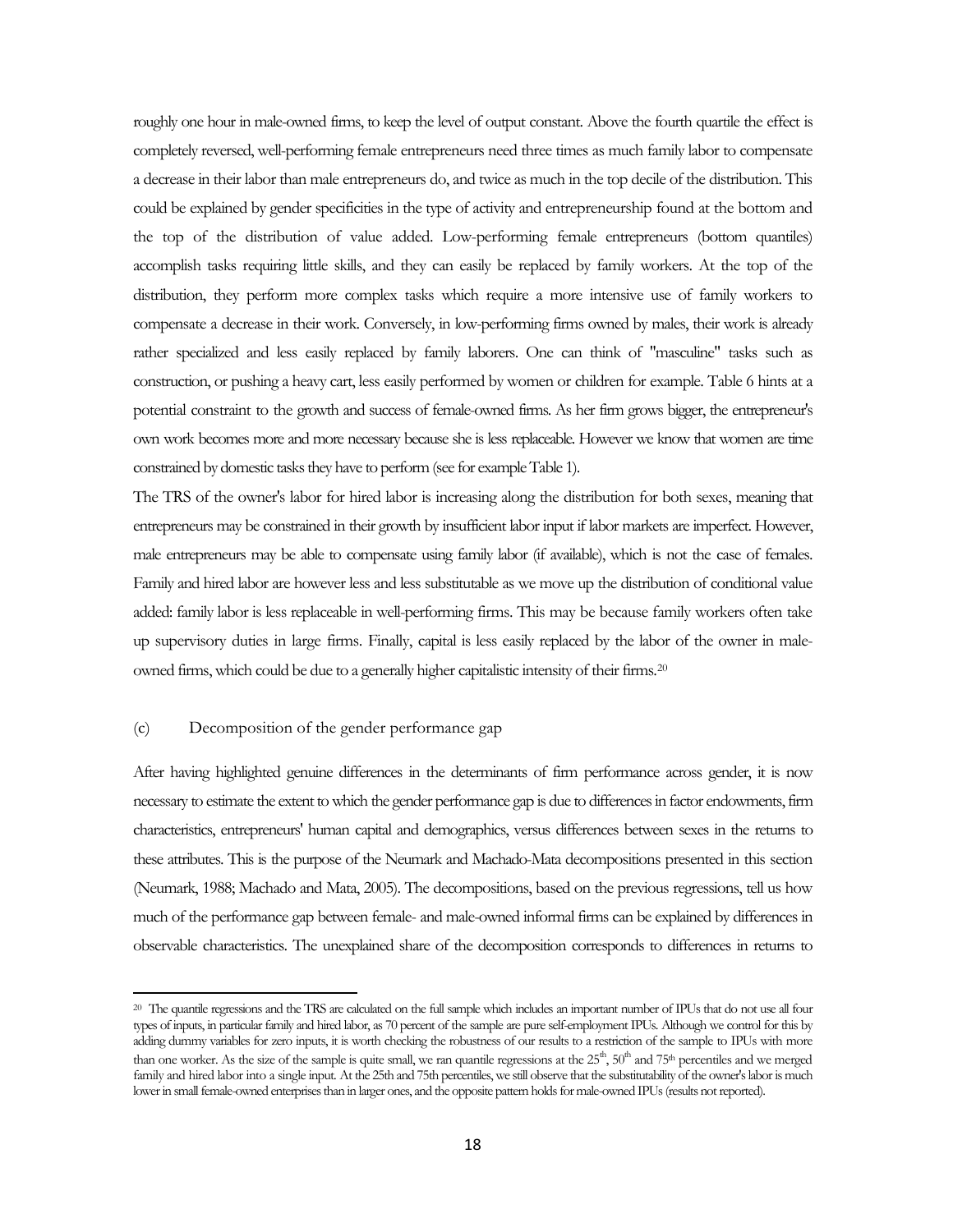factors. In our framework, the unexplained share of the gap could be due to discrimination against female entrepreneurs stemming from consumers who prefer, for example, to buy products from males than females.

The gender gap literature, mainly for developed countries, has stressed the possible existence of a varying wage gap along the distribution of income (Albrecht et al., 2003; De la Rica et al., 2008; Jellal et al., 2008; Nordman and Wolff, 2009a). This literature highlights greater gaps at the upper end of the earnings distribution, the so-called glass ceiling hypothesis according to which women face more difficulties than men in reaching top positions within the firm and thus in benefiting from high wages. Evidence on this for developing countries is rather scarce but, in the case of Madagascar, the existing results show a gender wage pattern rather inconsistent with the glass ceiling phenomenon (Nordman and Wolff, 2009b). However, the studies tackling this issue looked mainly at individual wages in the formal sector, ignoring thereby other possible sources of gender inequalities along the distribution, in particular those occurring for informal self-employed workers. We seek evidence of such effects by performing the decomposition at each quantile of the performance distribution following the method developed by Machado and Mata (2005) for the analysis of changes in wage distributions.[21](#page-18-0) We control for selectivity effects using as the dependent variable the value added net of the impact of the selection, that is  $\overline{Y}_j - \hat{\theta}_j \hat{\lambda}_j$  with  $\hat{\theta}_j$  the estimated coefficient of the  $\lambda_j$  selectivity correction term (Neuman and Oaxaca, 2004).

Looking at the pooled data, 42.4 percent of the raw gap in value added is explained by differences in the level of capital and labor used to operate the firm (Table 7, Columns 1 and 2). Adding the sector of activity and age of firm brings this share up to almost 70 percent. As shown by the descriptive statistics, the distribution of activities across firms is very gender specific, as females are more concentrated in a few sectors, while male entrepreneurs are more evenly distributed. The human capital of the owner increases the explained share of the gap by almost 6 percentage points. As a consequence, a quarter of the gap remains unexplained by differences in mean observable characteristics.

Looking at Columns (3) and (4), where selection into informal self-employment is accounted for in the calculation and decomposition of the gap (which reduces the raw difference to 61.4 percent), we observe that a greater share of the gap can actually be explained by production factors only, with an explained share of the gap reaching now almost 51 percent. Hence, more than 8 percent of the gender gap in business performances may be attributed to selectivity into informal self-employment across the sexes. The subsequent introduction of the IPUs' and owners' characteristics brings the explained shares of the gap to nearly 78 and 87 percent, respectively. In a nutshell, we are still left with more than 15 percent of the gap that remains unexplained by differences in mean observable characteristics, and genderspecific employment selection.

<span id="page-19-0"></span>The quantile decompositions exhibit interesting distributional and temporal effects. Looking at the quantile decompositions pooled across years, we see that the share of the gap that is unexplained increases as we move up

 $\overline{\phantom{a}}$ 

<sup>&</sup>lt;sup>21</sup> We replicate the whole procedure 50 times to obtain standard errors. The precise methodology for constructing the counterfactual densities of the log performance at each considered quantile is described in Machado and Mata (2005).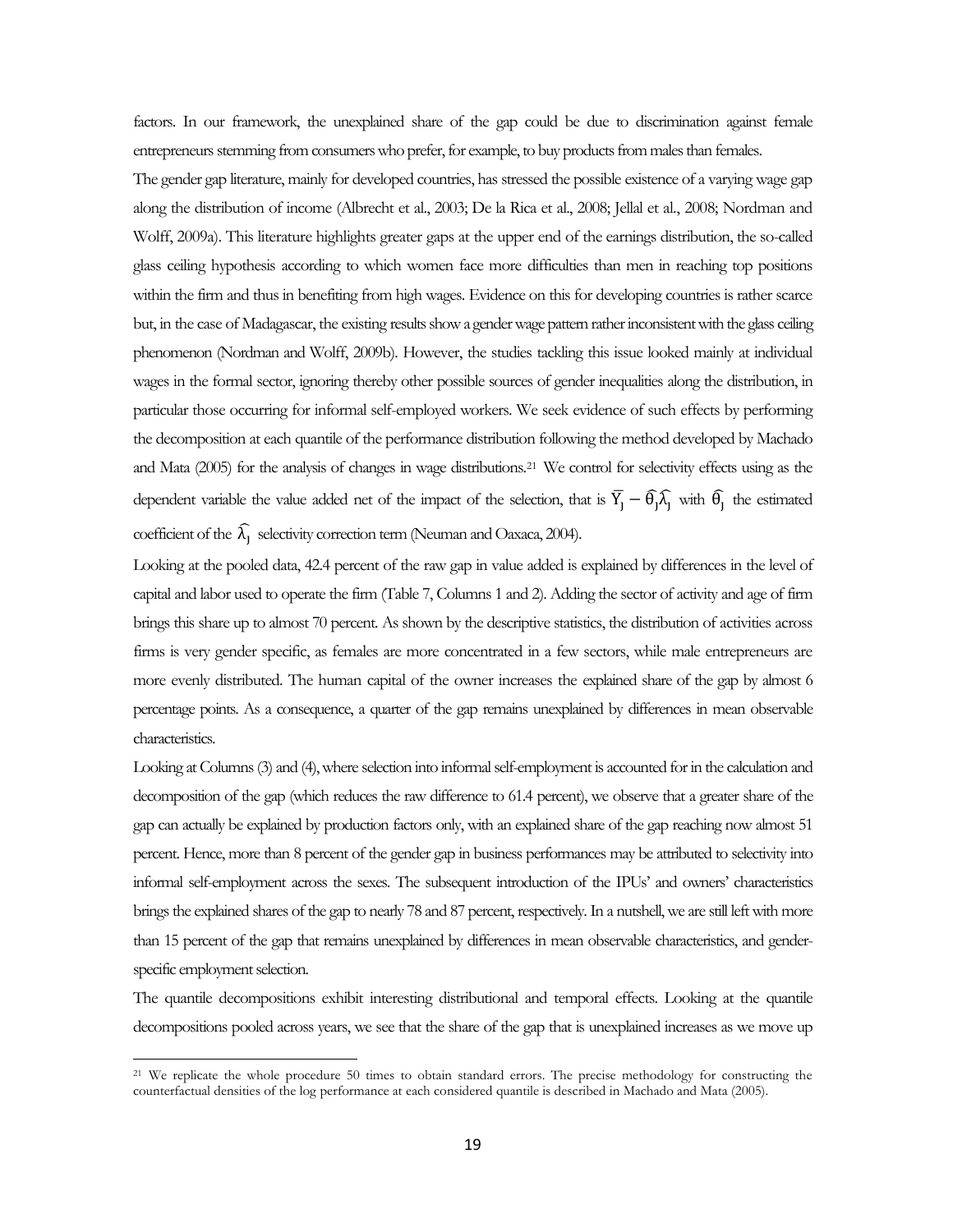the distribution of value added (Table 7, Columns 2 and 4). This result still holds once selectivity effects are accounted for. Interestingly, at the bottom of the distribution (around the first conditional decile), the entire gap is explained by the IPUs' and owners' observed characteristics, together with gender-specific selection effects (Column 4). By contrast, the unexplained share of the gap widens continuously until around the fourth conditional quartile, reaching there almost 39 percent. Then, it diminishes again slightly to reach about one third of the raw gap. These findings are clearly in accordance with the hypothesis of the presence of a glass ceiling phenomenon among self-employed informal workers, which is not observed among formal wage workers, as shown in Nordman and Wolff (2009b). There are probably additional characteristics (either at the household or community levels, such as social networks), which remain uncontrolled for in our models, that may be more relevant to explain why men perform better than women at the upper end of the distribution of value added.

The general trend over the decade is a widening of the gender performance gap, except in 2001 where it sharply drops (see also Figure 1). In 2004, the gap is less well explained by observable characteristics than in 1995, an explained share that actually continuously diminishes across years from 85 percent in 1995 to 77 percent in 2004. The quantile decomposition shows that the gap in fact increased only at the bottom of the distribution, where the explained share of the gap also diminished.

The most salient feature of these decompositions is the sharp drop in the raw gap all along the distribution (except at the top decile) between 1998 and 2001. On plausible explanation would be that the worse performing females left the informal sector during that period of sustained macroeconomic growth, fostered among other things, by the development of Export Processing Zones (EPZ) in Madagascar. As discussed in Vaillant et al. (2011), a large number of women were hired in EPZ industries, which expanded very quickly during that period. This then potentially modified the informal firm allocation across gender and sectors.

This explanation is consistent with the evolution in 2001-2004, showing a strong increase in the gap at the bottom of the distribution. The share of the gap explained by factor inputs decreased during that period, while the share of the gap explained by other characteristics of the firm and the entrepreneur increased. This may indicate that, after the 2002 crisis, many poorly skilled women undertook informal activities in order to provide additional financial resources to their household. The data show that the proportion of female entrepreneurs increased between 2001 and 2004, after having steadily decreased in the previous years. In particular, many unskilled females lost their jobs in Export Processing Zones industries due to the 2002 crisis.

In addition, between 2001 and 2004, at the high end of the distribution, the share of the explained gap exhibits a dramatic increase. One possible explanation is that, between these two years, there was a change in the skill composition of successful female entrepreneurs: perhaps after the 2002 crisis, many skilled women who previously ran their own successful business had to give up their activity to take care of other declining household businesses managed by their spouse. This may explain why successful women in 2004 are not the same as those in 2001, the latter benefiting from greater human capital endowment than the former.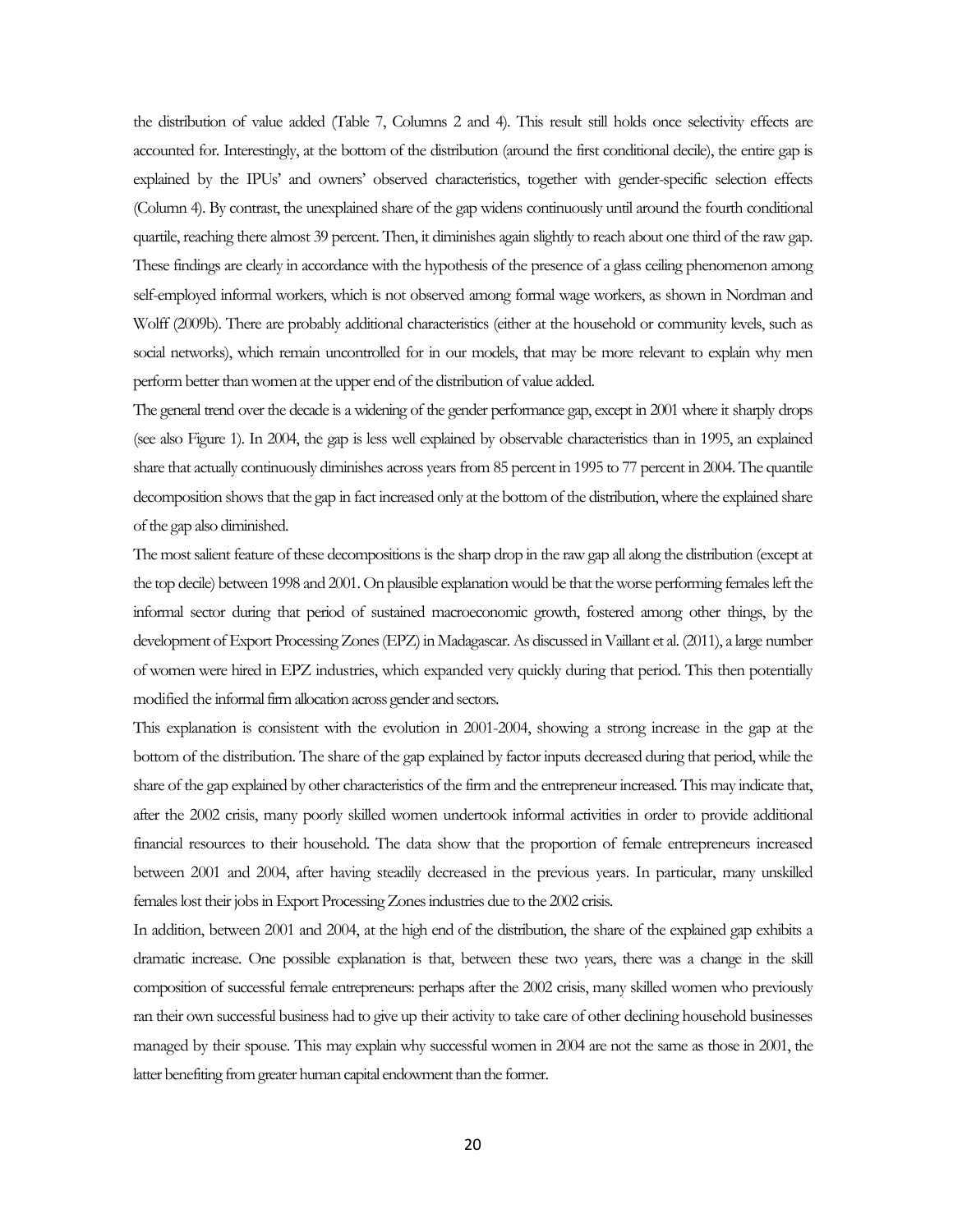Although the temporal analysis is interesting in itself, in the remainder of the paper we will not take it any further, because we wish to study other dimensions, and sample size would not allow us to disaggregate by year in addition to the other dimensions we choose to study here.

#### IV. **GENDER AND FIRM EFFICIENCY**

l

#### (a) Concept of technical efficiency and empirical strategy

In the previous sections, we found a 75 percent gap between female- and male-owned informal businesses, and that a quarter (or 15 percent, depending on whether we account for selection into informal self-employment or not) of this gap remained unexplained by observable characteristics such as the level of inputs, human capital of the entrepreneur or sectoral distribution. In this section we investigate whether sharing norms and within-household allocation of time may have gender-differentiated effects that could explain why female under-perform compared to males. We explore here how these effects impact the technical efficiency of informal businesses[.22](#page-19-0) A producer is technically efficient if increasing his output requires an increase in at least one input or if he could not produce the same output when reducing one input.<sup>[23](#page-21-0)</sup> Technical inefficiency is thus measured as the distance between a firm's actual output and its potential output given its level of inputs and characteristics[.24](#page-21-1)

Sharing norms can create a sub-optimal use of inputs, if the entrepreneur feels that he/she will have to share part of his/her profits, he/she might work less intensively, or give less efficient tasks to his/her workers. A constrained use of family labor, in excess of the optimal needs (given capital stock), could create a level of productivity inferior to its optimal level. Involuntary inefficiency effects can also arise when part of the goods or services produced by the business is consumed by members of the social network, thereby reducing the (sold) value added, for a given level of inputs. The allocation of tasks within a household and its composition can also affect efficiency by distracting the producer and diverting the most productive time away from market-oriented production.

We follow the model developed by Battese and Coelli (1995) to estimate simultaneously the stochastic frontier production function and the determinants of efficiency using maximum likelihood. The stochastic frontier production model is defined as:

<sup>&</sup>lt;sup>22</sup> Although this paper focuses on the effect of these variables on technical efficiency, it may be of interest to look at another channel of transmission, through their impact on the level of inputs. We ran regressions for females and males separately with capital, owner labor and family labor as dependent variables. We did not find strong evidence of an effect of sharing norms and allocation of time within the household on the level of inputs of female and male entrepreneurs. One effect worth mentioning, however, is that the share of the same ethnic group in the neighborhood significantly increases the use of family labor in female-owned IPU, which would be consistent with the assumption that females are more subject to pressure to hire family workers by their local network. These regressions are available upon request from the authors.

<sup>23</sup> See Koopman (1951), Aigner et al. (1977), Meeusen and van den Broeck (1977), Battese and Coelli (1995).

<span id="page-21-1"></span><span id="page-21-0"></span><sup>&</sup>lt;sup>24</sup> By definition, stochastic frontier analysis ignores distributional effects, in the sense that a firm is efficient as long as it is on its frontier of production, regardless of the position in the distribution. We are conscious that after having presented quantile regressions and decompositions this may pose a consistency problem. However, we attempt to take the problem into account by looking at various frontier models, including estimations by tercile of value added sub-samples.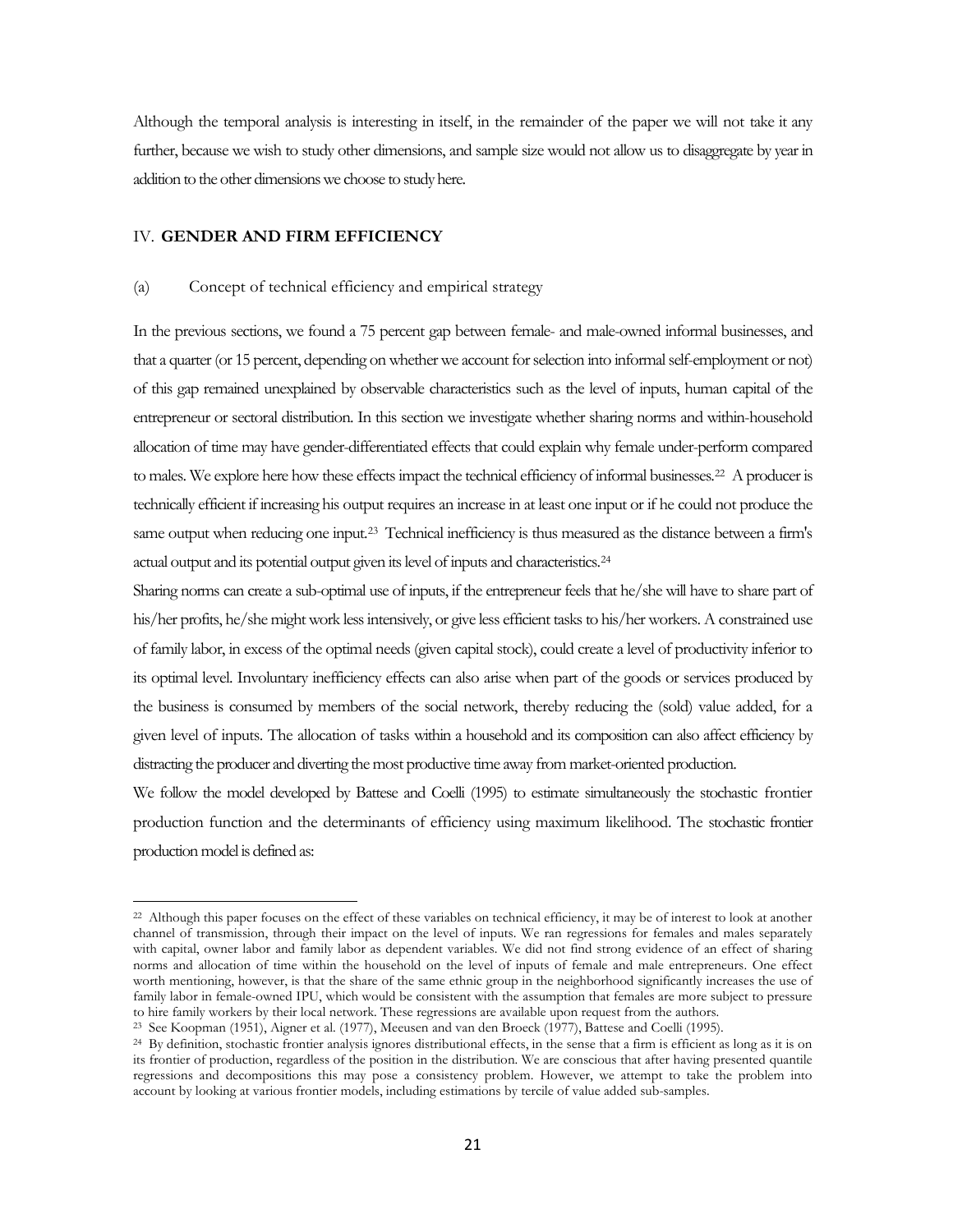$$
ln Y_j = Imputs_j\beta_1 + Sector_j\beta_2 + Year_j\beta_3 + (v_j - u_j),
$$
 (4)

where *Yj* is the valued added of firm j. *Inputs* and *Year* are defined as in equation (1). Sector is a vector of indicators of the sector of IPU *j*. *v<sub>j</sub>* is a random variable assumed to be *iid*. N(0,  $\sigma_v^2$ ) and independent of *u<sub>j</sub> u*<sub>j</sub> is a non-negative random variable, associated with technical inefficiency of production and assumed to be independently distributed as a truncation at zero of the *N(Zj* <sup>δ</sup>*,* <sup>σ</sup>*2)* distribution. *Zj* is a vector of explanatory variables associated with technical inefficiency of production and δis a vector of unknown coefficients. The technical inefficiency effect *uj* presented in the stochastic frontier model (4) is specified in the following

equation:

$$
u_j = Z_j \gamma + w_j, \qquad (5)
$$

where  $w_j$  is defined as the truncation of the *N(0,*  $\sigma_j$ ) distribution, such that the point of truncation is  $-Z_j\delta$ . The predicted technical efficiency of IPU j is given by:

$$
TE_j = \frac{E(Y_j|u_j; X_j)}{E(Y_j|u_j=0; X_j)} = \exp(-u_j) \quad (6)
$$

where *X<sub>i</sub>* is the vector containing inputs, year and sector dummies. This transformation bounds the inefficiency term in the [0,1] interval. It implies that a score equal to 1 indicates efficiency or "frontier" technology, and a score less than 1 implies inefficiency of the considered firm.

*Zj* is a vector of the following explanatory variables which includes proxies of sharing norms and allocation of time within the household running IPU *j*: the share of the owner's ethnic group in the neighborhood; the log distance to the district of origin, in quadratic form; a dummy indicating whether he/she spent time providing free services to the community in the previous week; the log number of hours spent performing domestic tasks during the previous week; the number of elderly (older than 65 years old) in the household, excluding the owner of the IPU and his/her spouse; the number of children younger than five in the household[.25](#page-21-1)

<span id="page-22-0"></span>Other controls include the human capital of the entrepreneur and age of the enterprise to capture the managerial ability of the owner. Year dummies capture potential time-varying inefficiency effects. We hypothesize that household characteristics may impact efficiency but have no direct effect on the level of output of the firm, an assumption that we tested and verified in the production function estimation. Therefore, we also add controls for household characteristics by including the factors defined by the PCA, described in Section 2. All specifications include factors 1, 3, 4 and 5, controlling thereby the household size, the migratory status, ethnic group and multiple business ownership of the household. Factor 2, correlated with wealth is not included because of its potential

<sup>&</sup>lt;sup>25</sup> Other household composition variables were tested but were not significant. For the sake of simplicity we decided not to include them in the final model. We also investigated possible interacted effects of the household composition variables with domestic tasks but decided against keeping them in the model to preserve degrees of freedom, as they were not significant in most cases.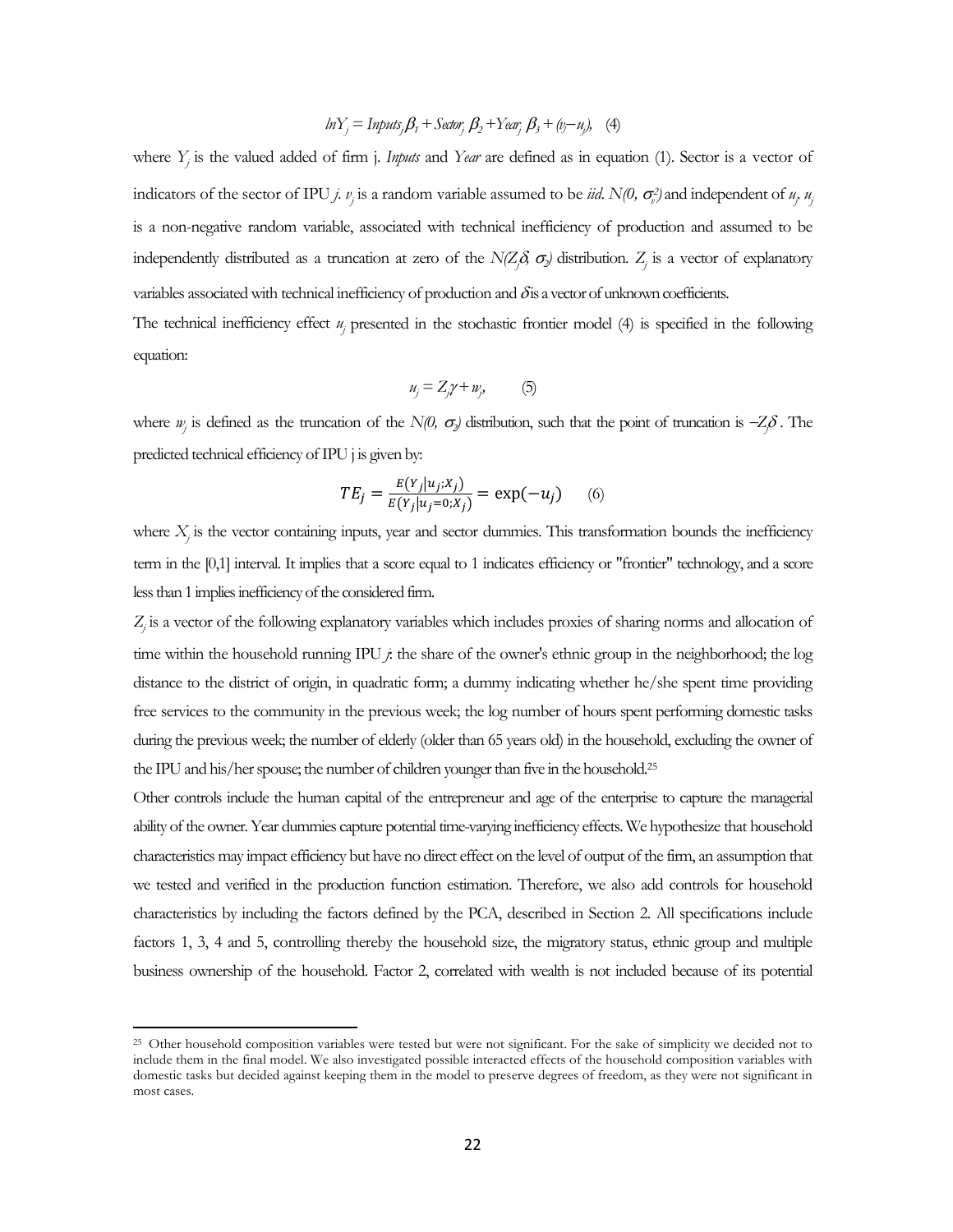endogeneity. Equations (4) and (5) are estimated simultaneously by maximum likelihood using the computer program NLOGIT 5 (Coelli, 1994).

In a first step, we run separate regressions on male and female entrepreneurs[.26](#page-22-0) This specification also includes sector indicators, the share of family labor in total labor and a variable indicating if the activity is located in the home of the entrepreneur.

Correcting for endogenous selection into informal entrepreneurship in stochastic frontier analysis with efficiency determinants is challenging. We follow Greene (2010) who has developed a model that consistently incorporates sample selection into a stochastic frontier model by extending the Heckman selection model to this special nonlinear case. However, this model does not allow for simultaneous estimation of inefficiency effects. We therefore estimate inefficiency effects in a second step using OLS with the predicted technical efficiency obtained in the first stage. As this poses a consistency problem<sup>[27](#page-23-0)</sup>, we also estimate the Battese and Coelli (1995, thereafter BC) model to which we added the Inverse Mills Ratio as an addition regressor in the stochastic frontier model. Neither of the two options are completely satisfying but by running both and comparing them to the non-corrected model, we increase our confidence that our estimates are plausible (see Wollni and Brümmer, 2012 for a similar approach).

In a second step, we refine these regressions taking into account specific categories of entrepreneurs. We first split the sample into entrepreneurs who are home based and those who have an outside location for their activity, as this can be an important explanatory variable for firm efficiency. Another circumstance under which these variables may have a differentiated impact is running several firms in the same household. Running several firms may be a household strategy to diversify risks. It is also likely that running several firms occurs when households split their activities as a strategy to avoid abusive demands from the extended family, because it is easier to hide several smaller enterprises than one large enterprise. Then, household managing two or more informal firms may be more likely to endure redistributive pressure so that the determinants of technical efficiency may differ according to these two types of households.

Other dimensions are also investigated. We split the sample according to the sector of activity and the sex, the type of IPU (defined by its labor organization: self-employment, non-wage or wag[e28\)](#page-23-1) and the size (defined by the tercile of value added to which the IPU belongs).

<sup>&</sup>lt;sup>26</sup> Another possibility would be to estimate a unique frontier for both sexes and assess gender-differentiated inefficiency effects. However, the production functions estimated in the previous sections of the paper suggest that a common frontier for both male and female entrepreneurs is a very strong assumption, as we saw that returns to certain factors are gender-specific. Our approach is less normative in the sense that it does not assume that perfectly efficient male- and female-owned businesses would indeed perform equally (given their level of inputs). We are rather interested in how and why each sex is not able to reach his/her frontier, and evaluate whether certain constraints affect one more than the other, given a gender-specific frontier.

<span id="page-23-0"></span><sup>&</sup>lt;sup>27</sup> Studies of the determinants of the inefficiency effects first used two-stage models, where the predicted efficiency term obtained with the stochastic frontier model was regressed of the explanatory variables of interest, as in Pitt and Lee (1981). However two-stage models are biased because they first assume that the inefficiency effects are identically distributed in the stochastic frontier, then specify a regression model for the predicted efficiency firm, which contradicts the initial assumption (Battese and Coelli, 1995).

<span id="page-23-1"></span><sup>&</sup>lt;sup>28</sup> Non-wage IPUs are businesses with more than one worker but no paid workers (mostly family members).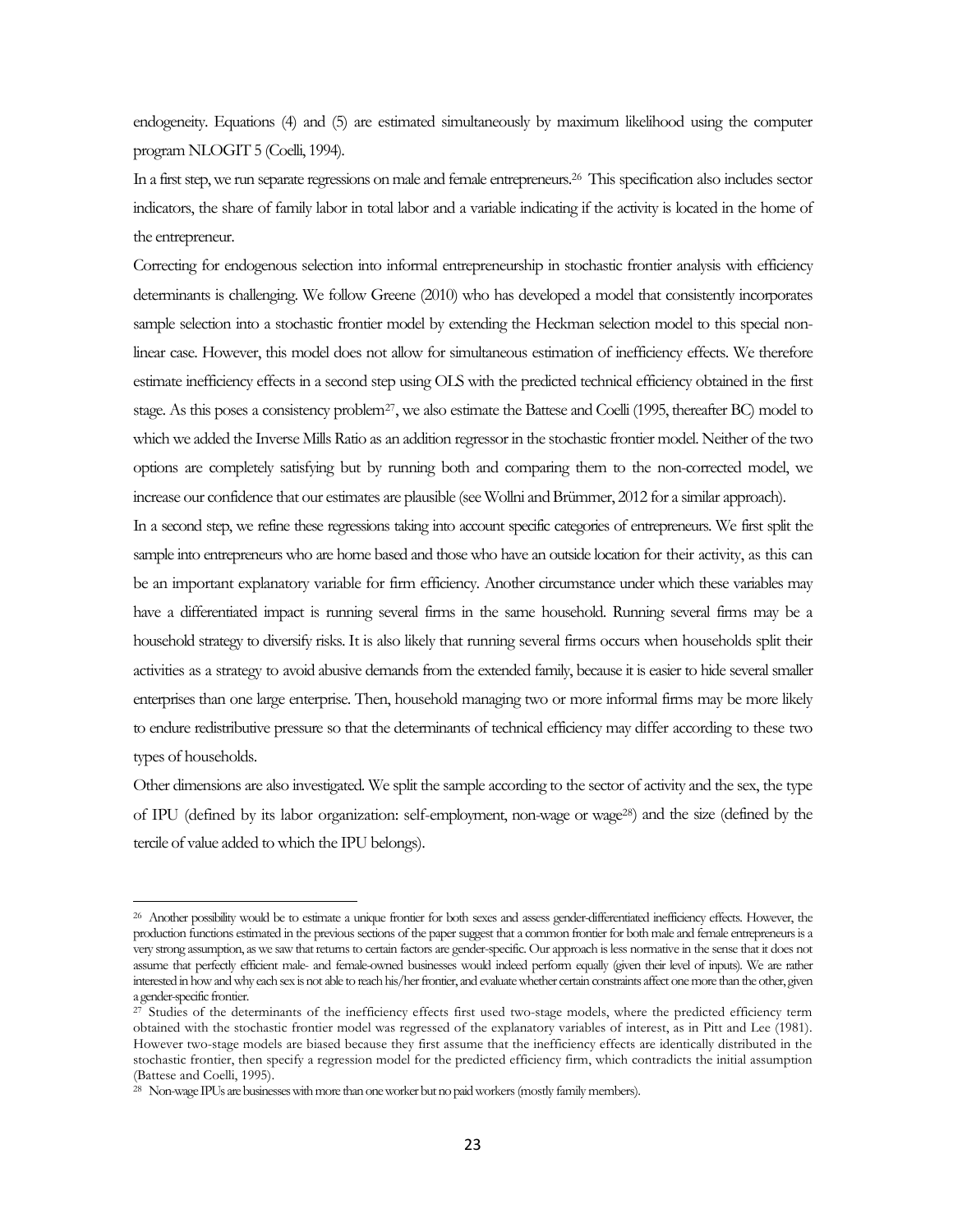Table 10 shows that our estimates are robust when selectivity is accounted for. In the BC model the results are very similar to the non-corrected BC model, while using the Greene method changes the significance of the coefficients but not their sign. For the sub-sample models we refrain from correcting from sample selection. In addition, convergence is difficult to obtain in these selection correction models, all the more when sample sizes are quite small. As this would be too much to ask of the data, we do not run these selectivity corrected models.

We provide a simple test of the relevance of the stochastic frontier analysis in our dataset. The Phase 2 questionnaire includes a question on the possibility for the entrepreneur to increase his/her production without changing the level of capital or labor. Owners who answer yes to this question then declare the potential percentage increase in production, providing a direct measure of the effective under-utilization of the IPU's productive capacity. For such entrepreneurs (about 40 percent of the sample), we ran a bivariate regression of the predicted efficiency using stochastic frontier analysis against the potential percentage increase in production. We obtained a negative and significant coefficient (at the 5 percent level) confirming that the predicted efficiency indeed corresponds to a suboptimal use of inputs: efficiency increases as the (perceived) potential increase in production decreases. The stochastic frontier analysis will provide estimates of efficiency for all entrepreneurs, including those who do not perceive that they are using their inputs in a technically inefficient way[.29](#page-23-1)

Before we turn to the econometric results, let us first briefly describe the efficiency score predicted by the stochastic frontier regression along three dimensions: gender, location of the activity and ownership of several firms (Table 9). With a mean predicted efficiency of 0.43, female entrepreneurs are significantly less efficient than their male counterparts (0.48) (see Table 9). These scores are in the same order of magnitude as what is reported for Ghanaian manufacturing firms (Söderbom and Teal, 2004) or fish farms (Onumah et al., 2010). Lower female efficiency is not true in every sub-sample however. Home-based females are significantly more efficient than home-based males, and the reverse is true if the activity is located outside the home. Along the multiple IPU ownership dimension, females entrepreneurs are always less efficient than males. Consistent with our assumption, both female- and male-owned businesses belonging to multiple IPU households are less efficient that those in single IPU households.

#### (b) Determinants of firm inefficiency across gender

The two blocks of explanatory variables, proxying sharing norms and allocation of time within the household, will be now presented and commented sequentially. The dependent variable is inefficiency, therefore, in Tables 10 to 13, a negative sign should be interpreted as an efficiency-improving effect.

<span id="page-24-0"></span><sup>29</sup> Results not shown but available upon request from the authors.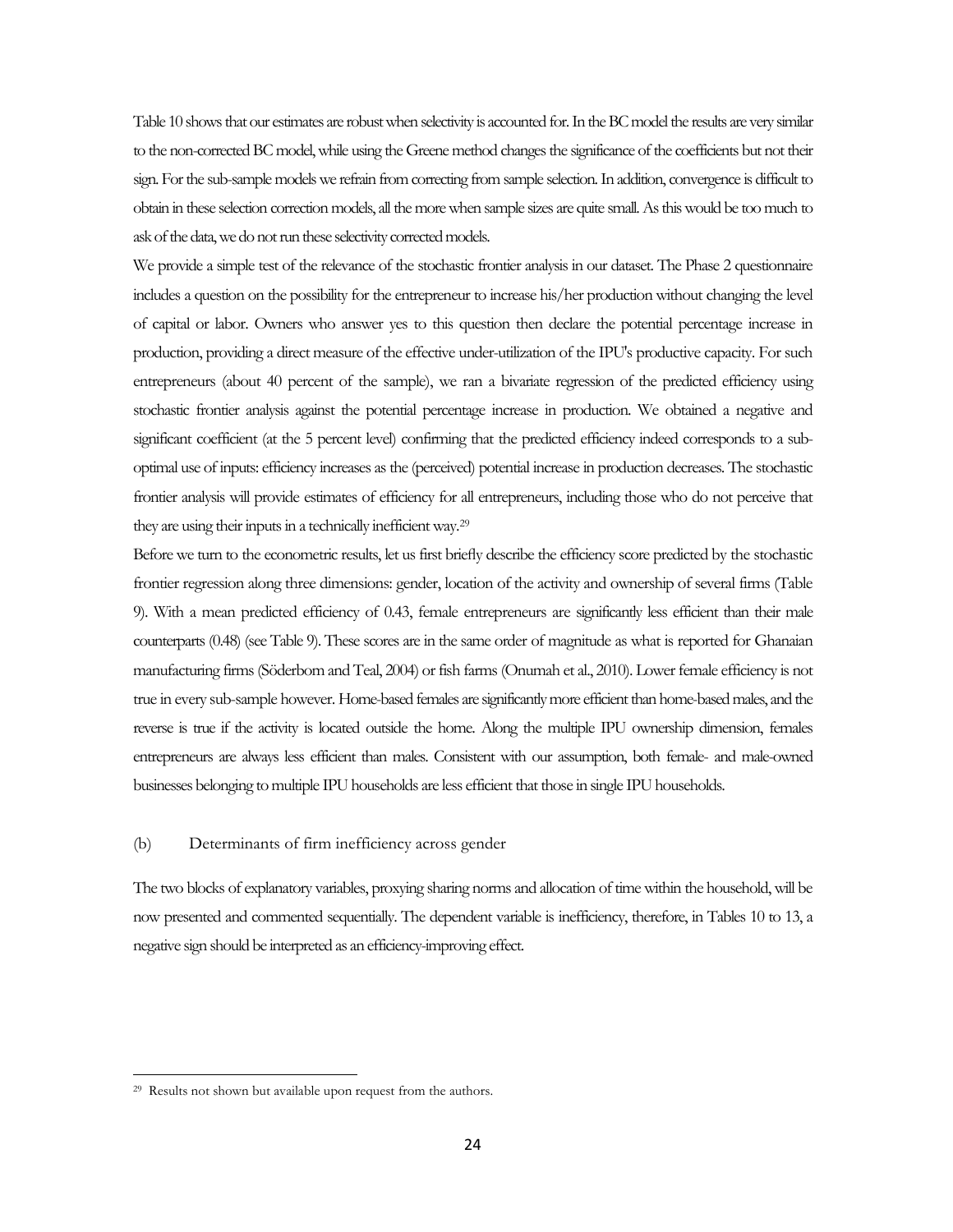#### (i) Effect of proxies of sharing norms

l

In the first model, we see, for males only, significant effects of the share of the owner's ethnic group in his neighborhood and of the distance to his district of origin (Table 10, Columns 1 and 4). When we split the sample according to the location of the activity, the share of the ethnic group significantly increases the inefficiency of female entrepreneurs when they are home-based (Table 11). When she works in her home, members of her community, neighbors or friends could take advantage of a social call to ask the owner for favors or help for example. In an outside location, such as a market, pressures are made more difficult to exert because demands would have to be made in public rather than in the privacy of a home. Another possible interpretation of this result is that the entrepreneur is simply distracted by the physical presence of her community and has to fulfill social commitments which have a negative effect on her efficiency.[30](#page-24-0)

Only females owning textile and service IPUs, and males running transport businesses are significantly affected by this local network proxy (Table 12). Such activities may be more subject to sharing norms because of the type of good or service produced. A female tailor or hairdresser may feel obliged to sew dresses for her friends and family, or do their haircuts and hairdos. The taxi driver (transport sector) could take time to drive relatives around for free rather than take a paying client.[31](#page-25-0) In other sectors, like trade or catering, demands may be less easy to make because the premises of the business allow less privacy. Besides, the goods or services produced in these other sectors may be less subject to sharing because they do not require skills as specific as haircutting, for example, or special equipment, such as an automobile. When we split the sample according to the tercile of value added, we see that the effect is significant for female owners only if their business is in the first tercile of valued added, suggesting stronger sharing norms in poorer communities (Table 13, Column 2).

The distance variable has a significant quadratic effect for male entrepreneurs (Table 10). Beyond the turning point, the further away they are from their district of origin, the more efficient. The turning point is 23 minutes, which roughly corresponds to the minimum distance for migrants. Below that point, the variable captures the effect of not being a migrant. We tested the model on the sub-sample of migrants (791 observations) and the effect proved very robust. As mentioned in Section 4.1, the migratory status of the household is controlled for by the inclusion of the fourth factor obtained using principal component analysis, which is strongly correlated to the number of migrants in the household and the migratory status of the household head. The positive effect of distance on efficiency is consistent with the assumption that a longer distance makes it more difficult and costly to observe the entrepreneur's activities and productivity and hence redistributive pressure should decline with distance. The effect holds in multiple IPU households but not in households with only one informal

<sup>&</sup>lt;sup>30</sup> In the first two regressions (Table 10), we included the share of family labor in total labor, whose effect is not significant. As it is already captured in the frontier production function, we omitted it in the following regressions to preserve degrees of freedom.

<span id="page-25-1"></span><span id="page-25-0"></span><sup>31</sup> Whitehouse (2011) relates such a phenomenon in Bamako, as a taxi driver "would not accept a fare to his home neighborhood in that city, because he knew once he arrived there he was likely to be spotted by some relative who would insist on being driven somewhere for free."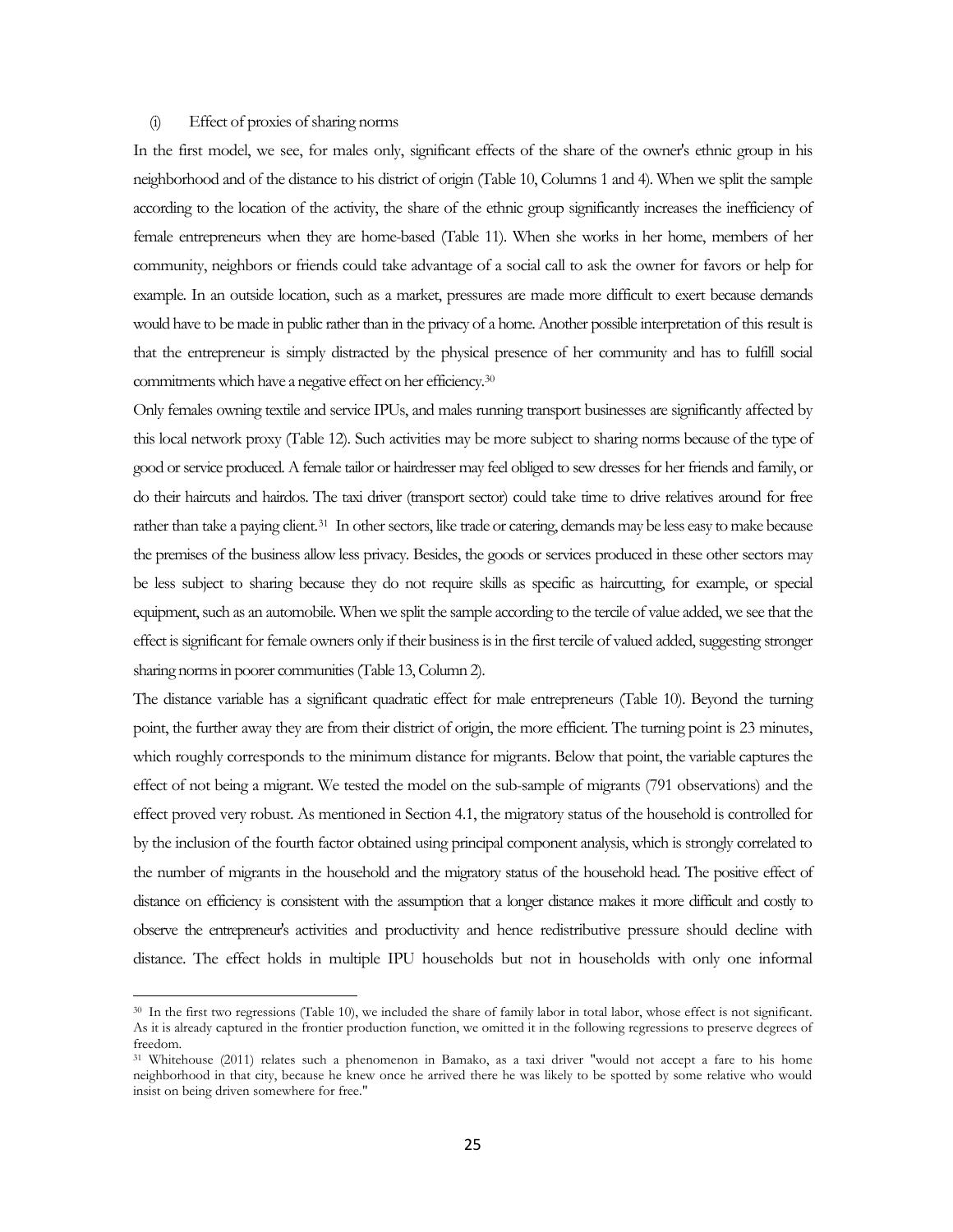business. In fact, in single IPU households, we do not see any effect of the redistributive pressure variables. According to our initial hypothesis, households subject to redistributive pressure are likely to split their activities into several businesses to make their profits less visible to the community. Our results suggest that perhaps this strategy is not effective or that the exerted pressure to share is so strong that this strategy can only mitigate the effect but not completely eliminate it. In this case, the estimated coefficients would be a lower bound of the potential effect of sharing norms on such households.

Similarly to females regarding the local network, the distant network has an effect on males running IPUs in the first tercile of value added (Table 13, Column 1). Again, if poorer communities have stronger sharing norms, this could explain the effect, although for males it happens mainly through the distant rather than the local network. Furthermore, this effect is significant for males who run non-wage IPUs, that is, businesses in which workers are mostly family members. As members of the network who live closer by could have better knowledge of the enterprise and thus know that family members already work in the IPU, they could exert pressure on the owner to hire other relatives and thus decrease the efficiency. They are also more likely to move to the city to work in the business than if they lived in very distant districts. Such effects may push the owner to use more labor than necessary, which reduces his/her efficiency.

Finally, we see an opposite effect of the distance variables for males in the service sector, indicating that in such activities, where competition is strong, a close-by network may be necessary to insure a clientele for example (Table 12, Column 8). The positive effect of social networks has been shown in the literature, and this result confirms that both adverse and beneficial effects have to be considered (see eg. Fafchamps and Minten, 2002). In fact, in the specifications where such variables are not significant, negative effects of the network could be cancelling out its positive impact.

In all the specifications, only male entrepreneurs appear to feel an impact of the distant network on their efficiency, an explanation of which we attempt to find by looking at the respective characteristics of male and female migrants in the dataset. Firstly, almost half of male migrations were motivated by the prospect of finding a job in the city[.32](#page-25-1) The literature on the determinants of migration and transfers argues that migration can be part of household's collective strategy to diversify income sources and remittances made by the migrant would be part of a contractual arrangement between him and the family (see e.g. Lucas and Stark, 1985). Female migration, on the other hand, is mainly motivated by following or joining one's family (60 percent of female migrants). Expectations from the family in the location of origin could then be lower as the migrant did not relocate to increase her earnings. In addition, if she joined her family which had migrated previously, the remaining members of the kin group in the location of origin may be less numerous, if there are any left. Secondly, wives of migrants are more often migrants themselves (72 percent) than the reverse (66 percent of female migrant's husbands). The fact that, for female owners, often both spouses are migrants may mitigate the effect of the pressure to

<span id="page-26-0"></span><sup>32</sup> Source: 1-2-3 Surveys, Phase 1, 1998-2004, INSTAT-/DIAL/MADIO; author's calculation.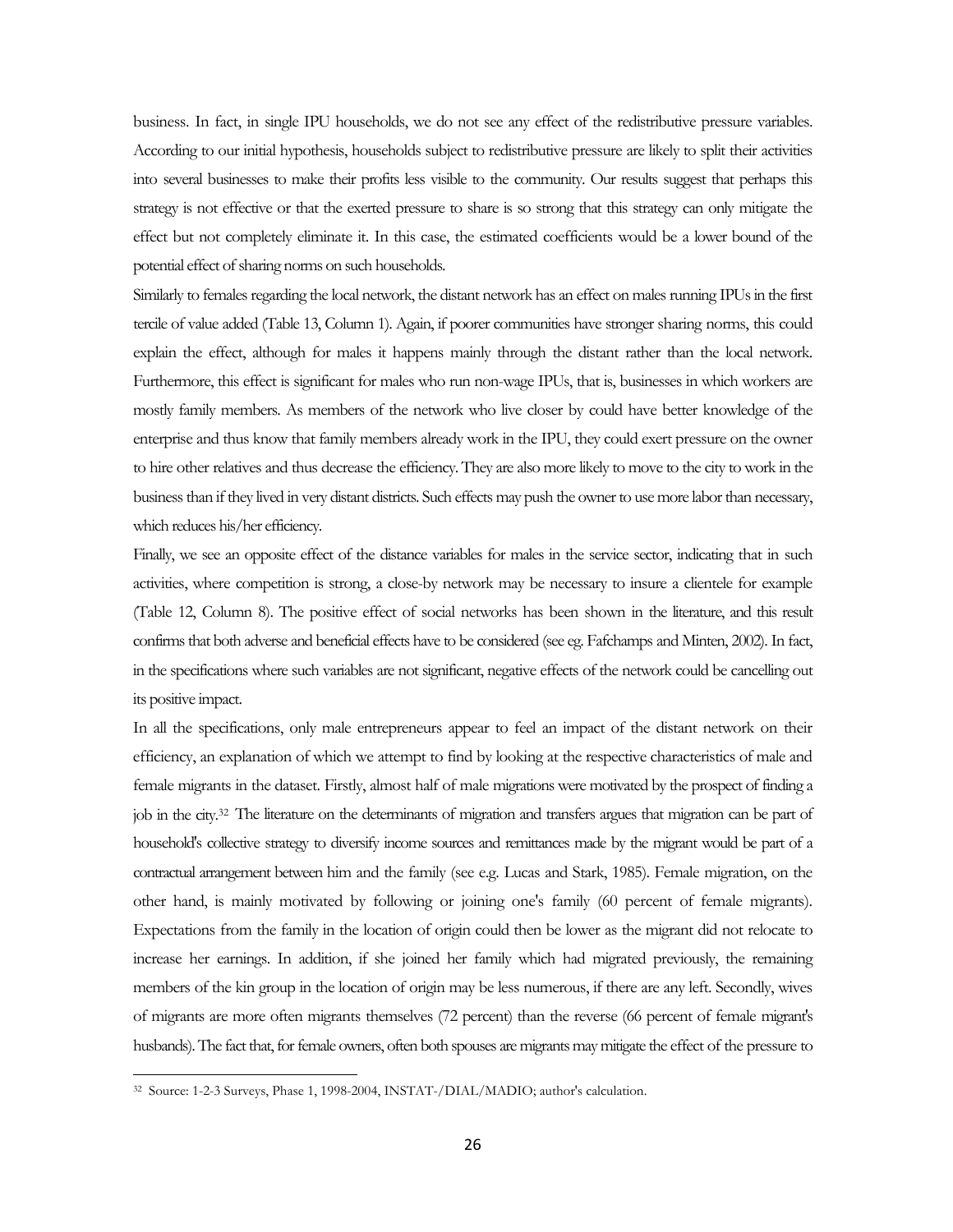redistribute to the family in the district of origin. Finally, the average distance to the district of origin is higher for female entrepreneurs than for their male counterparts. It is possible that a desire to emancipate themselves from the prevailing gender norms is pushing women to move further away from their relatives. We would then be in the presence of a self-selection effect, as women who wish to free themselves from traditional norms and values are also less likely to conform to other types of cultural norms, such as sharing with the family or the kin group.

Turning to the variable indicating whether the owner provided free services to the community in the previous week, we notice it has a significant negative effect on the efficiency of female entrepreneurs living in multiple IPU households (Table 11, Column 6). One possible explanation is that they are allocating part of their most efficient time to these services, and therefore are less productive in their own activity. Devoting time to the community can be considered a direct effect of solidarity norms as it reduces the available efficient time for production, while the share of the ethnic group or the distance to the district of origin are proxies of more indirect effects of the community on technical efficiency. Noteworthy is the fact that the effect of services for the community is also true in the textile sector (females), transport sector (males) and in non-wage IPUs (males), these three categories exhibiting also significant effects of either the local or the distant network. This suggests an environment in which sharing norms are strong and unfavorable to the entrepreneur. The fact that the direct solidarity variable is significant when the indirect ones are comforts the assumption that the indirect transmission channels are somehow linked to services given to the community.

In the textile sector, the effect of male entrepreneurs providing free services for the community has a reverse effect, as it increases efficiency (Table 12, Column 3). We would interpret this result as the possible existence of reciprocity when aid has been provided to the community.

#### (ii) Effect of time allocation within the household

We now turn to the second block of variables, which pertains to the role of the household in explaining the efficiency of an entrepreneur. Perhaps surprisingly, the number of hours spent performing domestic tasks has no effect on the efficiency of either sexes (Table 10). However, splitting the sample into home-based and not homebased entrepreneurs again unfolds effects specific to the gender and to the location of the activity. We find that domestic tasks have a negative effect only for females working from home (Table 11, Column 2). The burden of domestic tasks interferes with the productive activity of women when they are at home as they do not have the possibility to disconnect their multiple activities, domestic and market-oriented. Full sample regressions had showed a significant negative effect of having the business located at home for males only (Table 10), a result also found in the descriptive statistics showed in Table 9. Home based activities are therefore not a direct source of inefficiency for female entrepreneurs, but are a vector of transmission of negative externalities on the business management. The negative effect of domestic tasks is particularly true of females running textile businesses, which is essentially done at home, and mostly consists of sewing and embroidering (Table 12, Column 4). While performing these activities, women may feel it is more difficult to compartmentalize their time. Solidarity effects were found to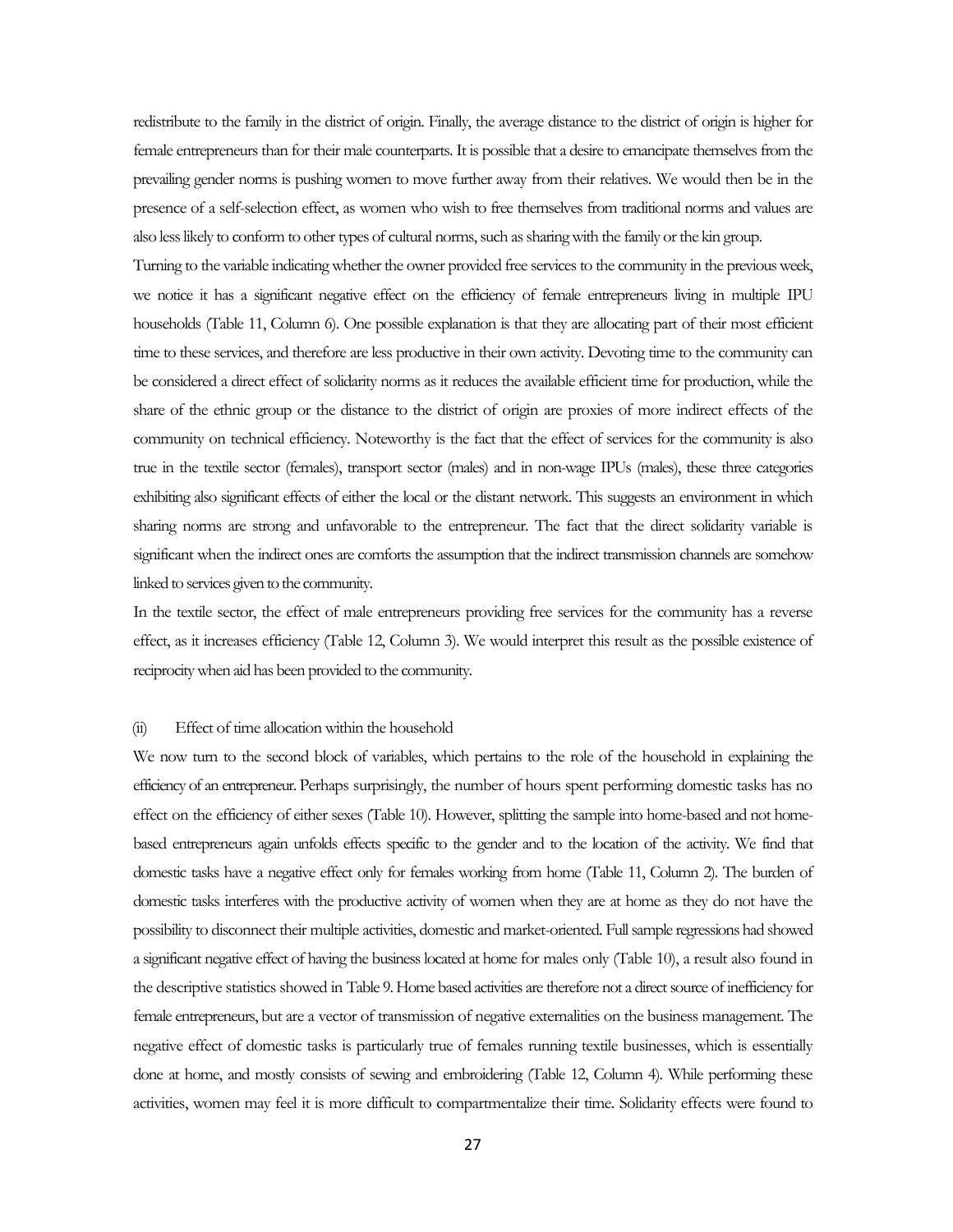matter in this industry in the previous section, suggesting an unfavorable environment for efficiency, as the entrepreneur is easily distracted. Perhaps the productive process in itself, being quite traditional, can be more easily interrupted, but these frequent interruptions result in a less intense activity.

Domestic tasks negatively impact the efficiency of male entrepreneurs only if they own non-wage IPUs. It is also in this category that males perform the highest average number of hours of domestic tasks. The presence of relatives working in their business, to whom they can delegate supervisory tasks, enables them to perform more domestic chores than the pure self-employed or heads of wage IPUs (with salaried workers). But family workers are often the wife or the children of the owner, who could simply be less productive in market-oriented activities than men[.33,](#page-26-0)[34](#page-28-0)

None of the household composition variables have a significant effect in the full model. The presence of elderly has a negative effect on male entrepreneurs in households in which there is just one informal business (Table 11) and in female-run non-wage IPUs (Table 13). The presence of an elderly in the home may entail a need to take care of this person. Another possible explanation is the possible interference of the elderly in the activity of the entrepreneur, suggesting or imposing other, perhaps more traditional, work methods. Owning several IPUs could enable the entrepreneurs to mitigate the negative effects of the elderly on efficiency. In addition, as non-wage IPUs are family businesses, older family members may feel they have more legitimacy in interfering with the entrepreneur's activity. In addition, they can be part of the enterprise's labor force but as they are older, their productivity is lower. Another explanation can be found in the adverse incentive effect of sharing norms within the household (rather than within the local network) as business owners may reduce their productive effort when facing the prospect of sharing their profits with a parent.

Lastly, the number of children in the household that are younger than five years old increases the efficiency of females in single IPU households (Table 11, Column 8). This unexpected effect may seem counter-intuitive, but there are a number of mechanisms that could be at play to explain it. Firstly, it could reflect an unobserved ability bias, by which only the most able women choose to have both several young children and an informal activity. Second, the positive effect of children on efficiency could capture a wealth effect of the household. If there are more than two children under five years old in a household, it is likely that some are fostered children in wealthier households. Such households may also be larger, with several females of childbearing age, who can take care of each other's children. Finally, women who have several young children could be selecting themselves into activities in which efficiency is more easily attainable, making them *de facto* closer to their production frontier. These would be activities with little technology and capital stock for example, allowing them to combine a

<sup>&</sup>lt;sup>33</sup> From a point of view of family economics, where household members specialize either in market-oriented or in domestic activities to maximize the total welfare of the household, this would be a case of sub-optimal division of labor (Becker, 1981).

<span id="page-28-0"></span><sup>&</sup>lt;sup>34</sup> The number of hours performing domestic tasks increases the efficiency of female entrepreneurs in the second tercile of value added. This effect is difficult to interpret, but it occurs in a category of businesses where children also increase efficiency, for which we propose several interpretations in the following paragraphs.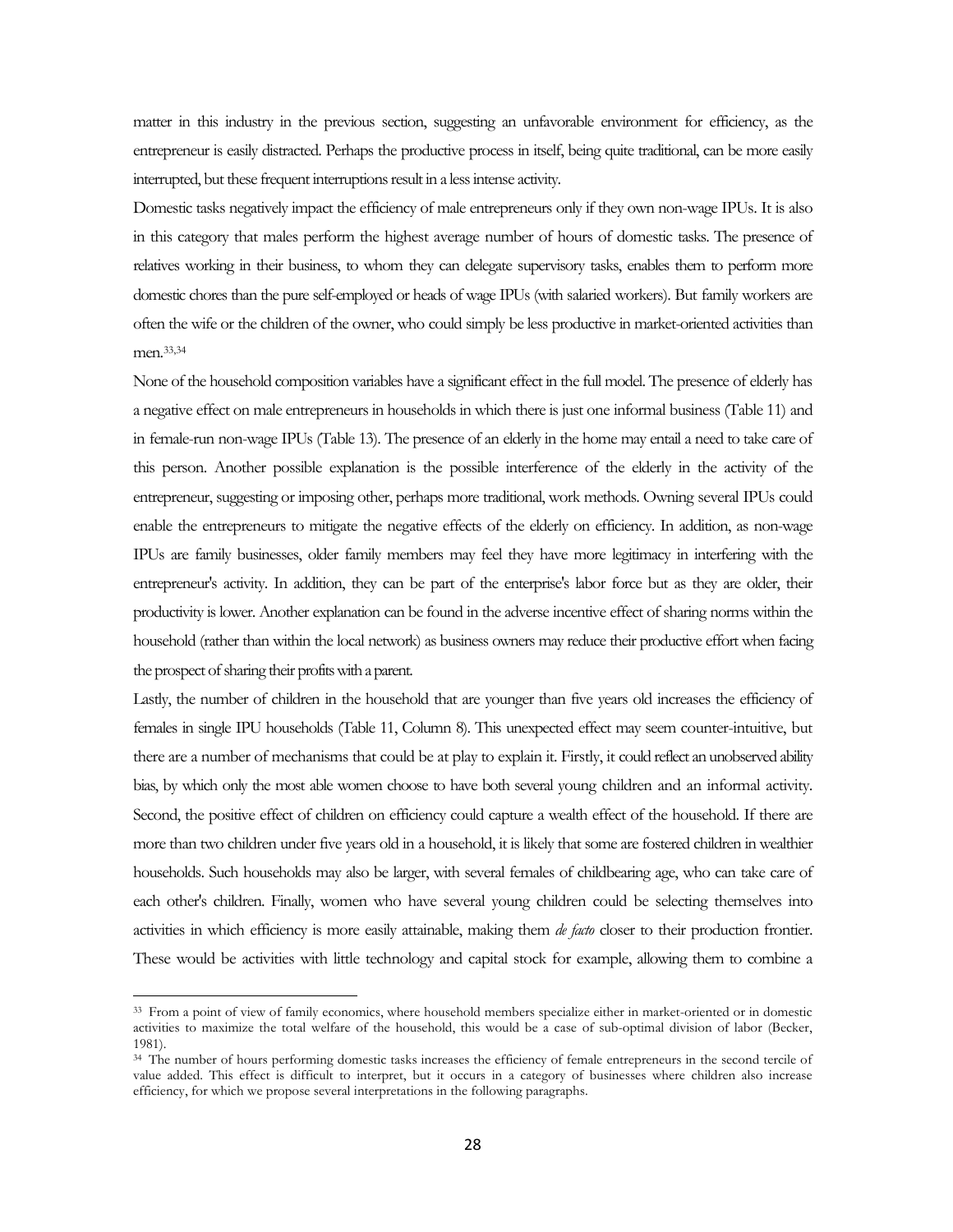productive activity with childbearing and childcare. We see in Table 13 that the effect holds in the second tercile but not in the third, which would be consistent with this last explanation, as female self-select into IPUs with less value added (with potentially less technology and capital), while in richer businesses, where value added is higher, children can become a obstacle to efficiency. Finally, we see for males in food and other industries a negative effect of the number of children on their efficiency. Self-consumption of part of the production (food for the children for example) could account for that effect.

#### V. **DISCUSSION AND CONCLUSION**

In this paper, we use a representative sample of informal businesses in Antananarivo to add new evidence on the magnitude of the gender performance gap for informal entrepreneurs in the case of Madagascar. After having highlighted the extent of the adjusted gender performance gap, we suggest possible explanations for the persistence of an unexplained part of the gap. We examine the impact of solidarity norms and gender-differentiated allocation of time within the household on female and male entrepreneurs.

The estimated gender performance gap, after controlling for factor inputs endowment, sectors and the owner's human capital, is 28 percent. Correcting for endogenous selection into informal self-employment raises the gap by 5 percentage points.Returns to capital in female-owned firms are significantly lower than in male-owned firms, while her hours of labor are more productive than his. Quantile regressions confirm that the returns to capital are lower for females than for males all along the distribution of value added. By contrast, returns to labor of the owner are decreasing along the distribution for both women and men and these returns are always higher for females.

We then estimate the extent to which the gender performance gap is due to differences in factor endowments, human capital and sectors, versus differences in the returns to these attributes. A quarter of the gap remains unexplained by differences in mean observable characteristics. When selectivity is accounted for, the unexplained share of the gap drops to 15 percent.The share of the gap that is unexplained increases as we move up the distribution of value added, suggesting the presence of a glass ceiling phenomenon among female self-employed informal workers, which is not the case among formal wage workers, as shown in Nordman and Wolff (2009b).

In the second empirical part of the paper, we investigate the extent to which household- and community-level gender norms can explain the remaining share of the gap. To this end, we use stochastic frontier analysis to estimate the determinants of technical inefficiency and examine two sets of variables related to sharing norms and time-allocation within the household.

We find evidence of gender-specific effects of sharing norms and within-household time-allocation variables on technical efficiency. Only male entrepreneurs seem subject to pressure to redistribute from the distant network, which could be due to differences in the type of migration of females and males, as women move further away and more often for family, rather than economic reasons. This hints at the presence of unobservable characteristics among female migrants who could be severing their kinship ties to emancipate themselves from prevailing gender norms and would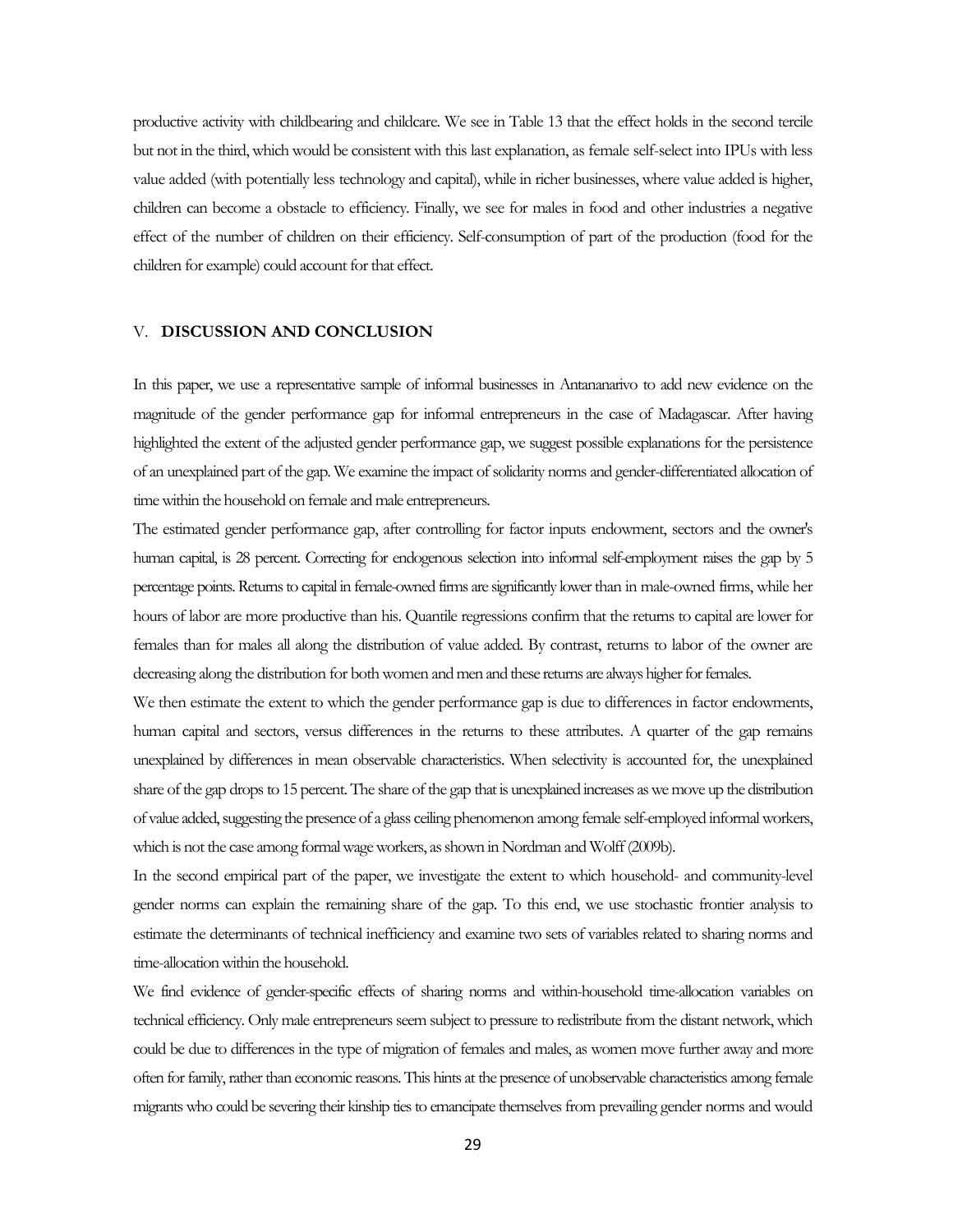also be less likely to conform to other types of cultural norms, such as sharing with the family or the kin group. Second, while for females, having the business located at home is not a handicap per se, operating from home acts as a vector of transmission of negative externalities due to intense social norms and domestic obligations on the business management. Third, young children in the household have an unexpected positive effect on the efficiency of females running specific categories of businesses. Women could be selecting themselves into industries in which efficiency is more easily attainable to combine their productive and domestic activity, in particular childbearing. Evidence is found that certain sectors of activity are more subject to redistributive pressure than others, particularly that originating from the local network. The type of goods and services produced in these activities, textile, services and transport are more liable to demands from the close-by community, because of certain specific skills or equipment required to produce them. Both sharing norms and household variables appear to impact non-wage IPUs, which are mainly family businesses, while IPUs with paid workers do not seem affected by any of the proxies used. Non-wage IPU enterprises are more embedded in the household and seem more subject to inefficiencies related to the social network and the composition of the household.

Lastly, we find evidence, in certain segments of the informal sector, for male entrepreneurs, of solidarity norms also acting as beneficial mechanisms.

To substantiate these findings, further research is needed in various directions. One could look at the effect of gender differentiated allocation of expenses within the household which may cause lower profit reinvestment for women, if they tend to take on a bigger share of household expenses such as education and health. Another interesting path to follow would be to investigate whether the performance of male-owned firms has an impact on the level of output and inputs of their wives' businesses.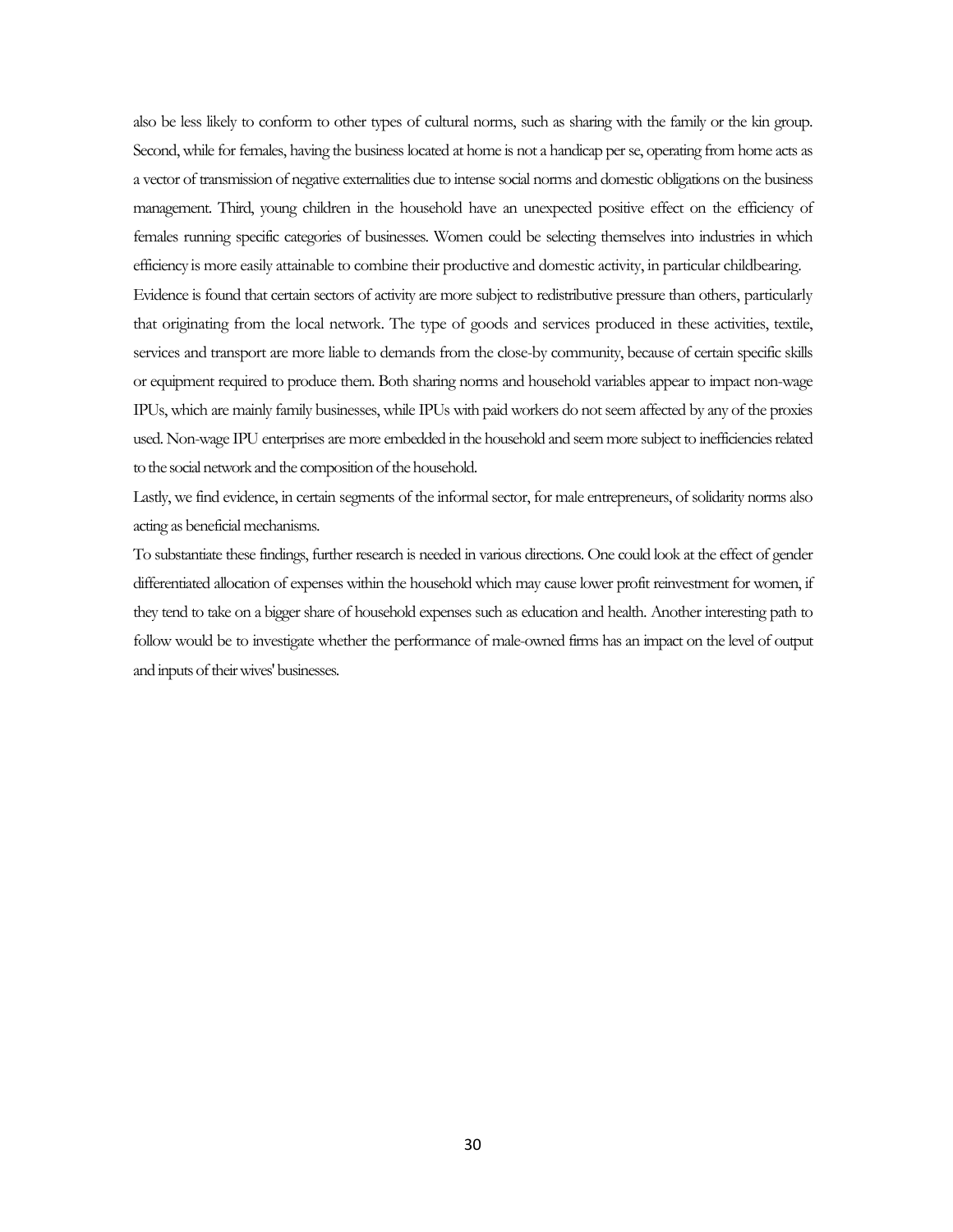#### **REFERENCES**

- Ackerberg, D., Lanier Benkard, C., Berry, S. and Pakes, A. (2007) Econometric Tools for Analyzing Market Outcomes, in J.J. Heckman and E.E. Leamer (eds.), *Handbook of econometrics*, volume 6A, 4171-4276, Elsevier.
- Aguirregabiria, V. (2009) Econometric Issues and Methods in the Estimation of Production Functions, MPRA Paper 15973, University Library of Munich, Germany.
- Aigner, D.J., Lovell, C.A.K. and Schmidt, P. (1977) Formulation and Estimation of Stochastic Frontier Production Models. *Journal of Econometrics*, 6, 21-37.
- Albrecht, J., Bjorklund, A. and Vroman, S. (2003) Is There a Glass Ceiling in Sweden? *Journal of Labor Economics*, 21(1), 145-177.
- Aterido, R., Beck, T. and Iacovone, L. (2011) Gender and Finance in Sub-Saharan Africa: are Women Disadvantaged? Policy Research Working Paper Series 5571, World Bank.
- Aterido, R. and Hallward-Driemeier, M (2011) Whose Business is it Anyway? *Small Business Economics*, 37(4), 443-464.
- Bardasi, E., Sabarwal, S. and Terrell, K. (2011) How do Female Entrepreneurs Perform? Evidence from Three Developing Regions. *Small Business Economics*, 37(4), 417-441.
- Battese, G.E. (1997) A Note on the Estimation of Cobb-Douglas Production Functions when Some Explanatory Variables have Zero Values. *Journal of Agricultural Economics*, 48(1-3), 250-252.
- Battese, G.E. and Coelli, T.J. (1995) A Model for Technical Inefficiency Effects in a Stochastic Frontier Production Function for Panel Data. *Empirical Economics*, 20, 325-332.
- Becker, G. (1981) *A Treatise on the Family*, Harvard University Press.
- Bollinger, C., Ziliak J.P. and Troske K.R. (2011) Down from the Mountain: Skill Upgrading and Wages in Appalachia, *Journal of Labor Economics*, 29(4), 819-857.
- Buchinsky, M. (2001) Quantile regression with sample selection: Estimating women's return to education in the U.S., *Empirical Economics,* 26, 87–113.
- Bourguignon, F., Fournier, M., and Gurgand, M. (2007) Selection Bias Corrections Based on the Multinomial Logit Model: Monte-Carlo Comparisons, *Journal of Economic Surveys*, 21(1), 174–205.
- Coelli, T.J. (1994) A Guide to FRONTIER Version 4.1: a Computer Program for Stochastic Frontier Production and Cost Function Estimation. Mimeo, Department of Econometrics, University of New England, Armidale.
- Comola, M. and Fafchamps, M. (2010) Are Gifts and Loans Between Households Voluntary?, CSAE Working Paper Series 2010-20.
- De La Rica, S., Dolado, J.J. and Llorens, V. (2008) Ceilings or Floors? Gender Wage Gaps by Education in Spain. *Journal of Population Economics*, 21(3), 751-776.
- De Mel, S., Mckenzie, D. and Woodruff, C. (2008) Returns to Capital in Microenterprises: Evidence from a Field Experiment. *Quarterly Journal of Economics*, 123(4), 1329-1372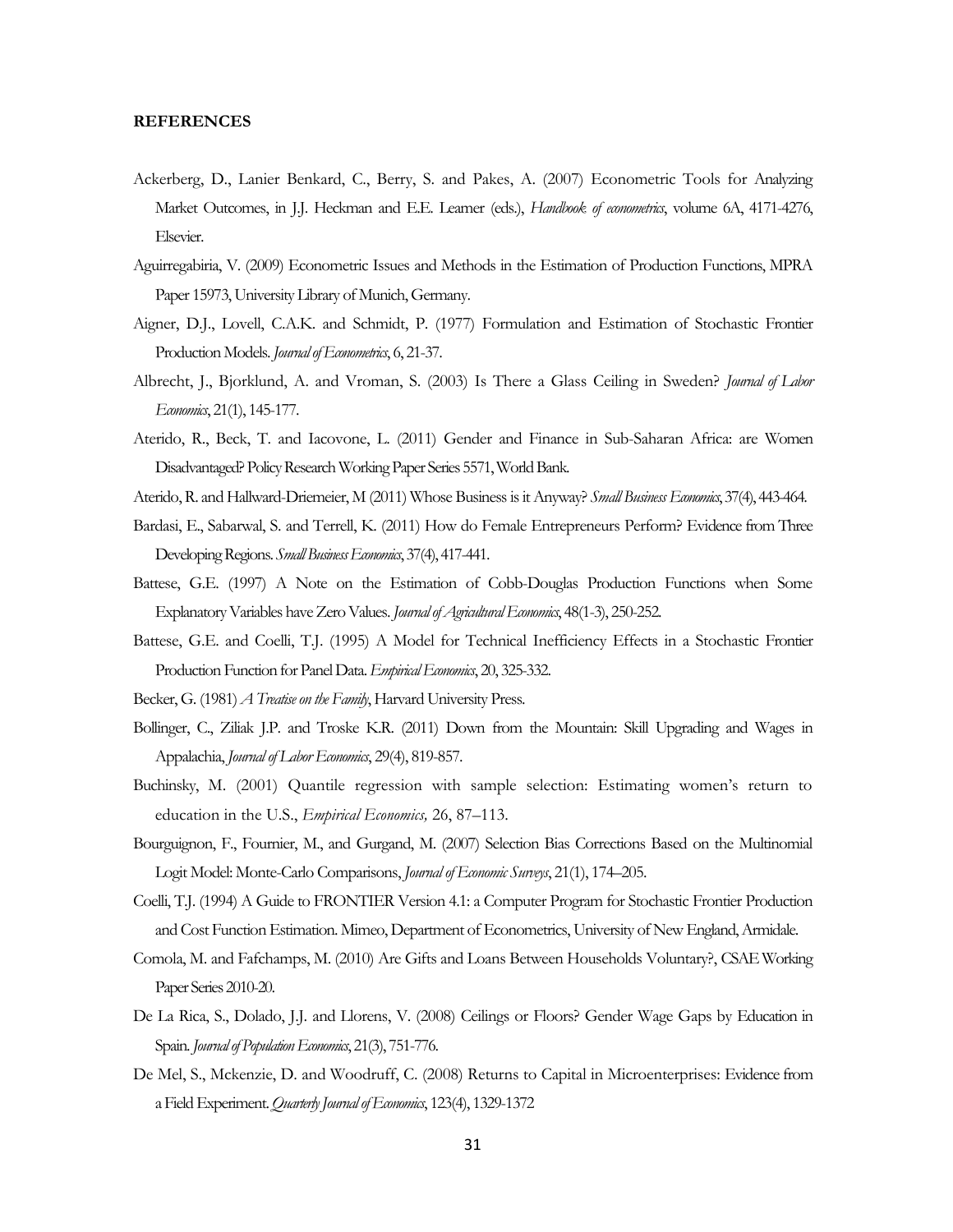- De Mel, S., Mckenzie, D. and Woodruff, C. (2009) Are Women more Credit Constrained? Experimental Evidence on Gender and Microenterprise Returns. *American Economic Journal: Applied Economics*, 1(3), 1-32.
- Deolalikar, A.B. and Vijverberg, W.P.M. (1987) A Test of Heterogeneity of Family and Hired Labour in Asian Agriculture. *Oxford Bulletin of Economics and Statistics*, 49(3), 291-305.
- Duflo, E. (2003) Grandmothers and Granddaughters: Old-Age Pensions and Intrahousehold Allocation in South Africa. *The World Bank Economic Review*, 17(1), 1-25.
- Duflo, E. and Udry, C. (2004) Intrahousehold Resource Allocation in Cote d'Ivoire: Social Norms, Separate Accounts and Consumption Choices. NBER Working Papers 10498.
- Fafchamps, M., Mckenzie, D., Quinn, S. and Woodruff, C. (2011) Female Microenterprises and the Flypaper Effect: Evidence from a Randomized Experiment in Ghana. CSAE Discussion Paper.
- Fafchamps, M. and Minten, B. (2002) Returns to Social Network Capital Among Traders. *Oxford Economic Papers*, 54(2), 173-206.
- Grasmuck, S. and Espinal, R. (2000) Market Success or Female Autonomy? *Gender & Society*,14(2), 231-255.
- Greene, W. (2010) A stochastic frontier model with correction for sample selection*. Journal of Productivity Analysis*, 34, 15–24.
- Grimm, M., Gubert, F., Koriko, O., Lay, J. and Nordman, C.J. (2013) Kinship-ties and Entrepreneurship in Western Africa, *Journal of Small Business and Entrepreneurship*, 26, 125-150.
- Grimm, M., Krüger, J. and Lay, J. (2011) Barriers to Entry and Returns to Capital in Informal Activities: Evidence from Sub-Saharan Africa. *Review of Income and Wealth*, 57, S27-S53.
- Hoff, K. and Sen, A. (2006) The Kin as a Poverty Trap. *In:* S. Bowles, S. Durlauf and K. Hoff (eds.), *Poverty Traps*, 95-115, Princeton University Press, New York.
- Jellal, M., Nordman, C.J. and Wolff, F.C. (2008) Evidence on the Glass Ceiling Effect in France using Matched Worker-firm Data. *Applied Economics*, 40(24), 3233-3250.
- Johnston, D. and Le Roux, H. (2007) Leaving the Household out of Family Labour? The Implications for the Size-Efficiency Debate. *The European Journal of Development Research*, 19(3), 355-371.
- Jütersonke, O. and Kartas, M. (2010) *Peace and Conflict Impact Assessment (PCIA) for Madagascar,* Centre on Conflict, Development and Peacebuilding, The Graduate Institute, Geneva.
- Kevane, M. and Wydick, B. (2001) Microenterprise Lending to Female Entrepreneurs: Sacrificing Economic Growth for Poverty Alleviation?*World Development*, 29(7), 1225-1236.
- Koopmans, T.C. (1951) An Analysis of Production as an Efficient Combination of Activities. *In:* Koopmans, T.C. (ed.), *Activity Analysis of Production and Allocation*, Cowles Commission for Research in Economics Monograph No. 13., New York.
- La Ferrara, E. (2007) Family and Kinship ties in Development: An Economist's Perspective. Paper presented at the 5th AFD-EUDN Conference, Paris.
- Lee, L.F. (1983) Generalized Econometric Models with Selectivity, *Econometrica*, 51(2), 507–512.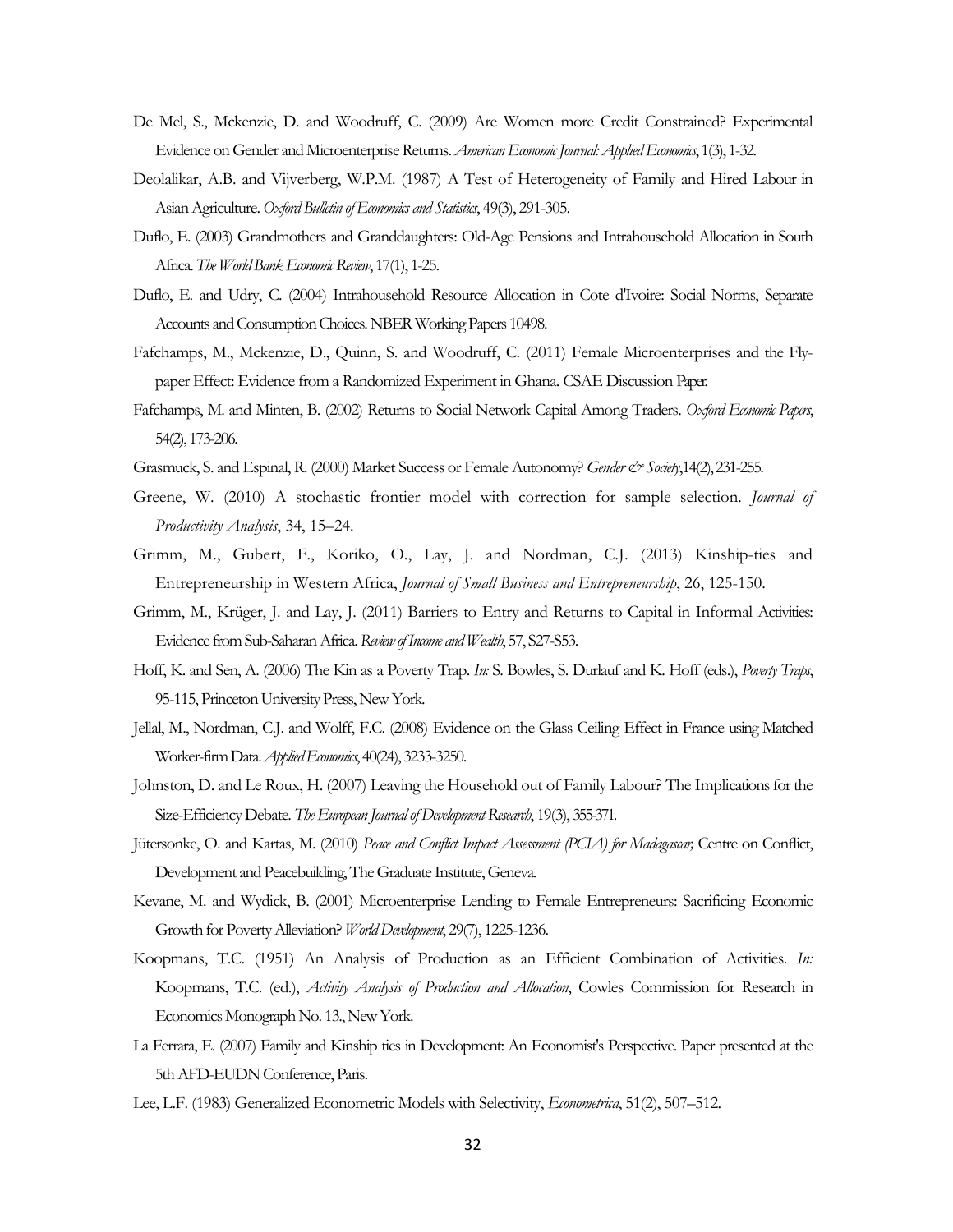- Lucas, R. and Stark, O. (1985) Motivations to Remit: Evidence from Botswana. *The Journal of Political Economy*, 901-918.
- Luke, N. and Munshi, K. (2006) New Roles for Marriage in Urban Africa: Kinship Networks and the Labor Market in Kenya. *The Review of Economics and Statistics,* 88(2), 264-282.
- Machado, J.A.F. and Mata, J. (2005) Counterfactual Decomposition of Changes in Wage Distributions using Quantile Regression. *Journal of Applied Econometrics*, 20(4), 445-465.
- Mahieu, F.R. (1990), *Les fondements de la crise économique en Afrique*, L'Harmattan, Paris.
- Mead, D.C. and Liedholm, C. (1998) The Dynamics of Micro and Small Enterprises in Developing Countries. *World Development,*26(1), 61-74.
- Meeusen, W. and Van Den Broeck, J. (1977) Efficiency Estimation from Cobb-Douglas Production Functions with Composed Error. *International Economic Review*, 18, 435-444.
- Neuman, S. and Oaxaca R. (2004) Wage Decompositions with Selectivity-Corrected Wage Equations: A Methodological Note, *The Journal of Economic Inequality*, 2(1), 3-10.
- Neumark, D. (1988) Employers' Discriminatory Behavior and the Estimation of Wage Discrimination. *Journal of Human Resources*, 23(3), 279-295.
- Nguyen, C.H. and Nordman, C.J. (2012) Entrepreneurship and Social Networks in Vietnam: Panel Data Evidence. Paper presented at the 7th IZA/World Bank Conference: Employment and Development, New Delhi, India.
- Nichter, S. and Goldmark, L. (2009) Small Firm Growth in Developing Countries. *World Development*, 37(9), 1453- 1464.
- Nordman, C.J., Rakotomanana, F. and Robilliard, A.S. (2010) Gender Disparities in the Malagasy Labor Market. I*n:* J.S. Arbache, A. Kolev and E. Filipiak (eds.), *Gender Disparities in Africa's Labor Market*, 87- 154, AFD and World Bank, Africa Development Forum.
- Nordman, C.J., Robilliard, A. and Roubaud, F. (2011) Gender and Ethnic Earnings Gaps in Seven West African Cities. *Labour Economics*, 18, S132-S145.
- Nordman, C.J. and Roubaud, F. (2009) Reassessing the Gender Wage Gap in Madagascar: Does Labor Force Attachment Really Matter? *Economic Development and Cultural Change*, 57(4), 785-808.
- Nordman, C.J. and Wolff, F.C. (2009a) Is there a Glass Ceiling in Morocco? Evidence from Matched Worker-Firm Data. *Journal of African Economies*, 18(4), 592-633.
- Nordman, C.J. and Wolff, F.C. (2009b) Islands Through the Glass Ceiling? Evidence of Gender Wage Gaps in Madagascar and Mauritius. *In:* R. Kanbur and J. Svejnar (eds.), *Labor Markets and Economic Development*, 521-544, Routledge Studies in Development Economics.
- Onumah, E.E., Bruemmer, B. and Hoerstgen-Schwark, G. (2010) Productivity of Hired and Family Labour and Determinants of Technical Inefficiency in Ghana's Fish Farms. *Agricultural Economics-Czech*, 56, 79- 88.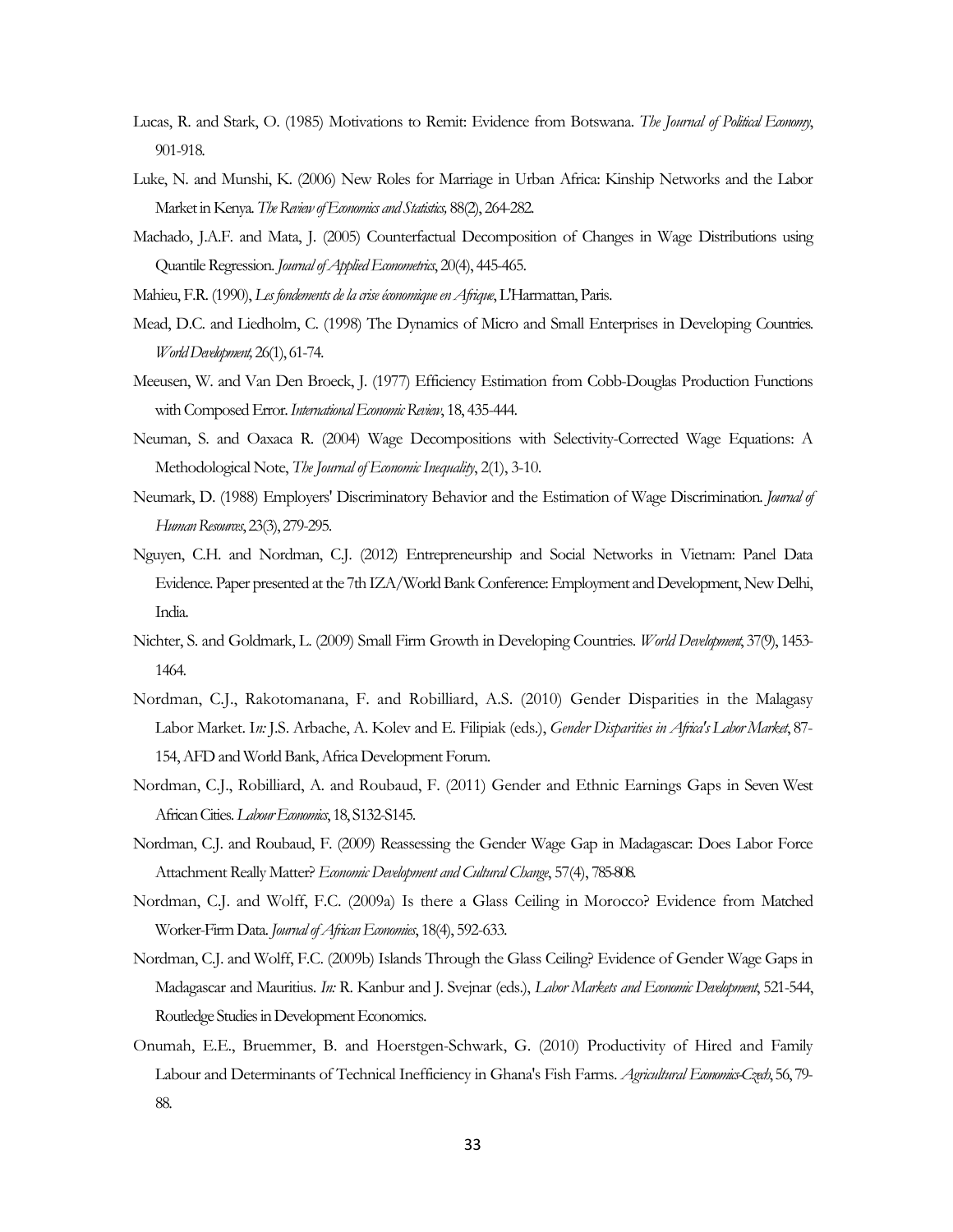- Pasquier-Doumer, L. (2013) Intergenerational Transmission of Self-Employed Status in the Informal Sector: A Constrained Choice or Better Income Prospects? Evidence from Seven West African Countries. *Journal of African Economies,* 22(1), 73-111.
- Platteau, J.P. (2000) *Institutions, Social Norms and Economic Development*, Harwood Academic Publishers, Amsterdam.
- Rakotomanana, F., Ramilison, E. and Roubaud, F. (2003) The Creation of an Annual Labour Force Survey in Madagascar. An Example for Sub-Saharan Africa. *InterSta*t, 27, 35-58.
- Ramamonjisoa, J. (2002) Les relations entre « ethnies» à Madagascar: une problématique souvent mal posée. *Afrique Contemporaine*, 202-203, 55-71.
- Randrianja, S. and Ellis, S. (2009) *Madagascar: a Short History*, The University of Chicago Press.
- Razafindrakoto, M., Roubaud, F. and Torelli, C. (2009) Measuring the Informal Sector and Informal Employment: the Experience Drawn from 1-2-3 Surveys in African Countries. *African Statistical Journal*, 9(Special Issue), 88-147.
- Razafindratsima, N. (2005) *Les solidarités privées dans l'agglomération d'Antananarivo (Madagascar) en 1997 :*  famangiana *(visites), cohabitation, entraide financière et matérielle.* Ph.D. thesis, Institut d'Etudes Politiques de Paris.
- Roubaud, F. (2000) *Identités et transition démocratique: l'exception malgache?* Editions L'Harmattan.
- Söderbom, M. and Teal, F. (2004) Size and Efficiency in African Manufacturing Firms: Evidence from Firm-Level Panel Data. *Journal of Development Economics*, 73(1), 369-394.
- Vaillant, J., Grimm, M., Lay, J. and Roubaud, F. (2011) Informal Sector Dynamics in Times of Fragile Growth: the Case of Madagascar. Document de Travail DIAL 2011-10.
- Wachsberger, J.M. (2009) *L'intégration sociale hiérarchisée. L'exemple d'une métropole en développement: Antananarivo.* Ph.D. thesis, Ecole des Hautes Etudes en Sciences Sociales.
- Whitehouse, B. (2011) Enterprising Strangers: Social Capital and Social Liability Among African Migrant Traders. *International Journal of Social Inquiry,* 4(1), 93-111.
- Wollni, M. and Brümmer, B. (2012) Productive efficiency of specialty and conventional coffee farmers in Costa Rica: Accounting for technological heterogeneity and self-selection. *Food Policy,* 37, 67–76
- Ypeij, A. (2000) *Producing Against Poverty: Female and Male Micro-Entrepreneurs in Lima, Peru*, Amsterdam University Press.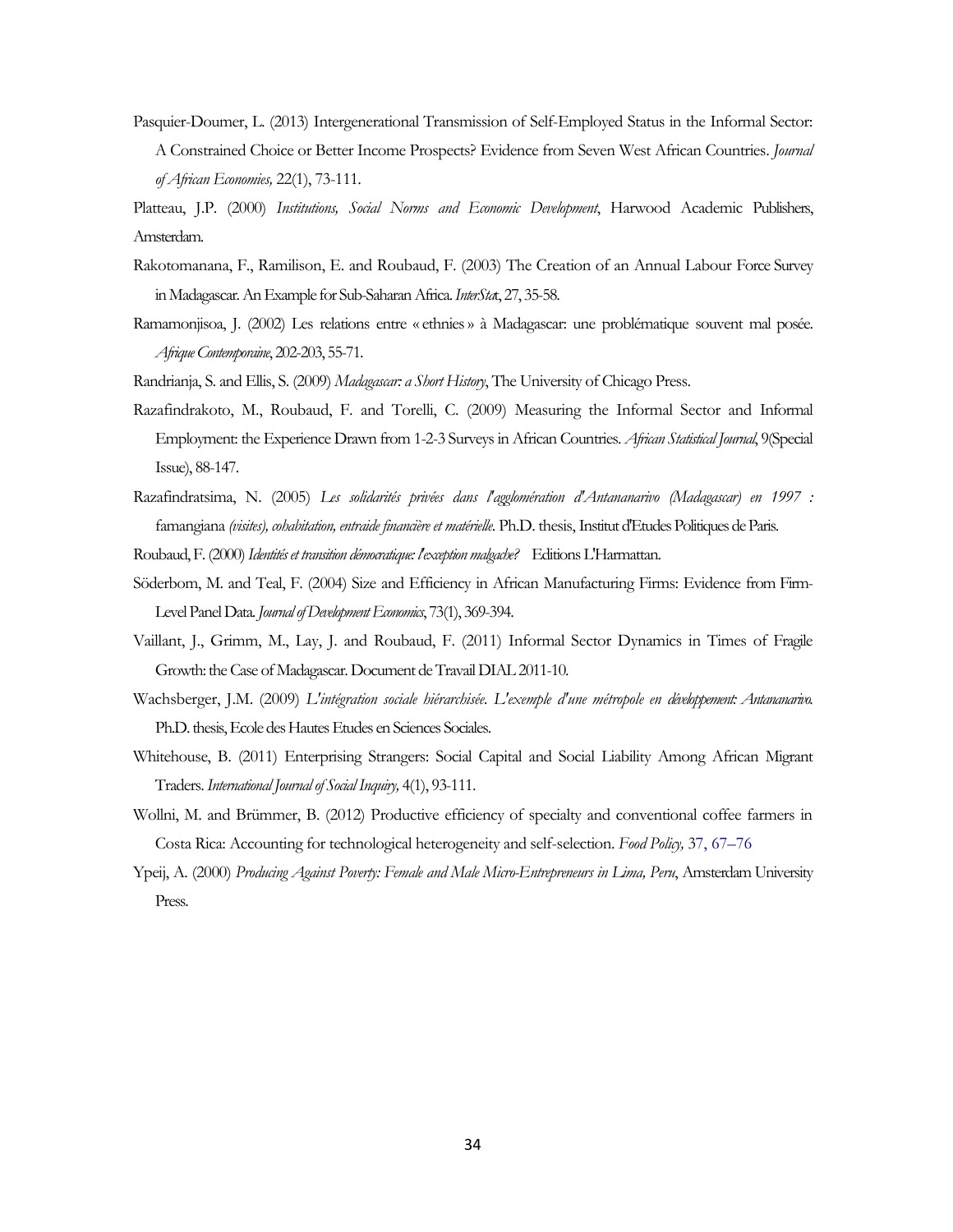

CHARACTERISTICS BY YEAR

Source: *1-2-3 Surveys*, Phase 2, 1995-2004, INSTAT/DIAL/MADIO.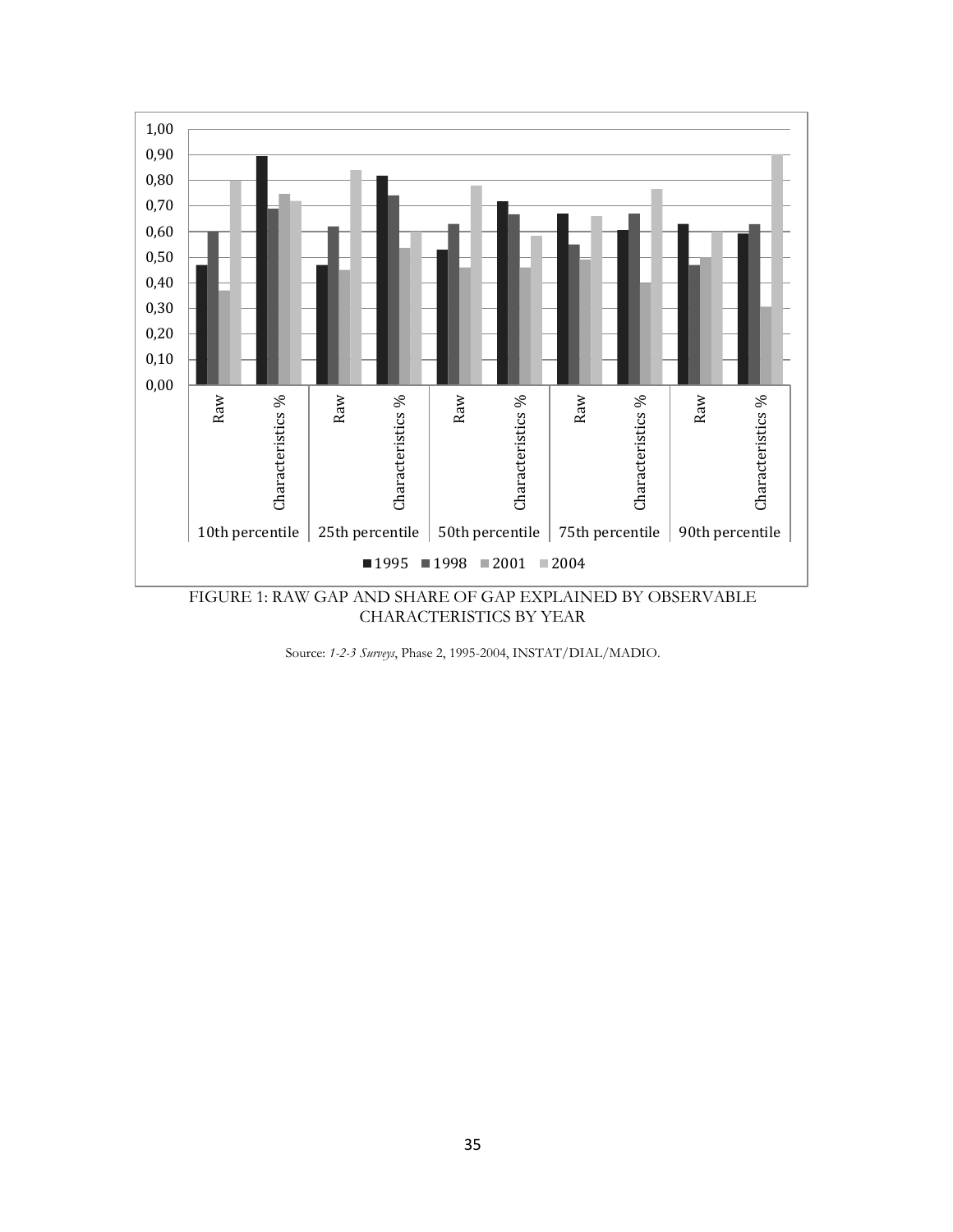| THDEE I. METHY CHANGELIND HOU OF IT US AT YES THEIN O WINEARS, BY OERY | Male-owned     | Female-owned   | Total          |
|------------------------------------------------------------------------|----------------|----------------|----------------|
| <b>IPU</b> characteristics                                             |                |                |                |
| Value added (log)                                                      | 5.70           | 4.98           | 5.34           |
| Age of the enterprise                                                  | 8.9            | 8.6            | 8.7            |
| Size of firm (total staff)                                             | 1.6            | 1.35           | 1.47           |
| Pure self-employment (d)                                               | 0.64           | 0.778          | 0.707          |
| Family busness (d)                                                     | 0.23           | 0.151          | 0.188          |
| Activity is located in the home                                        | 0.17           | 0.362          | 0.267          |
| Owner's partner works in firm                                          | 0.138          | 0.051          | 0.095          |
| Owner's partner works in firm (if married)                             | $0.166\,$      | 0.073          | 0.124          |
| Share of family labor (% hours)                                        | 0.142          | 0.084          | 0.113          |
| Firm is the secondary activity of the owner                            | 0.119          | 0.096          | 0.108          |
| Inputs                                                                 |                |                |                |
| Capital (1000 MGF)                                                     | 3685.351       | 1584.554       | 2627.093       |
| Total labor (monthly hours)                                            | 293.289        | 215.471        | 254.089        |
| Owner's labor (monthly hours)                                          | 184.052        | 162.764        | 173.328        |
| Family labor (monthly hours)                                           | 72.499         | 37.449         | 54.843         |
| Hired labor (monthly hours)                                            | 36.739         | 15.259         | 25.918         |
| Sector                                                                 |                |                |                |
| Food processing                                                        | 0.025          | 0.025          | 0.025          |
| Textile & clothing                                                     | 0.057          | 0.263          | 0.161          |
| Other industry                                                         | 0.136          | 0.028          | 0.082          |
| Construction                                                           |                |                |                |
|                                                                        | 0.137          | 0.002          | 0.069          |
| Primary goods trade                                                    | 0.128<br>0.166 | 0.244          | 0.186          |
| Transformed good trade                                                 | 0.231          | 0.168          | 0.167<br>0.220 |
| Services                                                               | 0.021          | 0.209          | 0.040          |
| Catering                                                               |                | 0.058          |                |
| Transport<br>Owner characteristics                                     | 0.099          | 0.002          | 0.050          |
|                                                                        | 0.384          |                | 0.384          |
| Age of owner                                                           | 0.307          | 0.384          | 0.336          |
| Completed primary school                                               | 0.217          | 0.365          | 0.208          |
| Completed middle school                                                |                | 0.199          |                |
| Completed high school                                                  | 0.166          | 0.096          | 0.131          |
| Experience                                                             | 10.44          | 9.05           | 9.740          |
| Owner married (d)                                                      | 0.818          | 0.674          | 0.745          |
| Migrant (d)<br>Household characteristcs                                | 0.286          | 0.280          | 0.283          |
| Size                                                                   | 5.507          |                |                |
| Dependency ratio (inactive/active)                                     | 1.380          | 5.422          | 5.464<br>1.309 |
| Another member in public sector (d)                                    | 0.058          | 1.240<br>0.135 | 0.097          |
| Another member in private formal sector (d)                            | 0.234          |                |                |
|                                                                        |                | 0.330          | 0.282          |
| Another member head of IPU (d)                                         | 0.463          | 0.408          | 0.435          |
| Another member employed in IPU (f)                                     | 0.103          | 0.154          | 0.129          |
| Household owns more than one IPU (d)                                   | 0.513          | 0.499          | 0.506          |
| Proxies of sharing norms and time-allocation within the household      |                |                |                |
| Free services for the community (Hours spent)                          | 0.116          | 0.085          | 0.100          |
| Distance to district of origin (if migrants, minutes)                  | 196.893        | 218.191        | 207.511        |
| Share of same ethnic group in neighborhood                             | 0.856          | 0.824          | 0.840          |
| Domestic tasks (Hours spent)                                           | 3.74           | 13.64          | 8.730          |
| Domestic tasks, market & wood (hours spent)                            | 6.131          | 17.686         | 11.856         |
| Number of elderly $($ > 64 years old)                                  | 0.053          | 0.080          | 0.067          |
| Number of children $(< 5$ years old)                                   | 0.656          | 0.573          | 0.614          |
| Observations                                                           | 2159           | 1733           | 3882           |

TABLE 1: MEAN CHARACTERISTICS OF IPUs AND THEIR OWNERS, BY SEX

*Notes*: Means and shares are calculated using Phase 2 sampling weights. Number of elderly excludes the IPU owner and his/her spouse. (d) indicates a dummy variable. *Source: 1-2-3 Surveys*, Phases 1 and 2, 1995-2004,INSTAT/DIAL/MADIO; author's calculation.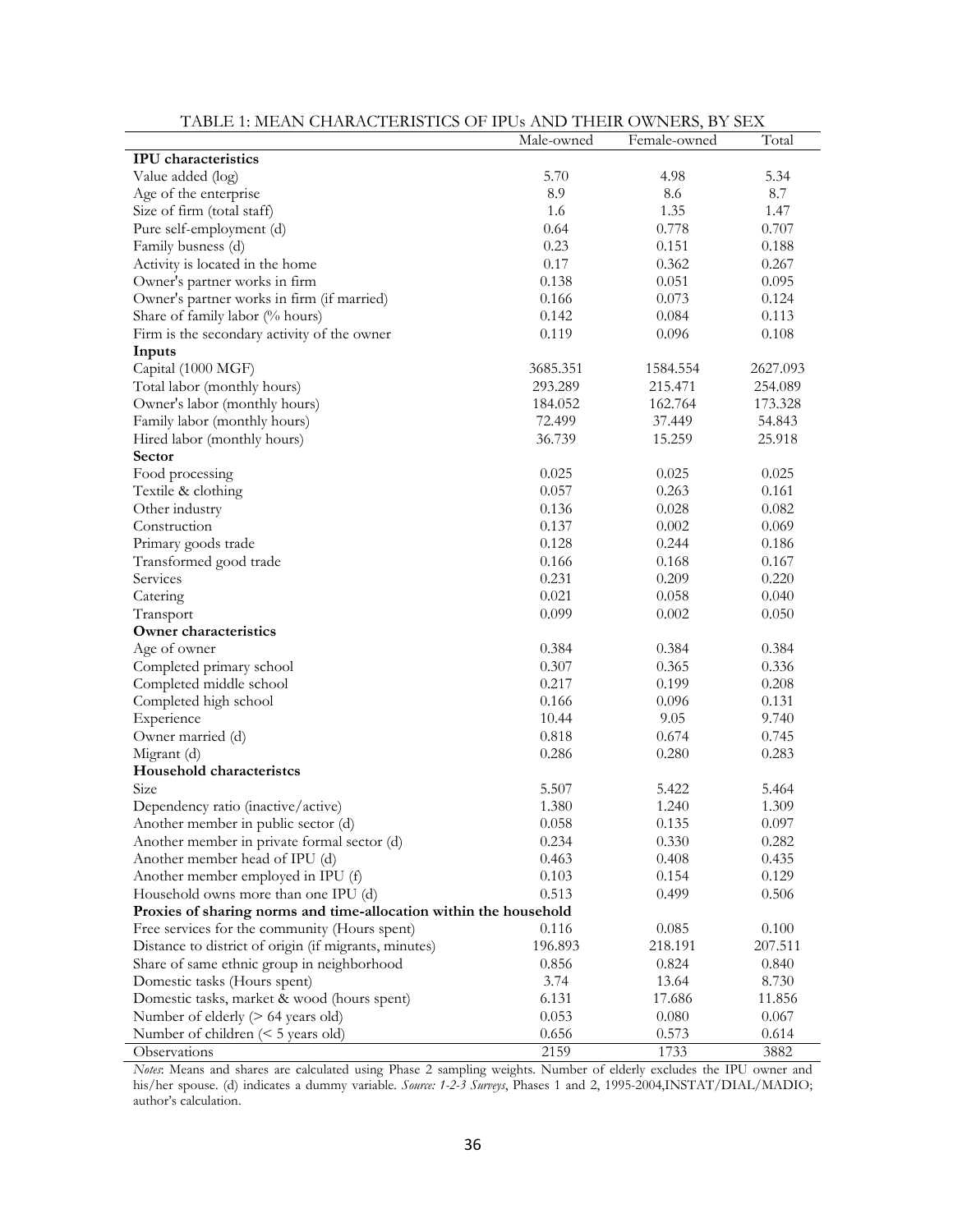| <b>OLS</b><br><b>OLS</b><br><b>OLS</b><br><b>Fixed Effects</b><br>LEE<br>X<br>X*female<br>$-0.339***$<br>$-0.286***$<br>$-0.193**$<br>$-0.224**$<br>0.457<br>$-0.334***$<br>Female owner<br>(0.043)<br>(0.043)<br>(0.085)<br>(0.109)<br>(0.548)<br>(0.048)<br>Inputs<br>Capital<br>$0.155***$<br>$0.127***$<br>$0.134***$<br>$0.061**$<br>$0.152***$<br>$-0.053***$<br>$0.128***$<br>(0.012)<br>(0.010)<br>(0.010)<br>(0.020)<br>(0.029)<br>(0.014)<br>(0.020)<br>$-0.741***$<br>$-0.663***$<br>$-0.599***$<br>$-0.322$<br>$-0.872***$<br>$0.394**$<br>$-0.667***$<br>Non-zero capital<br>(0.090)<br>(0.089)<br>(0.232)<br>(0.125)<br>(0.098)<br>(0.170)<br>(0.178)<br>Owner labor<br>$0.352***$<br>$0.381***$<br>$0.341***$<br>$0.366***$<br>$0.344***$<br>$0.380***$<br>0.081<br>(0.025)<br>(0.025)<br>(0.048)<br>(0.064)<br>(0.051)<br>(0.022)<br>(0.033)<br>$-2.426***$<br>$-2.513***$<br>$-2.570***$<br>$-2.389***$<br>$-1.859***$<br>$-1.193**$<br>$-2.510***$<br>Non-zero owner labor<br>(0.248)<br>(0.244)<br>(0.660)<br>(0.347)<br>(0.490)<br>(0.266)<br>(0.446)<br>$0.250***$<br>$0.258***$<br>$0.239***$<br>$0.236**$<br>$0.289***$<br>$0.261***$<br>Family labor<br>$-0.062$<br>(0.041)<br>(0.040)<br>(0.086)<br>(0.114)<br>(0.055)<br>(0.082)<br>(0.033)<br>$-0.879***$<br>$-0.833***$<br>$-0.871***$<br>$-0.784*$<br>$-0.826$<br>$-1.049***$<br>0.361<br>Non-zero family labor<br>(0.570)<br>(0.213)<br>(0.210)<br>(0.437)<br>(0.295)<br>(0.423)<br>(0.182)<br>Hired labor<br>$0.321***$<br>$0.365***$<br>$0.324**$<br>$0.339***$<br>$0.295***$<br>$0.296***$<br>$-0.117$<br>(0.117)<br>(0.129)<br>(0.060)<br>(0.059)<br>(0.152)<br>(0.071)<br>(0.055)<br>$-0.783**$<br>$-0.701**$<br>$-0.866$<br>$-1.010$<br>$-0.961**$<br>0.672<br>$-0.699**$<br>Non-zero hired labor<br>(0.336)<br>(0.330)<br>(0.657)<br>(0.841)<br>(0.399)<br>(0.716)<br>(0.310)<br>Human capital of owner<br>Age of owner<br>$2.169***$<br>2.505<br>3.447<br>2.777**<br>$-1.251$<br>4.167***<br>(1.616)<br>(2.188)<br>(1.626)<br>(0.803)<br>(1.135)<br>(1.339)<br>$-0.035***$<br>$-0.040**$<br>$-0.051**$<br>$-0.043***$<br>0.015<br>$-0.058***$<br>Age of owner2<br>(0.019)<br>(0.009)<br>(0.019)<br>(0.025)<br>(0.013)<br>(0.016)<br>$0.148***$<br>Primary school<br>$0.184***$<br>$0.161*$<br>0.035<br>$0.149**$<br>0.052<br>(0.087)<br>(0.133)<br>(0.092)<br>(0.045)<br>(0.062)<br>(0.042)<br>$0.282***$<br>$0.218**$<br>$0.187***$<br>$0.200*$<br>$0.218***$<br>Middle school<br>0.238<br>(0.171)<br>(0.052)<br>(0.101)<br>(0.069)<br>(0.106)<br>(0.053)<br>$0.568***$<br>$0.530***$<br>$0.543***$<br>0.125<br>0.013<br>$0.458***$<br>High school<br>(0.060)<br>(0.123)<br>(0.235)<br>(0.077)<br>(0.126)<br>(0.078)<br>Experience<br>0.008<br>0.003<br>0.003<br>0.004<br>0.002<br>0.001<br>(0.002)<br>(0.005)<br>(0.007)<br>(0.003)<br>(0.005)<br>(0.002)<br>$0.096*$<br>Married<br>0.051<br>$-0.059$<br>0.023<br>0.100<br>$-0.093$<br>(0.085)<br>(0.069)<br>(0.091)<br>(0.044)<br>(0.164)<br>(0.051)<br>0.021<br>$0.711***$<br>0.209<br>0.080<br>$0.733**$<br>$-0.096$<br>$0.721**$<br>Age of IPU<br>(0.193)<br>(0.236)<br>(0.483)<br>(0.643)<br>(0.311)<br>(0.477)<br>(0.308)<br>$-0.251**$<br>Selection term (Lee)<br>(0.110)<br>5.098***<br>$5.270***$<br>4.706***<br>4.395***<br>5.658***<br>5.454***<br>Constant<br>(0.234)<br>(0.273)<br>(0.506)<br>(0.711)<br>(0.390)<br>(0.462)<br>3,882<br>984<br>984<br>3882<br>3882<br>Observations<br>3,882<br>0.292<br>R <sub>2</sub><br>0.373<br>0.398<br>0.404<br>0.396<br>F-test: all female interactions $= 0$<br>2.001<br>0.002 | (1) | (2) | (3) | (4)     | (5)        | (6) |
|----------------------------------------------------------------------------------------------------------------------------------------------------------------------------------------------------------------------------------------------------------------------------------------------------------------------------------------------------------------------------------------------------------------------------------------------------------------------------------------------------------------------------------------------------------------------------------------------------------------------------------------------------------------------------------------------------------------------------------------------------------------------------------------------------------------------------------------------------------------------------------------------------------------------------------------------------------------------------------------------------------------------------------------------------------------------------------------------------------------------------------------------------------------------------------------------------------------------------------------------------------------------------------------------------------------------------------------------------------------------------------------------------------------------------------------------------------------------------------------------------------------------------------------------------------------------------------------------------------------------------------------------------------------------------------------------------------------------------------------------------------------------------------------------------------------------------------------------------------------------------------------------------------------------------------------------------------------------------------------------------------------------------------------------------------------------------------------------------------------------------------------------------------------------------------------------------------------------------------------------------------------------------------------------------------------------------------------------------------------------------------------------------------------------------------------------------------------------------------------------------------------------------------------------------------------------------------------------------------------------------------------------------------------------------------------------------------------------------------------------------------------------------------------------------------------------------------------------------------------------------------------------------------------------------------------------------------------------------------------------------------------------------------------------------------------------------------------------------------------------------------------------------------------------------------------------------------------------------------------------------------------------------------------------------------------------------------------------------------------------------------------------------------------------------------------------------------------------------------------------------------------------------------------------------------------------------|-----|-----|-----|---------|------------|-----|
|                                                                                                                                                                                                                                                                                                                                                                                                                                                                                                                                                                                                                                                                                                                                                                                                                                                                                                                                                                                                                                                                                                                                                                                                                                                                                                                                                                                                                                                                                                                                                                                                                                                                                                                                                                                                                                                                                                                                                                                                                                                                                                                                                                                                                                                                                                                                                                                                                                                                                                                                                                                                                                                                                                                                                                                                                                                                                                                                                                                                                                                                                                                                                                                                                                                                                                                                                                                                                                                                                                                                                                            |     |     |     |         | <b>OLS</b> |     |
|                                                                                                                                                                                                                                                                                                                                                                                                                                                                                                                                                                                                                                                                                                                                                                                                                                                                                                                                                                                                                                                                                                                                                                                                                                                                                                                                                                                                                                                                                                                                                                                                                                                                                                                                                                                                                                                                                                                                                                                                                                                                                                                                                                                                                                                                                                                                                                                                                                                                                                                                                                                                                                                                                                                                                                                                                                                                                                                                                                                                                                                                                                                                                                                                                                                                                                                                                                                                                                                                                                                                                                            |     |     |     |         |            |     |
|                                                                                                                                                                                                                                                                                                                                                                                                                                                                                                                                                                                                                                                                                                                                                                                                                                                                                                                                                                                                                                                                                                                                                                                                                                                                                                                                                                                                                                                                                                                                                                                                                                                                                                                                                                                                                                                                                                                                                                                                                                                                                                                                                                                                                                                                                                                                                                                                                                                                                                                                                                                                                                                                                                                                                                                                                                                                                                                                                                                                                                                                                                                                                                                                                                                                                                                                                                                                                                                                                                                                                                            |     |     |     |         |            |     |
|                                                                                                                                                                                                                                                                                                                                                                                                                                                                                                                                                                                                                                                                                                                                                                                                                                                                                                                                                                                                                                                                                                                                                                                                                                                                                                                                                                                                                                                                                                                                                                                                                                                                                                                                                                                                                                                                                                                                                                                                                                                                                                                                                                                                                                                                                                                                                                                                                                                                                                                                                                                                                                                                                                                                                                                                                                                                                                                                                                                                                                                                                                                                                                                                                                                                                                                                                                                                                                                                                                                                                                            |     |     |     |         |            |     |
|                                                                                                                                                                                                                                                                                                                                                                                                                                                                                                                                                                                                                                                                                                                                                                                                                                                                                                                                                                                                                                                                                                                                                                                                                                                                                                                                                                                                                                                                                                                                                                                                                                                                                                                                                                                                                                                                                                                                                                                                                                                                                                                                                                                                                                                                                                                                                                                                                                                                                                                                                                                                                                                                                                                                                                                                                                                                                                                                                                                                                                                                                                                                                                                                                                                                                                                                                                                                                                                                                                                                                                            |     |     |     |         |            |     |
|                                                                                                                                                                                                                                                                                                                                                                                                                                                                                                                                                                                                                                                                                                                                                                                                                                                                                                                                                                                                                                                                                                                                                                                                                                                                                                                                                                                                                                                                                                                                                                                                                                                                                                                                                                                                                                                                                                                                                                                                                                                                                                                                                                                                                                                                                                                                                                                                                                                                                                                                                                                                                                                                                                                                                                                                                                                                                                                                                                                                                                                                                                                                                                                                                                                                                                                                                                                                                                                                                                                                                                            |     |     |     |         |            |     |
|                                                                                                                                                                                                                                                                                                                                                                                                                                                                                                                                                                                                                                                                                                                                                                                                                                                                                                                                                                                                                                                                                                                                                                                                                                                                                                                                                                                                                                                                                                                                                                                                                                                                                                                                                                                                                                                                                                                                                                                                                                                                                                                                                                                                                                                                                                                                                                                                                                                                                                                                                                                                                                                                                                                                                                                                                                                                                                                                                                                                                                                                                                                                                                                                                                                                                                                                                                                                                                                                                                                                                                            |     |     |     |         |            |     |
|                                                                                                                                                                                                                                                                                                                                                                                                                                                                                                                                                                                                                                                                                                                                                                                                                                                                                                                                                                                                                                                                                                                                                                                                                                                                                                                                                                                                                                                                                                                                                                                                                                                                                                                                                                                                                                                                                                                                                                                                                                                                                                                                                                                                                                                                                                                                                                                                                                                                                                                                                                                                                                                                                                                                                                                                                                                                                                                                                                                                                                                                                                                                                                                                                                                                                                                                                                                                                                                                                                                                                                            |     |     |     |         |            |     |
|                                                                                                                                                                                                                                                                                                                                                                                                                                                                                                                                                                                                                                                                                                                                                                                                                                                                                                                                                                                                                                                                                                                                                                                                                                                                                                                                                                                                                                                                                                                                                                                                                                                                                                                                                                                                                                                                                                                                                                                                                                                                                                                                                                                                                                                                                                                                                                                                                                                                                                                                                                                                                                                                                                                                                                                                                                                                                                                                                                                                                                                                                                                                                                                                                                                                                                                                                                                                                                                                                                                                                                            |     |     |     |         |            |     |
|                                                                                                                                                                                                                                                                                                                                                                                                                                                                                                                                                                                                                                                                                                                                                                                                                                                                                                                                                                                                                                                                                                                                                                                                                                                                                                                                                                                                                                                                                                                                                                                                                                                                                                                                                                                                                                                                                                                                                                                                                                                                                                                                                                                                                                                                                                                                                                                                                                                                                                                                                                                                                                                                                                                                                                                                                                                                                                                                                                                                                                                                                                                                                                                                                                                                                                                                                                                                                                                                                                                                                                            |     |     |     |         |            |     |
|                                                                                                                                                                                                                                                                                                                                                                                                                                                                                                                                                                                                                                                                                                                                                                                                                                                                                                                                                                                                                                                                                                                                                                                                                                                                                                                                                                                                                                                                                                                                                                                                                                                                                                                                                                                                                                                                                                                                                                                                                                                                                                                                                                                                                                                                                                                                                                                                                                                                                                                                                                                                                                                                                                                                                                                                                                                                                                                                                                                                                                                                                                                                                                                                                                                                                                                                                                                                                                                                                                                                                                            |     |     |     |         |            |     |
|                                                                                                                                                                                                                                                                                                                                                                                                                                                                                                                                                                                                                                                                                                                                                                                                                                                                                                                                                                                                                                                                                                                                                                                                                                                                                                                                                                                                                                                                                                                                                                                                                                                                                                                                                                                                                                                                                                                                                                                                                                                                                                                                                                                                                                                                                                                                                                                                                                                                                                                                                                                                                                                                                                                                                                                                                                                                                                                                                                                                                                                                                                                                                                                                                                                                                                                                                                                                                                                                                                                                                                            |     |     |     |         |            |     |
|                                                                                                                                                                                                                                                                                                                                                                                                                                                                                                                                                                                                                                                                                                                                                                                                                                                                                                                                                                                                                                                                                                                                                                                                                                                                                                                                                                                                                                                                                                                                                                                                                                                                                                                                                                                                                                                                                                                                                                                                                                                                                                                                                                                                                                                                                                                                                                                                                                                                                                                                                                                                                                                                                                                                                                                                                                                                                                                                                                                                                                                                                                                                                                                                                                                                                                                                                                                                                                                                                                                                                                            |     |     |     |         |            |     |
|                                                                                                                                                                                                                                                                                                                                                                                                                                                                                                                                                                                                                                                                                                                                                                                                                                                                                                                                                                                                                                                                                                                                                                                                                                                                                                                                                                                                                                                                                                                                                                                                                                                                                                                                                                                                                                                                                                                                                                                                                                                                                                                                                                                                                                                                                                                                                                                                                                                                                                                                                                                                                                                                                                                                                                                                                                                                                                                                                                                                                                                                                                                                                                                                                                                                                                                                                                                                                                                                                                                                                                            |     |     |     |         |            |     |
|                                                                                                                                                                                                                                                                                                                                                                                                                                                                                                                                                                                                                                                                                                                                                                                                                                                                                                                                                                                                                                                                                                                                                                                                                                                                                                                                                                                                                                                                                                                                                                                                                                                                                                                                                                                                                                                                                                                                                                                                                                                                                                                                                                                                                                                                                                                                                                                                                                                                                                                                                                                                                                                                                                                                                                                                                                                                                                                                                                                                                                                                                                                                                                                                                                                                                                                                                                                                                                                                                                                                                                            |     |     |     |         |            |     |
|                                                                                                                                                                                                                                                                                                                                                                                                                                                                                                                                                                                                                                                                                                                                                                                                                                                                                                                                                                                                                                                                                                                                                                                                                                                                                                                                                                                                                                                                                                                                                                                                                                                                                                                                                                                                                                                                                                                                                                                                                                                                                                                                                                                                                                                                                                                                                                                                                                                                                                                                                                                                                                                                                                                                                                                                                                                                                                                                                                                                                                                                                                                                                                                                                                                                                                                                                                                                                                                                                                                                                                            |     |     |     |         |            |     |
|                                                                                                                                                                                                                                                                                                                                                                                                                                                                                                                                                                                                                                                                                                                                                                                                                                                                                                                                                                                                                                                                                                                                                                                                                                                                                                                                                                                                                                                                                                                                                                                                                                                                                                                                                                                                                                                                                                                                                                                                                                                                                                                                                                                                                                                                                                                                                                                                                                                                                                                                                                                                                                                                                                                                                                                                                                                                                                                                                                                                                                                                                                                                                                                                                                                                                                                                                                                                                                                                                                                                                                            |     |     |     |         |            |     |
|                                                                                                                                                                                                                                                                                                                                                                                                                                                                                                                                                                                                                                                                                                                                                                                                                                                                                                                                                                                                                                                                                                                                                                                                                                                                                                                                                                                                                                                                                                                                                                                                                                                                                                                                                                                                                                                                                                                                                                                                                                                                                                                                                                                                                                                                                                                                                                                                                                                                                                                                                                                                                                                                                                                                                                                                                                                                                                                                                                                                                                                                                                                                                                                                                                                                                                                                                                                                                                                                                                                                                                            |     |     |     |         |            |     |
|                                                                                                                                                                                                                                                                                                                                                                                                                                                                                                                                                                                                                                                                                                                                                                                                                                                                                                                                                                                                                                                                                                                                                                                                                                                                                                                                                                                                                                                                                                                                                                                                                                                                                                                                                                                                                                                                                                                                                                                                                                                                                                                                                                                                                                                                                                                                                                                                                                                                                                                                                                                                                                                                                                                                                                                                                                                                                                                                                                                                                                                                                                                                                                                                                                                                                                                                                                                                                                                                                                                                                                            |     |     |     |         |            |     |
|                                                                                                                                                                                                                                                                                                                                                                                                                                                                                                                                                                                                                                                                                                                                                                                                                                                                                                                                                                                                                                                                                                                                                                                                                                                                                                                                                                                                                                                                                                                                                                                                                                                                                                                                                                                                                                                                                                                                                                                                                                                                                                                                                                                                                                                                                                                                                                                                                                                                                                                                                                                                                                                                                                                                                                                                                                                                                                                                                                                                                                                                                                                                                                                                                                                                                                                                                                                                                                                                                                                                                                            |     |     |     |         |            |     |
|                                                                                                                                                                                                                                                                                                                                                                                                                                                                                                                                                                                                                                                                                                                                                                                                                                                                                                                                                                                                                                                                                                                                                                                                                                                                                                                                                                                                                                                                                                                                                                                                                                                                                                                                                                                                                                                                                                                                                                                                                                                                                                                                                                                                                                                                                                                                                                                                                                                                                                                                                                                                                                                                                                                                                                                                                                                                                                                                                                                                                                                                                                                                                                                                                                                                                                                                                                                                                                                                                                                                                                            |     |     |     |         |            |     |
|                                                                                                                                                                                                                                                                                                                                                                                                                                                                                                                                                                                                                                                                                                                                                                                                                                                                                                                                                                                                                                                                                                                                                                                                                                                                                                                                                                                                                                                                                                                                                                                                                                                                                                                                                                                                                                                                                                                                                                                                                                                                                                                                                                                                                                                                                                                                                                                                                                                                                                                                                                                                                                                                                                                                                                                                                                                                                                                                                                                                                                                                                                                                                                                                                                                                                                                                                                                                                                                                                                                                                                            |     |     |     |         |            |     |
|                                                                                                                                                                                                                                                                                                                                                                                                                                                                                                                                                                                                                                                                                                                                                                                                                                                                                                                                                                                                                                                                                                                                                                                                                                                                                                                                                                                                                                                                                                                                                                                                                                                                                                                                                                                                                                                                                                                                                                                                                                                                                                                                                                                                                                                                                                                                                                                                                                                                                                                                                                                                                                                                                                                                                                                                                                                                                                                                                                                                                                                                                                                                                                                                                                                                                                                                                                                                                                                                                                                                                                            |     |     |     |         |            |     |
|                                                                                                                                                                                                                                                                                                                                                                                                                                                                                                                                                                                                                                                                                                                                                                                                                                                                                                                                                                                                                                                                                                                                                                                                                                                                                                                                                                                                                                                                                                                                                                                                                                                                                                                                                                                                                                                                                                                                                                                                                                                                                                                                                                                                                                                                                                                                                                                                                                                                                                                                                                                                                                                                                                                                                                                                                                                                                                                                                                                                                                                                                                                                                                                                                                                                                                                                                                                                                                                                                                                                                                            |     |     |     |         |            |     |
|                                                                                                                                                                                                                                                                                                                                                                                                                                                                                                                                                                                                                                                                                                                                                                                                                                                                                                                                                                                                                                                                                                                                                                                                                                                                                                                                                                                                                                                                                                                                                                                                                                                                                                                                                                                                                                                                                                                                                                                                                                                                                                                                                                                                                                                                                                                                                                                                                                                                                                                                                                                                                                                                                                                                                                                                                                                                                                                                                                                                                                                                                                                                                                                                                                                                                                                                                                                                                                                                                                                                                                            |     |     |     |         |            |     |
|                                                                                                                                                                                                                                                                                                                                                                                                                                                                                                                                                                                                                                                                                                                                                                                                                                                                                                                                                                                                                                                                                                                                                                                                                                                                                                                                                                                                                                                                                                                                                                                                                                                                                                                                                                                                                                                                                                                                                                                                                                                                                                                                                                                                                                                                                                                                                                                                                                                                                                                                                                                                                                                                                                                                                                                                                                                                                                                                                                                                                                                                                                                                                                                                                                                                                                                                                                                                                                                                                                                                                                            |     |     |     |         |            |     |
|                                                                                                                                                                                                                                                                                                                                                                                                                                                                                                                                                                                                                                                                                                                                                                                                                                                                                                                                                                                                                                                                                                                                                                                                                                                                                                                                                                                                                                                                                                                                                                                                                                                                                                                                                                                                                                                                                                                                                                                                                                                                                                                                                                                                                                                                                                                                                                                                                                                                                                                                                                                                                                                                                                                                                                                                                                                                                                                                                                                                                                                                                                                                                                                                                                                                                                                                                                                                                                                                                                                                                                            |     |     |     |         |            |     |
|                                                                                                                                                                                                                                                                                                                                                                                                                                                                                                                                                                                                                                                                                                                                                                                                                                                                                                                                                                                                                                                                                                                                                                                                                                                                                                                                                                                                                                                                                                                                                                                                                                                                                                                                                                                                                                                                                                                                                                                                                                                                                                                                                                                                                                                                                                                                                                                                                                                                                                                                                                                                                                                                                                                                                                                                                                                                                                                                                                                                                                                                                                                                                                                                                                                                                                                                                                                                                                                                                                                                                                            |     |     |     |         |            |     |
|                                                                                                                                                                                                                                                                                                                                                                                                                                                                                                                                                                                                                                                                                                                                                                                                                                                                                                                                                                                                                                                                                                                                                                                                                                                                                                                                                                                                                                                                                                                                                                                                                                                                                                                                                                                                                                                                                                                                                                                                                                                                                                                                                                                                                                                                                                                                                                                                                                                                                                                                                                                                                                                                                                                                                                                                                                                                                                                                                                                                                                                                                                                                                                                                                                                                                                                                                                                                                                                                                                                                                                            |     |     |     |         |            |     |
|                                                                                                                                                                                                                                                                                                                                                                                                                                                                                                                                                                                                                                                                                                                                                                                                                                                                                                                                                                                                                                                                                                                                                                                                                                                                                                                                                                                                                                                                                                                                                                                                                                                                                                                                                                                                                                                                                                                                                                                                                                                                                                                                                                                                                                                                                                                                                                                                                                                                                                                                                                                                                                                                                                                                                                                                                                                                                                                                                                                                                                                                                                                                                                                                                                                                                                                                                                                                                                                                                                                                                                            |     |     |     |         |            |     |
|                                                                                                                                                                                                                                                                                                                                                                                                                                                                                                                                                                                                                                                                                                                                                                                                                                                                                                                                                                                                                                                                                                                                                                                                                                                                                                                                                                                                                                                                                                                                                                                                                                                                                                                                                                                                                                                                                                                                                                                                                                                                                                                                                                                                                                                                                                                                                                                                                                                                                                                                                                                                                                                                                                                                                                                                                                                                                                                                                                                                                                                                                                                                                                                                                                                                                                                                                                                                                                                                                                                                                                            |     |     |     |         |            |     |
|                                                                                                                                                                                                                                                                                                                                                                                                                                                                                                                                                                                                                                                                                                                                                                                                                                                                                                                                                                                                                                                                                                                                                                                                                                                                                                                                                                                                                                                                                                                                                                                                                                                                                                                                                                                                                                                                                                                                                                                                                                                                                                                                                                                                                                                                                                                                                                                                                                                                                                                                                                                                                                                                                                                                                                                                                                                                                                                                                                                                                                                                                                                                                                                                                                                                                                                                                                                                                                                                                                                                                                            |     |     |     |         |            |     |
|                                                                                                                                                                                                                                                                                                                                                                                                                                                                                                                                                                                                                                                                                                                                                                                                                                                                                                                                                                                                                                                                                                                                                                                                                                                                                                                                                                                                                                                                                                                                                                                                                                                                                                                                                                                                                                                                                                                                                                                                                                                                                                                                                                                                                                                                                                                                                                                                                                                                                                                                                                                                                                                                                                                                                                                                                                                                                                                                                                                                                                                                                                                                                                                                                                                                                                                                                                                                                                                                                                                                                                            |     |     |     |         |            |     |
|                                                                                                                                                                                                                                                                                                                                                                                                                                                                                                                                                                                                                                                                                                                                                                                                                                                                                                                                                                                                                                                                                                                                                                                                                                                                                                                                                                                                                                                                                                                                                                                                                                                                                                                                                                                                                                                                                                                                                                                                                                                                                                                                                                                                                                                                                                                                                                                                                                                                                                                                                                                                                                                                                                                                                                                                                                                                                                                                                                                                                                                                                                                                                                                                                                                                                                                                                                                                                                                                                                                                                                            |     |     |     |         |            |     |
|                                                                                                                                                                                                                                                                                                                                                                                                                                                                                                                                                                                                                                                                                                                                                                                                                                                                                                                                                                                                                                                                                                                                                                                                                                                                                                                                                                                                                                                                                                                                                                                                                                                                                                                                                                                                                                                                                                                                                                                                                                                                                                                                                                                                                                                                                                                                                                                                                                                                                                                                                                                                                                                                                                                                                                                                                                                                                                                                                                                                                                                                                                                                                                                                                                                                                                                                                                                                                                                                                                                                                                            |     |     |     |         |            |     |
|                                                                                                                                                                                                                                                                                                                                                                                                                                                                                                                                                                                                                                                                                                                                                                                                                                                                                                                                                                                                                                                                                                                                                                                                                                                                                                                                                                                                                                                                                                                                                                                                                                                                                                                                                                                                                                                                                                                                                                                                                                                                                                                                                                                                                                                                                                                                                                                                                                                                                                                                                                                                                                                                                                                                                                                                                                                                                                                                                                                                                                                                                                                                                                                                                                                                                                                                                                                                                                                                                                                                                                            |     |     |     |         |            |     |
|                                                                                                                                                                                                                                                                                                                                                                                                                                                                                                                                                                                                                                                                                                                                                                                                                                                                                                                                                                                                                                                                                                                                                                                                                                                                                                                                                                                                                                                                                                                                                                                                                                                                                                                                                                                                                                                                                                                                                                                                                                                                                                                                                                                                                                                                                                                                                                                                                                                                                                                                                                                                                                                                                                                                                                                                                                                                                                                                                                                                                                                                                                                                                                                                                                                                                                                                                                                                                                                                                                                                                                            |     |     |     |         |            |     |
|                                                                                                                                                                                                                                                                                                                                                                                                                                                                                                                                                                                                                                                                                                                                                                                                                                                                                                                                                                                                                                                                                                                                                                                                                                                                                                                                                                                                                                                                                                                                                                                                                                                                                                                                                                                                                                                                                                                                                                                                                                                                                                                                                                                                                                                                                                                                                                                                                                                                                                                                                                                                                                                                                                                                                                                                                                                                                                                                                                                                                                                                                                                                                                                                                                                                                                                                                                                                                                                                                                                                                                            |     |     |     |         |            |     |
|                                                                                                                                                                                                                                                                                                                                                                                                                                                                                                                                                                                                                                                                                                                                                                                                                                                                                                                                                                                                                                                                                                                                                                                                                                                                                                                                                                                                                                                                                                                                                                                                                                                                                                                                                                                                                                                                                                                                                                                                                                                                                                                                                                                                                                                                                                                                                                                                                                                                                                                                                                                                                                                                                                                                                                                                                                                                                                                                                                                                                                                                                                                                                                                                                                                                                                                                                                                                                                                                                                                                                                            |     |     |     |         |            |     |
|                                                                                                                                                                                                                                                                                                                                                                                                                                                                                                                                                                                                                                                                                                                                                                                                                                                                                                                                                                                                                                                                                                                                                                                                                                                                                                                                                                                                                                                                                                                                                                                                                                                                                                                                                                                                                                                                                                                                                                                                                                                                                                                                                                                                                                                                                                                                                                                                                                                                                                                                                                                                                                                                                                                                                                                                                                                                                                                                                                                                                                                                                                                                                                                                                                                                                                                                                                                                                                                                                                                                                                            |     |     |     |         |            |     |
|                                                                                                                                                                                                                                                                                                                                                                                                                                                                                                                                                                                                                                                                                                                                                                                                                                                                                                                                                                                                                                                                                                                                                                                                                                                                                                                                                                                                                                                                                                                                                                                                                                                                                                                                                                                                                                                                                                                                                                                                                                                                                                                                                                                                                                                                                                                                                                                                                                                                                                                                                                                                                                                                                                                                                                                                                                                                                                                                                                                                                                                                                                                                                                                                                                                                                                                                                                                                                                                                                                                                                                            |     |     |     |         |            |     |
|                                                                                                                                                                                                                                                                                                                                                                                                                                                                                                                                                                                                                                                                                                                                                                                                                                                                                                                                                                                                                                                                                                                                                                                                                                                                                                                                                                                                                                                                                                                                                                                                                                                                                                                                                                                                                                                                                                                                                                                                                                                                                                                                                                                                                                                                                                                                                                                                                                                                                                                                                                                                                                                                                                                                                                                                                                                                                                                                                                                                                                                                                                                                                                                                                                                                                                                                                                                                                                                                                                                                                                            |     |     |     |         |            |     |
|                                                                                                                                                                                                                                                                                                                                                                                                                                                                                                                                                                                                                                                                                                                                                                                                                                                                                                                                                                                                                                                                                                                                                                                                                                                                                                                                                                                                                                                                                                                                                                                                                                                                                                                                                                                                                                                                                                                                                                                                                                                                                                                                                                                                                                                                                                                                                                                                                                                                                                                                                                                                                                                                                                                                                                                                                                                                                                                                                                                                                                                                                                                                                                                                                                                                                                                                                                                                                                                                                                                                                                            |     |     |     |         |            |     |
|                                                                                                                                                                                                                                                                                                                                                                                                                                                                                                                                                                                                                                                                                                                                                                                                                                                                                                                                                                                                                                                                                                                                                                                                                                                                                                                                                                                                                                                                                                                                                                                                                                                                                                                                                                                                                                                                                                                                                                                                                                                                                                                                                                                                                                                                                                                                                                                                                                                                                                                                                                                                                                                                                                                                                                                                                                                                                                                                                                                                                                                                                                                                                                                                                                                                                                                                                                                                                                                                                                                                                                            |     |     |     |         |            |     |
|                                                                                                                                                                                                                                                                                                                                                                                                                                                                                                                                                                                                                                                                                                                                                                                                                                                                                                                                                                                                                                                                                                                                                                                                                                                                                                                                                                                                                                                                                                                                                                                                                                                                                                                                                                                                                                                                                                                                                                                                                                                                                                                                                                                                                                                                                                                                                                                                                                                                                                                                                                                                                                                                                                                                                                                                                                                                                                                                                                                                                                                                                                                                                                                                                                                                                                                                                                                                                                                                                                                                                                            |     |     |     |         |            |     |
|                                                                                                                                                                                                                                                                                                                                                                                                                                                                                                                                                                                                                                                                                                                                                                                                                                                                                                                                                                                                                                                                                                                                                                                                                                                                                                                                                                                                                                                                                                                                                                                                                                                                                                                                                                                                                                                                                                                                                                                                                                                                                                                                                                                                                                                                                                                                                                                                                                                                                                                                                                                                                                                                                                                                                                                                                                                                                                                                                                                                                                                                                                                                                                                                                                                                                                                                                                                                                                                                                                                                                                            |     |     |     |         |            |     |
|                                                                                                                                                                                                                                                                                                                                                                                                                                                                                                                                                                                                                                                                                                                                                                                                                                                                                                                                                                                                                                                                                                                                                                                                                                                                                                                                                                                                                                                                                                                                                                                                                                                                                                                                                                                                                                                                                                                                                                                                                                                                                                                                                                                                                                                                                                                                                                                                                                                                                                                                                                                                                                                                                                                                                                                                                                                                                                                                                                                                                                                                                                                                                                                                                                                                                                                                                                                                                                                                                                                                                                            |     |     |     | p-value |            |     |

TABLE 2: PRODUCTIONS FUNCTIONS. DEPENDENT VARIABLE: LOG VALUE ADDED

*Notes*: Standard errors in parentheses. \* p<0.1, \*\* p<0.05, \*\*\* p<0.01. All regressions include year and sector indicators. In Columns (3) and (4), regressions are run on the sub-sample of IPUs belonging to households for which observations on several businesses are available. Inputs are expressed in logarithmic form, labor variables are log monthly hours. Age variables are divided by 100 to improve legibility. Education variables are indicators, equal to one if the owner completed the indicated level. The selection term is a generalized form of the Mill's ratio obtained using a multinomial logit model in the first stage of the selection correction model (Lee, 1983). *Source: 1-2-3 Surveys*, Phase 2, 1995-2004, INSTAT/DIAL/MADIO; author's calculation.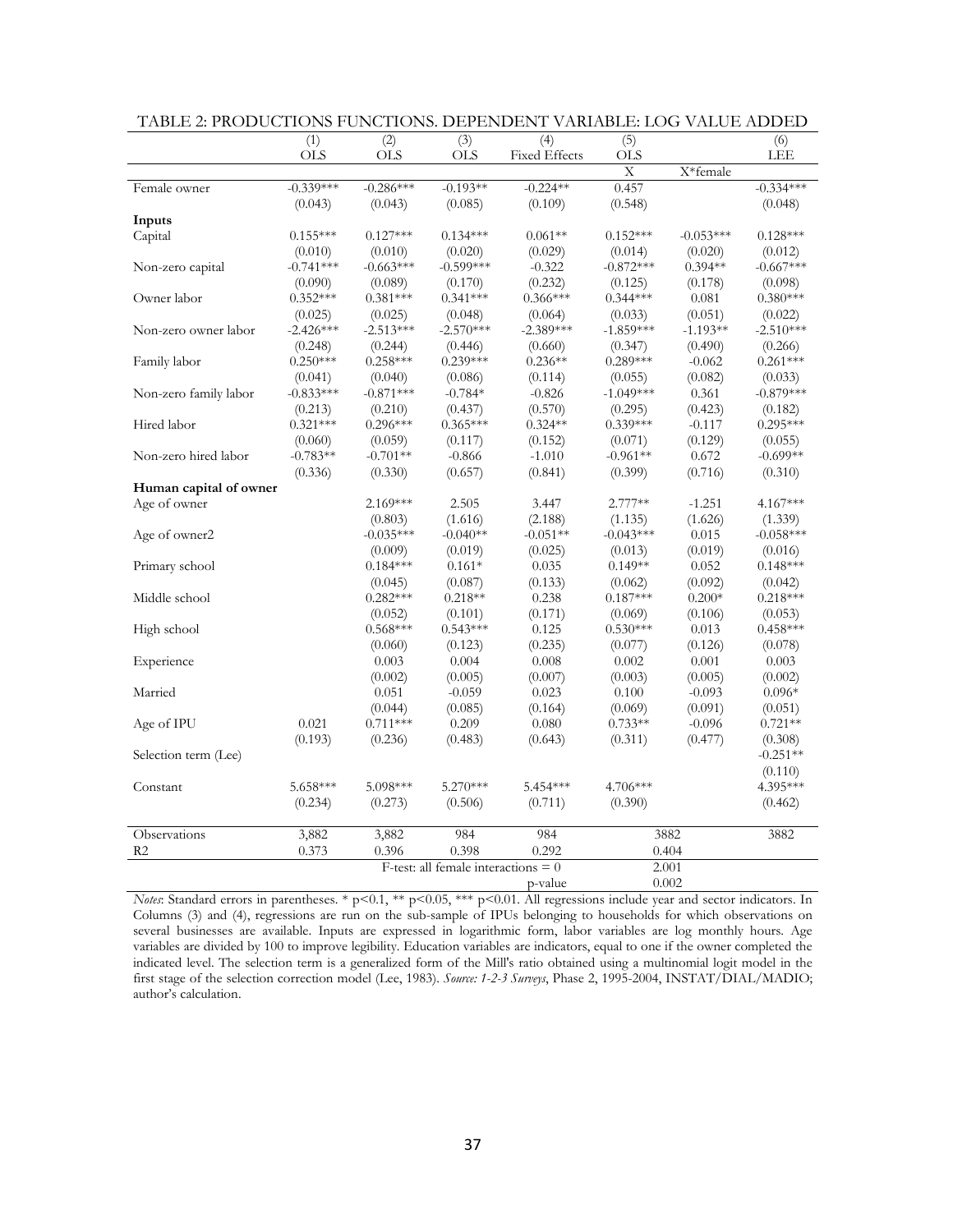|                        | (1)                    | (2)                   | (3)                    | (4)                   |
|------------------------|------------------------|-----------------------|------------------------|-----------------------|
|                        | <b>OLS</b>             | <b>LEE</b>            | <b>OLS</b>             | <b>LEE</b>            |
|                        | Male                   | Male                  | Female                 | Female                |
| Inputs                 |                        |                       |                        |                       |
| Capital                | $0.152***$             | $0.152***$            | $0.101***$             | $0.099***$            |
|                        | (0.0138)               | (0.010)               | (0.0147)               | (0.015)               |
| Owner labor            | $0.344***$             | $0.342***$            | $0.436***$             | $0.424***$            |
|                        |                        |                       |                        |                       |
|                        | (0.0328)<br>$0.289***$ | (0.050)<br>$0.293***$ | (0.0386)<br>$0.229***$ | (0.032)<br>$0.228***$ |
| Family labor           |                        |                       |                        |                       |
| Hired labor            | (0.0544)<br>$0.339***$ | (0.049)<br>$0.337***$ | (0.0615)<br>$0.235**$  | (0.068)               |
|                        |                        |                       |                        | 0.224                 |
|                        | (0.0695)               | (0.067)               | (0.108)                | (0.138)               |
| Human capital of owner |                        |                       |                        |                       |
| Age of owner           | $2.777**$              | 4.717***              | 1.581                  | 3.150                 |
|                        | (1.113)                | (1.523)               | (1.178)                | (2.175)               |
| Age of owner2          | $-0.0425***$           | $-0.067***$           | $-0.0267*$             | $-0.046*$             |
|                        | (0.0128)               | (0.018)               | (0.0136)               | (0.026)               |
| Primary school         | $0.149**$              | 0.089                 | $0.214***$             | $0.186***$            |
|                        | (0.0608)               | (0.074)               | (0.0690)               | (0.071)               |
| Middle school          | $0.187***$             | 0.100                 | $0.400***$             | $0.348***$            |
|                        | (0.0680)               | (0.076)               | (0.0823)               | (0.099)               |
| High school            | $0.530***$             | $0.386***$            | $0.541***$             | $0.473***$            |
|                        | (0.0759)               | (0.092)               | (0.0996)               | (0.144)               |
| Experience             | 0.00196                | 0.002                 | 0.00241                | 0.003                 |
|                        | (0.00318)              | (0.003)               | (0.00377)              | (0.004)               |
| Married                | 0.100                  | $0.231**$             | 0.0347                 | 0.012                 |
|                        | (0.0679)               | (0.103)               | (0.0598)               | (0.067)               |
| Age of the enterprise  | $0.733**$              | $0.741**$             | $0.630*$               | $0.652**$             |
|                        | (0.305)                | (0.374)               | (0.372)                | (0.295)               |
| Selection term         |                        | $-0.312$              |                        | $-0.181$              |
|                        |                        | (0.196)               |                        | (0.175)               |
| Constant               | 4.706***               | 3.895***              | 5.197***               | $4.603***$            |
|                        | (0.382)                | (0.630)               | (0.391)                | (0.716)               |
| Observations           | 21159                  | 2159                  | 1733                   | 1733                  |
| R <sub>2</sub>         | 0.378                  |                       | 0.342                  |                       |

| TABLE 3: PRODUCTION FUNCTIONS BY OWNER'S SEX. OLS AND CORRECTING FOR |
|----------------------------------------------------------------------|
| SELECTION INTO INFORMAL SELF-EMPLOYMENT                              |

*Notes*: Standard errors in parentheses. \* p<0.1, \*\* p<0.05, \*\*\* p<0.01. All regressions include year and sector indicators. Age variables are divided by 100 to improve legibility. Education variables are indicators, equal to one if the owner completed the indicated level. The selection term is a generalized form of the Mill's ratio obtained using a multinomial logit model in the first stage of the selection correction model (Lee, 1983). *Source: 1-2-3 Surveys*, Phase 2, 1995-2004, INSTAT/DIAL/MADIO; author's calculation.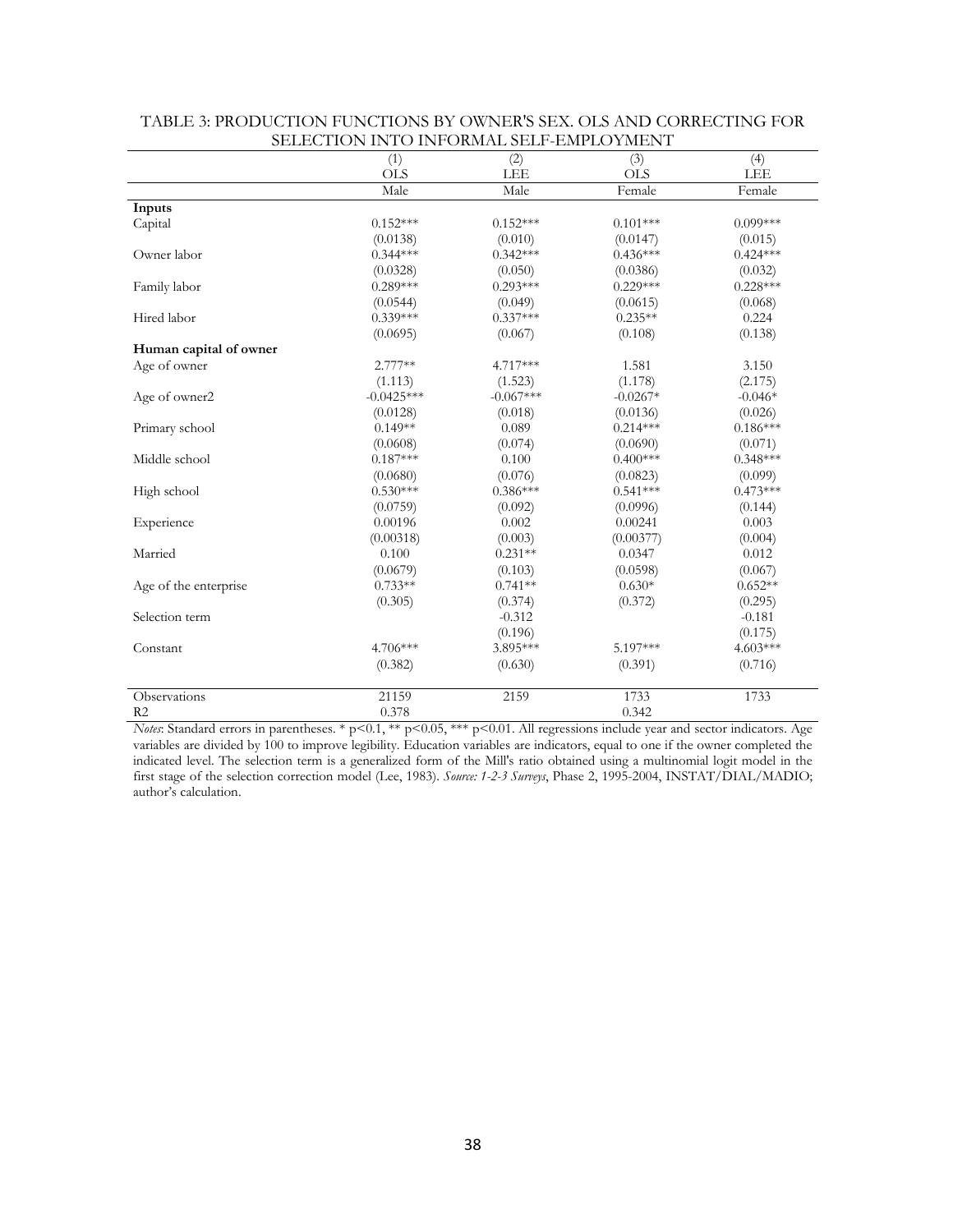|                        | <u> レロエロエマレエエマエ</u> | VANUADLE LOO VALOL ADDLD |            |            |            |
|------------------------|---------------------|--------------------------|------------|------------|------------|
|                        | (1)                 | (2)                      | (3)        | (4)        | (5)        |
|                        | 0.1                 | 0.25                     | 0.5        | 0.75       | 0.9        |
| Inputs                 |                     |                          |            |            |            |
| Capital                | $0.111***$          | $0.153***$               | $0.163***$ | $0.181***$ | $0.168***$ |
|                        | (0.038)             | (0.020)                  | (0.016)    | (0.018)    | (0.026)    |
| Owner labor            | $0.499***$          | $0.436***$               | $0.363***$ | $0.211***$ | $0.227***$ |
|                        | (0.082)             | (0.038)                  | (0.047)    | (0.043)    | (0.057)    |
| Family labor           | 0.131               | $0.234***$               | $0.248***$ | $0.438***$ | $0.366***$ |
|                        | (0.128)             | (0.074)                  | (0.060)    | (0.062)    | (0.061)    |
| Hired labor            | $0.424***$          | $0.406***$               | $0.404***$ | $0.291***$ | $0.191**$  |
|                        | (0.112)             | (0.073)                  | (0.079)    | (0.083)    | (0.092)    |
| Human capital of owner |                     |                          |            |            |            |
| Age of owner           | $5.527*$            | 3.897*                   | $4.262**$  | 4.837**    | 2.304      |
|                        | (3.073)             | (2.016)                  | (2.052)    | (2.354)    | (3.947)    |
| Age of owner2          | $-0.085**$          | $-0.057**$               | $-0.058**$ | $-0.064**$ | $-0.037$   |
|                        | (0.037)             | (0.025)                  | (0.025)    | (0.029)    | (0.047)    |
| Primary school         | 0.001               | 0.080                    | $0.131*$   | 0.121      | 0.036      |
|                        | (0.149)             | (0.073)                  | (0.078)    | (0.077)    | (0.174)    |
| Middle school          | 0.015               | 0.082                    | 0.130      | 0.148      | 0.103      |
|                        | (0.143)             | (0.101)                  | (0.109)    | (0.094)    | (0.174)    |
| High school            | 0.282               | $0.246**$                | $0.475***$ | $0.417***$ | $0.422**$  |
|                        | (0.208)             | (0.114)                  | (0.143)    | (0.146)    | (0.168)    |
| Experience             | 0.007               | 0.005                    | 0.004      | $0.001\,$  | $-0.002$   |
|                        | (0.006)             | (0.004)                  | (0.004)    | (0.004)    | (0.005)    |
| Married                | 0.058               | 0.140                    | 0.218      | $0.389**$  | $0.478**$  |
|                        | (0.137)             | (0.089)                  | (0.171)    | (0.156)    | (0.199)    |
| Age of the enterprise  | 0.482               | $0.698*$                 | 0.581      | 0.647      | 0.500      |
|                        | (0.467)             | (0.368)                  | (0.482)    | (0.529)    | (0.423)    |
| Selection term         | $-0.158$            | $-0.182$                 | $-0.260$   | $-0.509*$  | $-0.320$   |
|                        | (0.301)             | (0.185)                  | (0.300)    | (0.307)    | (0.367)    |
| Constant               | 1.803               | $3.624***$               | 4.177***   | 4.298***   | 5.855***   |
|                        | (1.131)             | (1.230)                  | (1.027)    | (1.028)    | (1.372)    |
|                        |                     |                          |            |            |            |
| Observations           | 2159                | 2159                     | 2159       | 2159       | 2159       |

#### TABLE 4: MALE ENTREPRENEURS: QUANTILE REGRESSIONS CORRECTED FOR SELECTION INTO INFORMAL SELF-EMPLOYMENT. DEPENDENT VARIABLE: LOG VALUE ADDED

*Notes*: Standard errors in parentheses. \* p<0.1, \*\* p<0.05, \*\*\* p<0.01. All regressions include year and sector indicators. Age variables are divided by 100 to improve legibility. Education variables are indicators, equal to one if the owner completed the indicated level. The selection term is a generalized form of the Mill's ratio obtained using a multinomial logit model in the first stage of the selection correction model (Lee, 1983). *Source: 1-2-3 Surveys*, Phase 2, 1995-2004, INSTAT/DIAL/MADIO; author's calculation.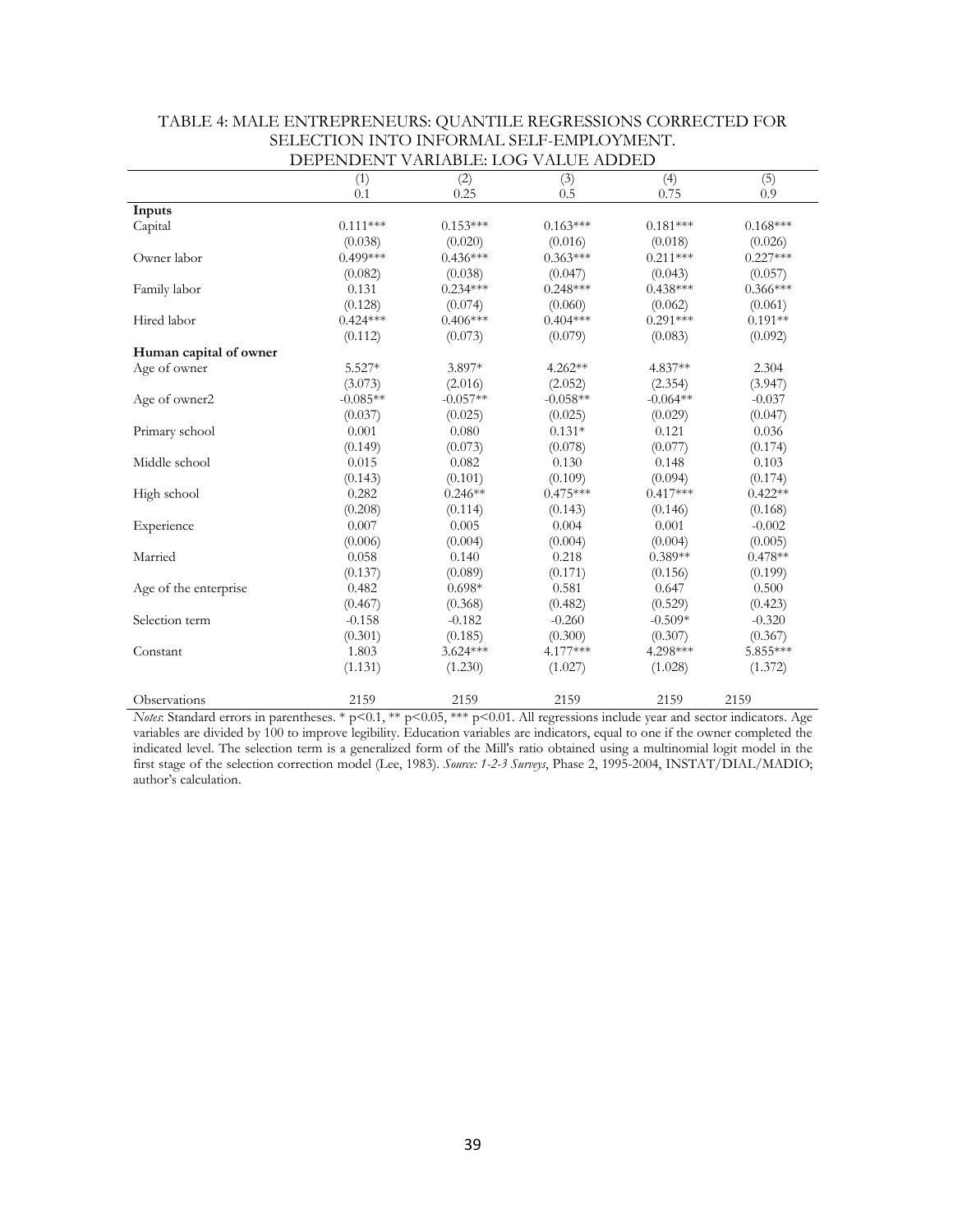|                       | <u> ยน ยนพยนพร</u> | VANUADLE LOO VALOL ADDLE |            |            |            |
|-----------------------|--------------------|--------------------------|------------|------------|------------|
|                       | (1)                | (2)                      | (3)        | (4)        | (5)        |
| <b>VARIABLES</b>      | 0.1                | 0.25                     | 0.5        | 0.75       | 0.9        |
|                       |                    |                          |            |            |            |
| Capital               | $0.085***$         | $0.089***$               | $0.108***$ | $0.109***$ | $0.125***$ |
|                       | (0.028)            | (0.016)                  | (0.018)    | (0.019)    | (0.030)    |
| Owner labor           | $0.548***$         | $0.558***$               | $0.426***$ | $0.418***$ | $0.340***$ |
|                       | (0.080)            | (0.034)                  | (0.052)    | (0.040)    | (0.065)    |
| Family labor          | 0.123              | $0.162***$               | $0.240***$ | $0.203**$  | $0.200*$   |
|                       | (0.136)            | (0.054)                  | (0.045)    | (0.083)    | (0.105)    |
| Hired labor           | 0.192              | 0.143                    | 0.148      | 0.141      | $0.383**$  |
|                       | (0.221)            | (0.269)                  | (0.144)    | (0.169)    | (0.154)    |
| Age of the enterprise | 0.241              | 0.500                    | 0.335      | 0.910      | $2.000**$  |
|                       | (0.783)            | (0.416)                  | (0.287)    | (0.568)    | (0.959)    |
| Age of owner          | 3.839              | 4.576**                  | 3.183      | 5.894*     | $-2.069$   |
|                       | (4.410)            | (2.149)                  | (2.516)    | (3.170)    | (3.186)    |
| Age of owner2         | $-0.044$           | $-0.058**$               | $-0.046*$  | $-0.080**$ | 0.006      |
|                       | (0.051)            | (0.024)                  | (0.027)    | (0.036)    | (0.036)    |
| Primary school        | 0.197              | $0.135**$                | $0.217**$  | 0.099      | $0.286**$  |
|                       | (0.184)            | (0.056)                  | (0.110)    | (0.106)    | (0.120)    |
| Middle school         | 0.356              | 0.220                    | $0.330**$  | $0.246**$  | $0.539***$ |
|                       | (0.236)            | (0.139)                  | (0.142)    | (0.114)    | (0.172)    |
| High school           | 0.408              | $0.407**$                | $0.478***$ | $0.385**$  | $0.691***$ |
|                       | (0.329)            | (0.168)                  | (0.175)    | (0.185)    | (0.182)    |
| Experience            | $-0.001$           | $-0.000$                 | 0.003      | 0.004      | 0.005      |
|                       | (0.005)            | (0.004)                  | (0.004)    | (0.005)    | (0.007)    |
| Married               | $-0.075$           | 0.046                    | 0.024      | $-0.021$   | 0.081      |
|                       | (0.146)            | (0.083)                  | (0.062)    | (0.064)    | (0.092)    |
| Selection term        | $-0.088$           | $-0.247$                 | $-0.211$   | $-0.570*$  | 0.261      |
|                       | (0.467)            | (0.218)                  | (0.247)    | (0.322)    | (0.326)    |
| Constant              | $3.164***$         | $3.172***$               | 4.303***   | 4.809***   | 7.709***   |
|                       | (1.145)            | (0.957)                  | (0.893)    | (1.182)    | (1.102)    |
| Observations          | 1733               | 1733                     | 1733       | 1733       | 1733       |

| TABLE 5: FEMALE ENTREPRENEURS: QUANTILE REGRESSIONS CORRECTED FOR |
|-------------------------------------------------------------------|
| SELECTION INTO INFORMAL SELF-EMPLOYMENT.                          |
| DEPENDENT VARIABLE: LOG VALUE ADDED                               |

*Notes*: Standard errors in parentheses. \* p<0.1, \*\* p<0.05, \*\*\* p<0.01. All regressions include year and sector indicators. Age variables are divided by 100 to improve legibility. Education variables are indicators, equal to one if the owner completed the indicated level. The selection term is a generalized form of the Mill's ratio obtained using a multinomial logit model in the first stage of the selection correction model (Lee, 1983). *Source: 1-2-3 Surveys*, Phase 2, 1995-2004, INSTAT/DIAL/MADIO; author's calculation.

#### TABLE 6: TECHNICAL RATES OF SUBSTITUTION IN MALE- AND FEMALE-OWNED

|                          |        | <b>IPUs</b>         |       |       |                                        |       |       |
|--------------------------|--------|---------------------|-------|-------|----------------------------------------|-------|-------|
|                          |        | <b>Elasticities</b> |       |       | Elasticities from quantile regressions |       |       |
|                          |        | from LEE            | 0.1   | 0.25  | 0.5                                    | 0.75  | 0.9   |
| Capital/Owner labor      | Male   | 0.018               | 0.015 | 0.031 | 0.027                                  | 0.033 | 0.013 |
|                          | Female | 0.017               | 0.018 | 0.018 | 0.027                                  | 0.024 | 0.012 |
| Owner labor/Family labor | Male   | 0.483               | 1.025 | 0.454 | 0.511                                  | 0.215 | 0.473 |
|                          | Female | 0.507               | 0.416 | 0.529 | 0.318                                  | 0.659 | 0.927 |
| Owner labor/Hired labor  | Male   | 0.302               | 0.056 | 0.044 | 0.086                                  | 0.226 | 1.214 |
|                          | Female | 0.316               | 0.042 | 0.063 | 0.206                                  | 0.424 | 0.509 |
| Family labor/Hired labor | Male   | 0.626               | 0.055 | 0.098 | 0.167                                  | 1.052 | 2.568 |
|                          | Female | 0.623               | 0.100 | 0.119 | 0.649                                  | 0.643 | 0.548 |

*Notes:* The table shows the Technical Rates of Substitution calculated using the elasticities estimated by the selectivity corrected regressions. *Source: 1-2-3 Surveys*, Phase 2, 1995-2004, INSTAT/DIAL/MADIO; author's calculation.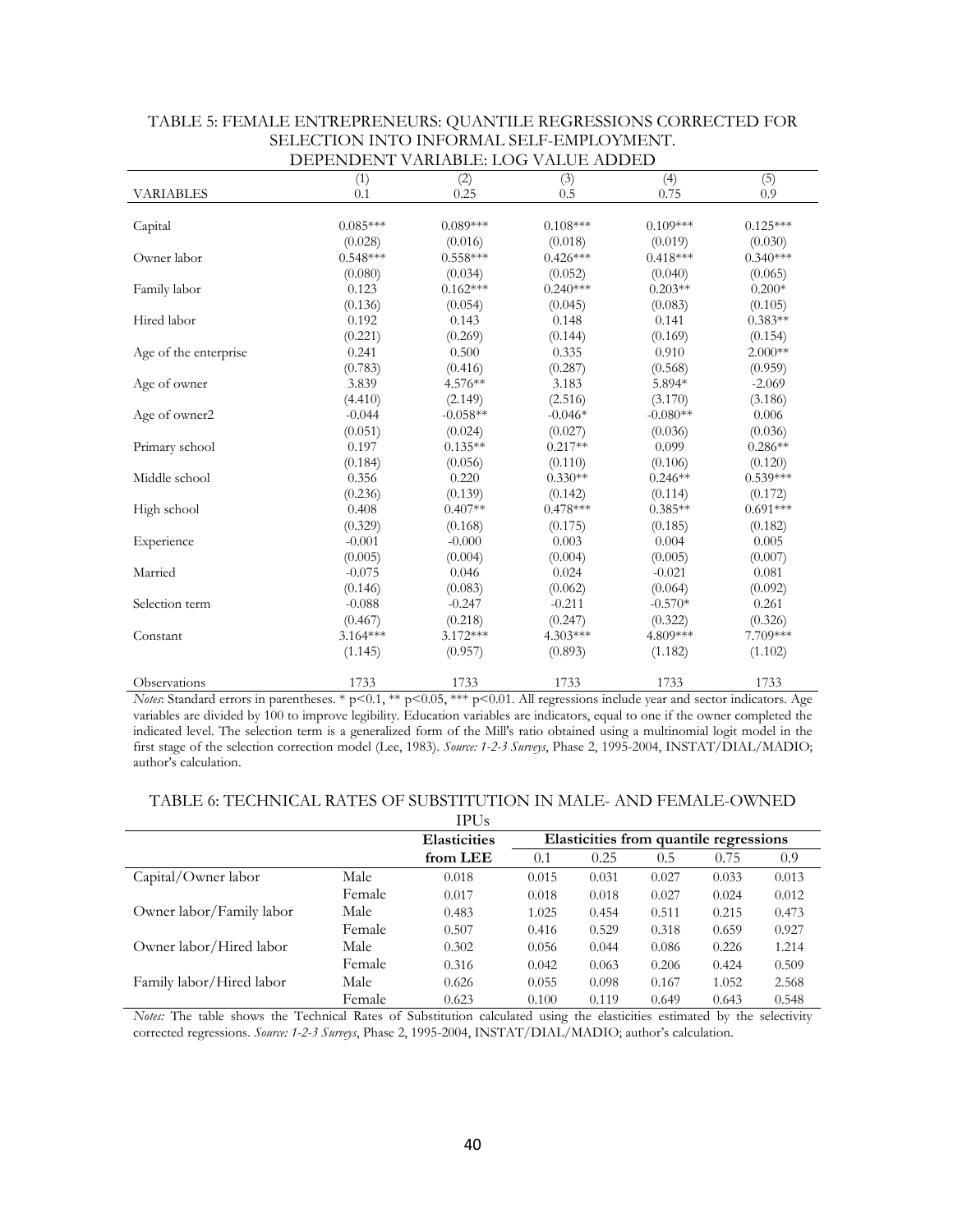|                               |                  | Not corrected     | Corrected for selection |                   |  |  |
|-------------------------------|------------------|-------------------|-------------------------|-------------------|--|--|
|                               | Raw diff.        | Explained $(\%$   | Raw diff.               | Explained $(\% )$ |  |  |
|                               | $\left( \right)$ | $\left( 2\right)$ | (3)                     | $^{(4)}$          |  |  |
| Neumark decomposition         |                  |                   |                         |                   |  |  |
| Inputs                        | 0.743            | 42.4              | 0.614                   | 50.8              |  |  |
| $InputStream + IPU$           | 0.743            | 69.0              | 0.614                   | 77.8              |  |  |
| $InputStream + IPU + Owner$   | 0.743            | 74.8              | 0.614                   | 83.8              |  |  |
| <b>Quantile decomposition</b> |                  |                   |                         |                   |  |  |
| $10th$ percentile             | 0.761            | 80.8              | 0.639                   | 99.7              |  |  |
| $25th$ percentile             | 0.748            | 70.7              | 0.614                   | 87.3              |  |  |
| $50th$ percentile             | 0.763            | 55.7              | 0.637                   | 70.2              |  |  |
| 75 <sup>th</sup> percentile   | 0.740            | 49.6              | 0.608                   | 61.1              |  |  |
| $90th$ percentile             | 0.693            | 51.4              | 0.556                   | 66.7              |  |  |

#### TABLE 7: NEUMARK AND QUANTILE DECOMPOSITIONS OF THE GENDER PERFORMANCE GAP

*Notes*: All the decompositions include year dummies. *Inputs, IPU* and *Owner* are the vectors of inputs, IPU characteristics and owner characteristics used in the previous regressions. The quantile decompositions include the full set of observables. *Source: 1-2-3 Surveys*, Phase 2, 1995-2004, INSTAT/DIAL/MADIO; author's calculation.

#### TABLE 8: NEUMARK AND QUANTILE DECOMPOSITIONS OF THE GENDER PERFORMANCE GAP BY YEAR (SELECTIVITY CORRECTED)

|                               | 1995  |             | 1998  |             | 2001  |             | 2004  |             |
|-------------------------------|-------|-------------|-------|-------------|-------|-------------|-------|-------------|
|                               | Raw   | $Expl.(\%)$ | Raw   | $Expl.(\%)$ | Raw   | $Expl.(\%)$ | Raw   | $Expl.(\%)$ |
| Neumark decomposition         |       |             |       |             |       |             |       |             |
| Inputs                        | 0.547 | 53.4        | 0.567 | 36.4        | 0.442 | 52.3        | 0.742 | 46.8        |
| $InputStream + IPU$           | 0.547 | 82.0        | 0.567 | 71.2        | 0.442 | 75.1        | 0.742 | 70.4        |
| $InputStream+IPU +Owner$      | 0.547 | 85.4        | 0.567 | 80.7        | 0.442 | 78.3        | 0.742 | 77.1        |
| <b>Quantile decomposition</b> |       |             |       |             |       |             |       |             |
| $10th$ percentile             | 0.468 | 89.4        | 0.598 | 68.9        | 0.370 | 74.7        | 0.798 | 72.0        |
| $25th$ percentile             | 0.470 | 81.8        | 0.621 | 74.1        | 0.455 | 53.6        | 0.836 | 60.0        |
| $50th$ percentile             | 0.535 | 71.8        | 0.635 | 66.7        | 0.457 | 46.0        | 0.783 | 58.4        |
| 75 <sup>th</sup> percentile   | 0.672 | 60.6        | 0.551 | 67.0        | 0.492 | 39.9        | 0.665 | 76.7        |
| $90th$ percentile             | 0.625 | 59.2        | 0.473 | 62.9        | 0.498 | 30.7        | 0.596 | 90.3        |

*Notes*: All the decompositions include year dummies. *Inputs, IPU* and *Owner* are the vectors of inputs, IPU characteristics and owner characteristics used in the previous regressions. The quantile decompositions include the full set of observables. *Source: 1-2-3 Surveys*, Phase 2, 1995-2004, INSTAT/DIAL/MADIO; author's calculation.

#### TABLE 9: MEAN PREDICTED EFFICIENCY SCORE, BY SEX

|                        | Male  | Female | Student test of difference<br>(p-value) |
|------------------------|-------|--------|-----------------------------------------|
| All                    | 0.484 | 0.431  | 0.000                                   |
| At home                | 0.409 | 0.458  | 0.003                                   |
| Not at home            | 0.501 | 0.412  | 0.000                                   |
| Multiple IPU household | 0.467 | 0.414  | 0.000                                   |
| Single IPU household   | 0.501 | 0.445  | 0.000                                   |

*Notes*: The table shows the mean technical efficiency scores predicted by the general model presented in Columns (1) and (4) of the next table (Table 10). *Source: 1-2-3 Surveys,* Phase 2, 1998-2004, INSTAT/DIAL/MADIO; author's calculation.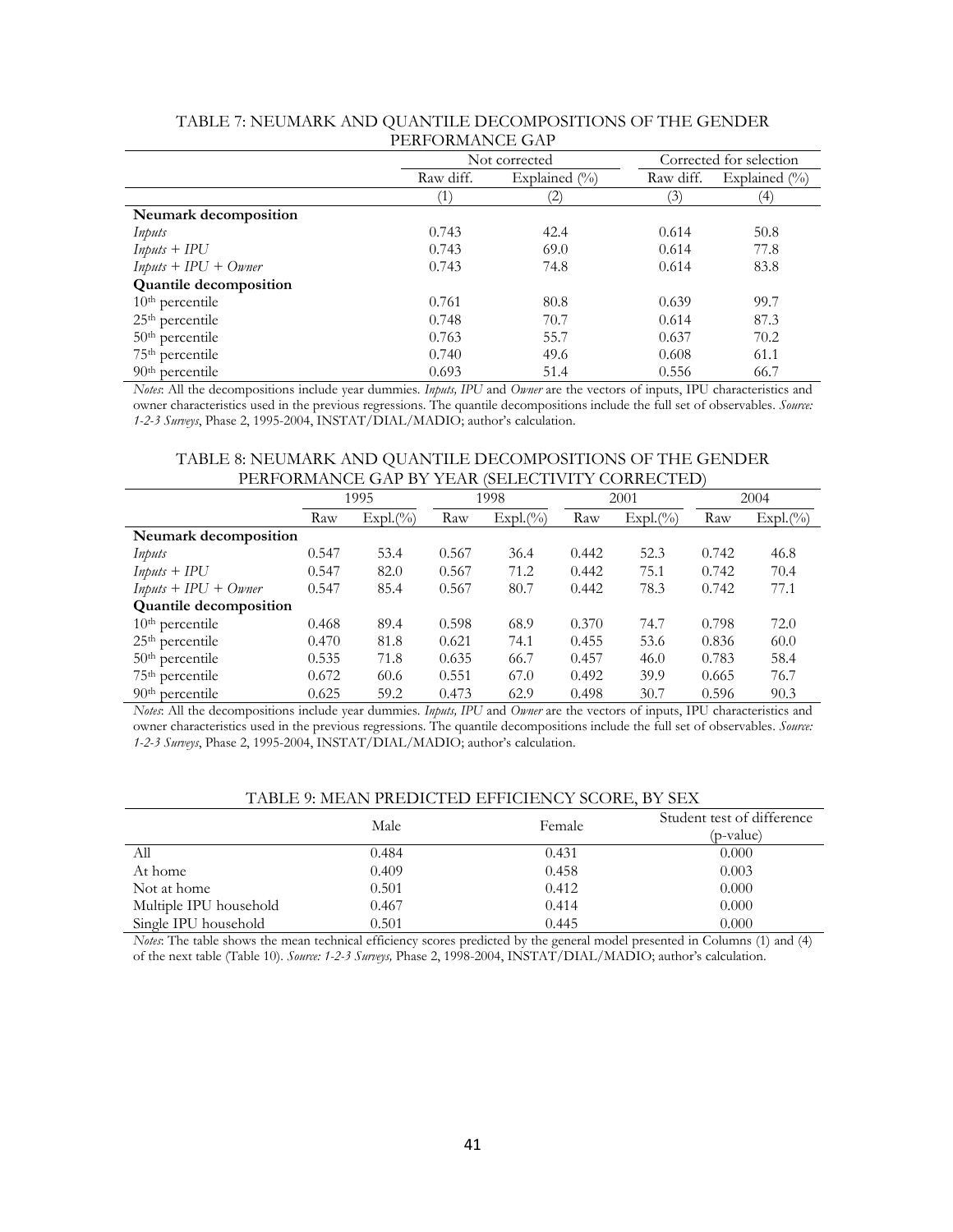|                                      |            | EINH LO I INEI V I |              |            |               |              |
|--------------------------------------|------------|--------------------|--------------|------------|---------------|--------------|
|                                      | (1)        | (2)                | (3)          | (4)        | (5)           | (6)          |
|                                      |            | MALE               |              |            | <b>FEMALE</b> |              |
| <b>INEFFICIENCY EFFECTS</b>          | B&C        | <b>OLS</b>         | B&C          | B&C        | <b>OLS</b>    | B&C          |
| SELECTION MODEL                      |            | <b>GREENE</b>      | <b>MILLS</b> |            | <b>GREENE</b> | <b>MILLS</b> |
| Sharing norms                        |            |                    |              |            |               |              |
| Share of same ethnic group           | $1.235**$  | $0.079***$         | $1.141**$    | $-0.033$   | 0.021         | $-0.045$     |
|                                      | (0.488)    | (0.025)            | (0.449)      | (0.244)    | (0.038)       | (0.267)      |
| Free services for the community      | 0.281      | $0.052*$           | 0.299        | 0.253      | 0.025         | 0.272        |
|                                      | (0.401)    | (0.03)             | (0.374)      | (0.261)    | (0.05)        | (0.283)      |
| Log distance                         | $0.402**$  | 0.024              | $0.389**$    | $-0.168$   | $-0.034$      | $-0.186$     |
|                                      | (0.204)    | (0.015)            | (0.189)      | (0.158)    | (0.025)       | (0.174)      |
| Log distance squared                 | $-0.065*$  | $-0.004$           | $-0.062*$    | 0.017      | 0.004         | 0.019        |
|                                      | (0.038)    | (0.003)            | (0.035)      | (0.028)    | (0.004)       | (0.031)      |
| Time allocation within the household |            |                    |              |            |               |              |
| Domestic tasks & market              | 0.008      | 0.001              | 0.009        | 0.002      | 0.004         | 0.002        |
|                                      | (0.015)    | (0.001)            | (0.014)      | (0.024)    | (0.004)       | (0.026)      |
| Nb of children                       | $-0.026$   | $-0.002$           | $-0.023$     | $-0.032$   | $-0.013$      | $-0.035$     |
|                                      | (0.109)    | (0.008)            | (0.102)      | (0.081)    | (0.014)       | (0.088)      |
| Number of elderly                    | 0.098      | $-0.024$           | 0.041        | 0.534      | 0.07          | 0.546        |
|                                      | (0.318)    | (0.031)            | (0.299)      | (0.424)    | (0.053)       | (0.428)      |
| Activity located at home             | $0.593**$  | $0.042***$         | $0.566**$    | 0.25       | 0.037         | 0.27         |
|                                      | (0.251)    | (0.016)            | (0.236)      | (0.188)    | (0.03)        | (0.201)      |
| Lambda                               | $1.444***$ |                    | $1.402***$   | $0.867***$ |               | $0.915***$   |
|                                      | (0.148)    |                    | (0.143)      | (0.131)    |               | (0.13)       |
| Sigma                                | 1.339***   |                    | $1.306***$   | $1.143***$ |               | $1.167***$   |
|                                      | (0.075)    |                    | (0.068)      | (0.041)    |               | (0.048)      |
| N                                    | 1672       | 1672               | 1672         | 1207       | 1207          | 1207         |

#### TABLE 10: DETERMINANTS OF FEMALE AND MALE-OWNED IPU INEFFICIENCY WITHOUT AND WITH CONTROLING FOR SELECTION INTO INFORMAL SELF-EMPLOYMENT

*Notes:* Table shows only the results of the inefficiency model, the estimates of the stochastic frontier production function are not presented. Controls not shown but included in the determinants of inefficiency equation: year and sector indicators, human capital of the owner (age, experience, schooling, mantal status), age of the IPU, factors 1,3,4 and 5 obtained using the PCA of household characteristics. Columns (1) and (4) show results of the Battese & Coelli (1995) model, Columns (2) and (5) correct for endogenous selection into informal self-employment using the model developed by Greene (2010), Columns (3) and (6) correct for endogenous selection into informal self-employment by adding the Mill's ratio as a regressor (in the frontier) to the Battese & Coelli model.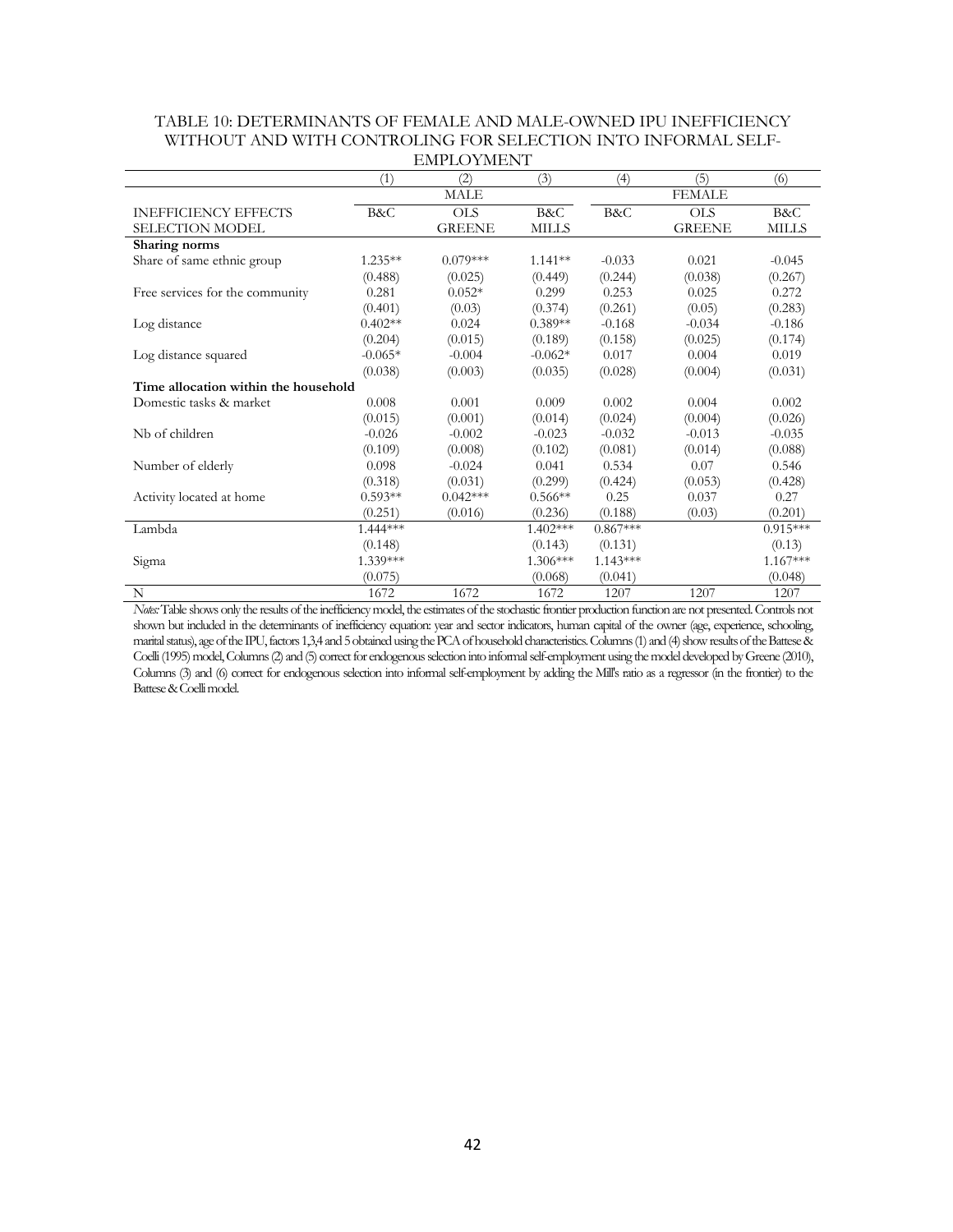|                                      | (1)            | $\left( 2\right)$ | (3)            | (4)      | (5)                        | (6)            | 7                        | (8)        |  |
|--------------------------------------|----------------|-------------------|----------------|----------|----------------------------|----------------|--------------------------|------------|--|
|                                      | Home based     |                   | Not home based |          | Multiple IPU<br>households |                | Single IPU<br>households |            |  |
| Variables                            | Male<br>Female |                   | Male           | Female   |                            | Male<br>Female |                          | Female     |  |
| Sharing norms                        |                |                   |                |          |                            |                |                          |            |  |
| Share of same ethnic group           | 0.454          | $1.205**$         | 3.751          | $-0.297$ | 0.977                      | 0.039          | 0.24                     | 3.337      |  |
|                                      | (0.638)        | (0.5)             | (4.459)        | (0.275)  | (0.62)                     | (0.753)        | (0.747)                  | (2.064)    |  |
| Free services for community          | $-0.133$       | 0.48              | 2.274          | 0.102    | 0.295                      | $1.81**$       | 0.233                    | $-0.533$   |  |
|                                      | (0.372)        | (0.356)           | (2.435)        | (0.236)  | (0.433)                    | (0.858)        | (0.454)                  | (0.927)    |  |
| Log distance                         | $0.627**$      | $-0.319$          | 1.064          | 0.027    | $0.511**$                  | $-0.666$       | $-0.025$                 | $-0.326$   |  |
|                                      | (0.279)        | (0.251)           | (1.295)        | (0.177)  | (0.25)                     | (0.906)        | (0.282)                  | (0.362)    |  |
| Log distance squared                 | $-0.097**$     | 0.056             | $-0.146$       | $-0.007$ | $-0.082*$                  | 0.108          | 0.012                    | 0.013      |  |
|                                      | (0.048)        | (0.042)           | (0.182)        | (0.032)  | (0.044)                    | (0.15)         | (0.048)                  | (0.06)     |  |
| Time allocation within the household |                |                   |                |          |                            |                |                          |            |  |
| Domestic tasks & market              | 0.016          | $0.148*$          | $-0.001$       | $-0.009$ | $-0.021$                   | 0.056          | 0.046                    | 0.058      |  |
|                                      | (0.021)        | (0.077)           | (0.046)        | (0.014)  | (0.016)                    | (0.061)        | (0.03)                   | (0.049)    |  |
| Number of children                   | 0.001          | $-0.172$          | 0.061          | 0.091    | 0.027                      | 0.341          | 0.18                     | $-2.113**$ |  |
|                                      | (0.139)        | (0.136)           | (0.18)         | (0.056)  | (0.099)                    | (0.209)        | (0.156)                  | (1.066)    |  |
| Number of elderly                    | 0.571          | 0.201             | 0.713          | 0.204    | $-0.169$                   | $-0.098$       | $1.135**$                | 1.479**    |  |
|                                      | (0.376)        | (0.233)           | (0.994)        | (0.178)  | (0.299)                    | (0.833)        | (0.542)                  | (0.675)    |  |
| Activity located at home             |                |                   |                |          | $0.619***$                 | $-0.374$       | 0.186                    | $0.932**$  |  |
|                                      |                |                   |                |          | (0.222)                    | (0.463)        | (0.283)                  | (0.421)    |  |
| N                                    | 311            | 478               | 1369           | 737      | 846                        | 580            | 834                      | 635        |  |

### TABLE 11: DETERMINANTS OF FEMALE- AND MALE-OWNED IPU INEFFICIENCY

*Notes*: Table shows only the results of the inefficiency model, the estimates of the stochastic frontier production function are not presented. Controls not shown but included in the determinants of inefficiency equation: year indicators, human capital of the owner (age, experience, schooling, marital status), age of the IPU, factors 1,3,4 and 5 obtained using the PCA of household characteristics.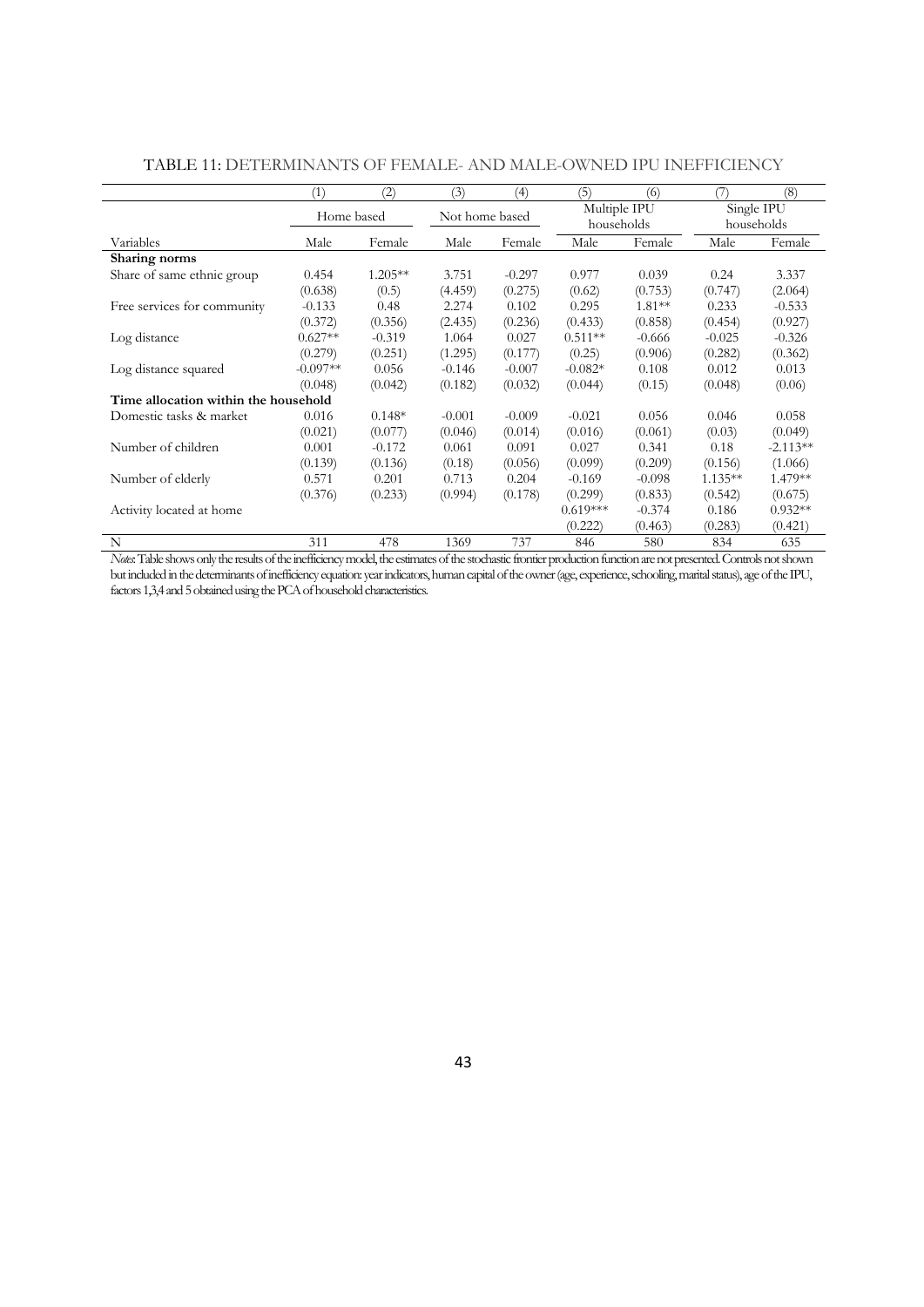|                                      |                   | (2)      | (3)         | (4)       | (5)          | (6)      |          | (8)       | (9)      | (10)<br>Catering | (11)      |
|--------------------------------------|-------------------|----------|-------------|-----------|--------------|----------|----------|-----------|----------|------------------|-----------|
|                                      | Food & Other ind. |          | Textile     |           | Construction |          | Trade    |           | Services |                  | Transport |
|                                      | Male              | Female   | Male        | Female    | Male         | Male     | Female   | Male      | Female   | Female           | Male      |
| Sharing norms                        |                   |          |             |           |              |          |          |           |          |                  |           |
| Share of same ethnic group           | 0.582             | $-0.386$ | 0.935       | $1.326**$ | 1.11         | 3.228    | $-0.639$ | $-0.58$   | $1.186*$ | $-1.195$         | 1.925**   |
|                                      | (0.937)           | (0.723)  | (0.937)     | (0.594)   | (0.715)      | (3.126)  | (0.915)  | (0.782)   | (0.609)  | (1.073)          | (0.829)   |
| Free services for community          | 0.773             | 0.194    | $-2.806***$ | $0.759*$  | 0.198        | $-0.101$ | 0.833    | 0.368     | 0.468    | $-2.755$         | 1.572*    |
|                                      | (0.864)           | (0.979)  | (1.003)     | (0.402)   | (0.933)      | (2.793)  | (1.643)  | (0.758)   | (0.56)   | (1.871)          | (0.823)   |
| Log distance                         | 0.256             | $-0.482$ | 0.573       | $-0.356$  | $-0.494$     | 1.261    | $-0.476$ | $0.862**$ | 0.244    | 1.227            | $-0.292$  |
|                                      | (0.874)           | (0.548)  | (0.737)     | (0.241)   | (0.315)      | (1.139)  | (0.909)  | (0.404)   | (0.371)  | (0.842)          | (0.305)   |
| Log distance squared                 | $-0.073$          | 0.008    | $-0.064$    | 0.053     | 0.075        | $-0.207$ | 0.054    | $-0.114$  | $-0.03$  | $-0.236$         | 0.054     |
|                                      | (0.159)           | (0.085)  | (0.125)     | (0.041)   | (0.054)      | (0.189)  | (0.13)   | (0.075)   | (0.06)   | (0.149)          | (0.047)   |
| Time allocation within the household |                   |          |             |           |              |          |          |           |          |                  |           |
| Domestic tasks & market              | 0.009             | 0.022    | $-0.018$    | $0.122*$  | 0.012        | $-0.044$ | $-0.124$ | 0.002     | 0.059    | $-0.072$         | 0.007     |
|                                      | (0.033)           | (0.047)  | (0.055)     | (0.068)   | (0.022)      | (0.064)  | (0.115)  | (0.034)   | (0.061)  | (0.109)          | (0.03)    |
| Number of children                   | $0.642**$         | $-0.075$ | $-0.071$    | $-0.012$  | $-0.08$      | 0.037    | $-0.001$ | 0.05      | 0.082    | $-0.555$         | 0.229     |
|                                      | (0.261)           | (0.23)   | (0.38)      | (0.18)    | (0.111)      | (0.489)  | (0.225)  | (0.203)   | (0.169)  | (0.643)          | (0.171)   |
| Number of elderly                    | 1.087             | 0.014    | $2.116***$  | 0.631     | 0.04         | 1.641    | $-0.086$ | $-0.028$  | 0.065    | $2.234*$         | $-0.149$  |
|                                      | (0.775)           | (0.645)  | (0.68)      | (0.393)   | (0.332)      | (1.756)  | (0.919)  | (0.464)   | (0.773)  | (1.206)          | (0.482)   |
| Activity located at home             | $-0.126$          | $-0.192$ | $-1.003**$  | $-0.484$  |              | 0.479    | 0.441    | $0.808**$ | 0.196    |                  |           |
|                                      | (0.532)           | (0.466)  | (0.45)      | (0.539)   |              | (1.091)  | (0.786)  | (0.338)   | (0.349)  |                  |           |
| N                                    | 321               | 126      | 93          | 307       | 289          | 301      | 373      | 402       | 250      | 140              | 222       |

TABLE 12: DETERMINANTS OF FEMALE- AND MALE-OWNED IPU INEFFICIENCY BY SECTOR OF ACTIVITY

Notes: Table shows only the results of the inefficiency model, the estimates of the stochastic frontier production function are not presented. Controls not shown but included in the determinants of inefficiency equation: y of the owner (age, experience, schooling, marital status), age of the IPU, factors 1,3,4 and 5 obtained using the PCA of household characteristics.

44